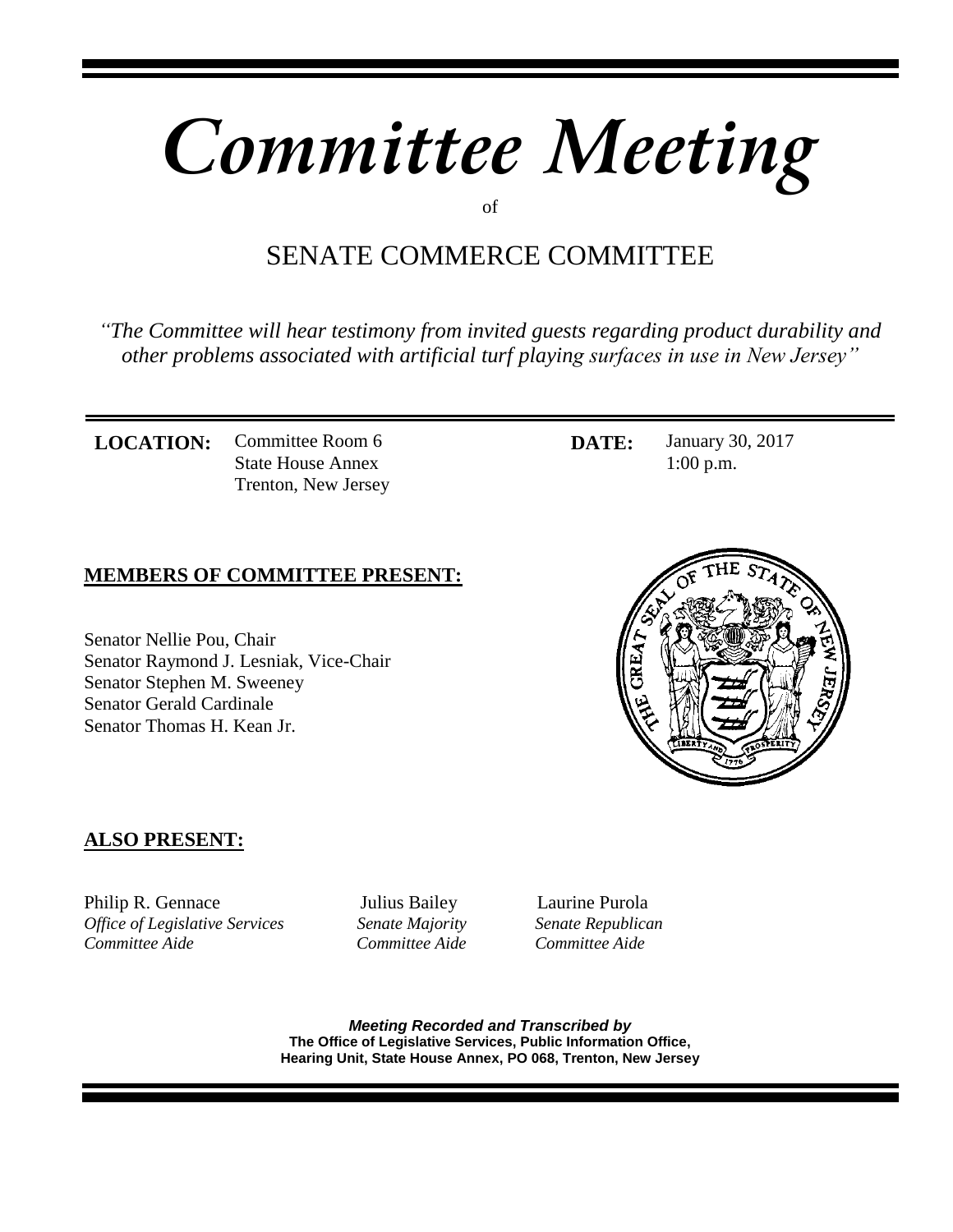**NELLIE POU** Chair

RAYMOND J. LESNIAK Vice-Chair

**JAMES BEACH** NICHOLAS P. SCUTARI<br>GERALD CARDINALE THOMAS H. KEAN, JR.



# New Jersey State Legislature

SENATE COMMERCE COMMITTEE STATE HOUSE ANNEX PO BOX 068 TRENTON NJ 08625-0068

## COMMITTEE NOTICE

#### TO: MEMBERS OF THE SENATE COMMERCE COMMITTEE

FROM: SENATOR NELLIE POU, CHAIR

#### SUBJECT: **COMMITTEE MEETING - JANUARY 30, 2017**

The public may address comments and questions to Philip R. Gennace, Committee Aide, or make bill status and scheduling inquiries to Joanne W. Gillespie, Secretary, at (609)847-3845, fax (609)777-2998, or e-mail: OLSAideSCM@nileg.org. Written and electronic comments, questions and testimony submitted to the committee by the public, as well as recordings and transcripts, if any, of oral testimony, are government records and will be available to the public upon request.

The Senate Commerce Committee will meet on Monday, January 30, 2017 at 1:00 PM in Committee Room 6, First Floor, State House Annex, Trenton, New Jersey.

The committee will hear testimony from invited guests regarding product durability and other problems associated with artificial turf playing surfaces in use in New Jersey. Those wishing to submit testimony should provide 10 copies to the committee.

The following bill(s) will be considered:

S-2703 Restricts medical expense coverage for opioid drugs unless Lesniak/Pou prescribing health care professional follows certain guidelines.

**Issued 1/23/17** 

For reasonable accommodation of a disability call the telephone number or fax number above, or for persons with hearing loss dial 711 for NJ Relay. The provision of assistive listening devices requires 24 hours' notice. CART or sign language interpretation requires 5 days' notice.

For changes in schedule due to snow or other emergencies, see website http://www.njleg.state.nj.us or call 800-792-8630 (toll-free in NJ) or 609-847-3905.

PHILIP R. GENNACE Office of Legislative Services<br>Committee Aide (609) 847-3845 (609) 777-2998 fax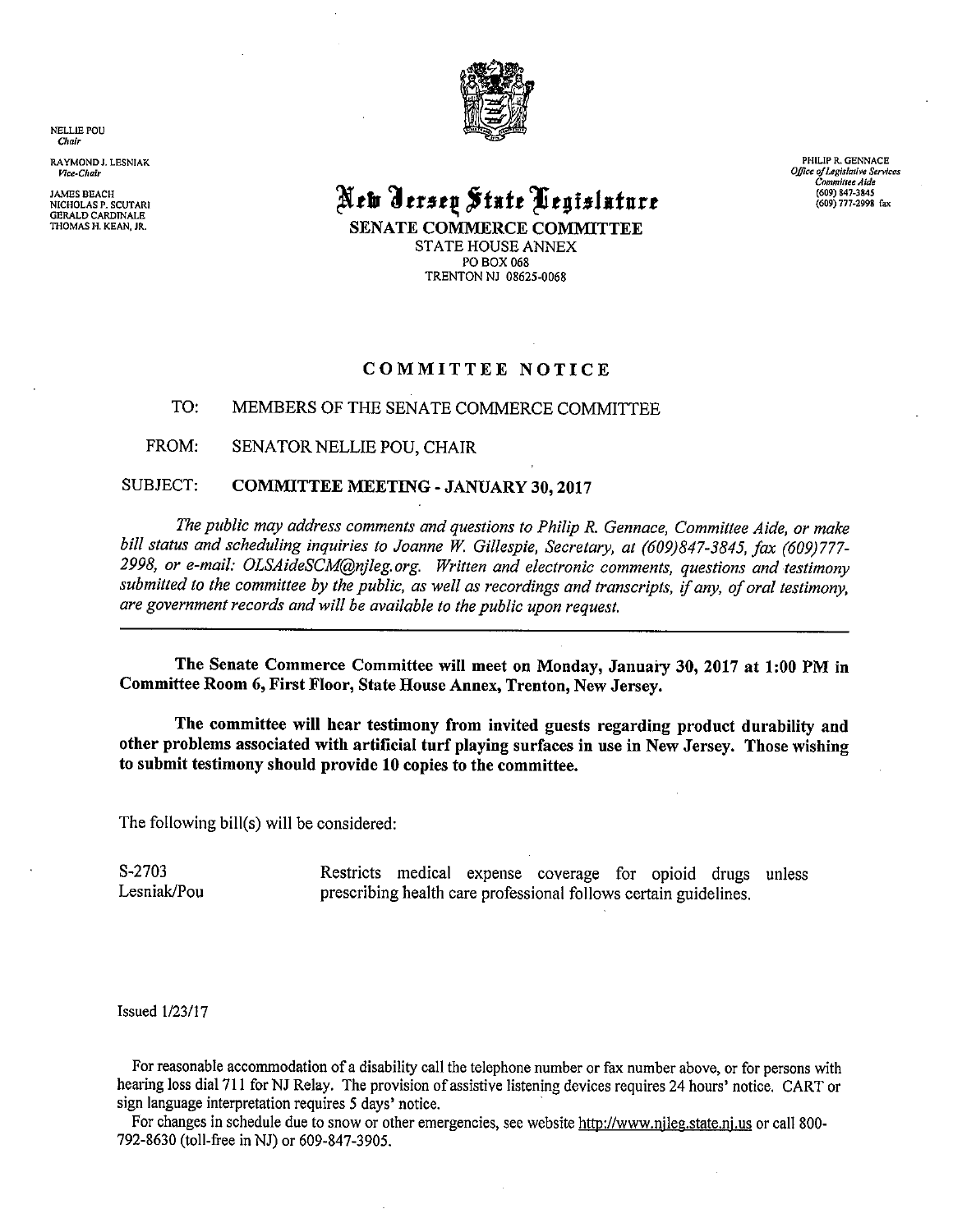## **TABLE OF CONTENTS**

| Jonathan Pushman                             |                |
|----------------------------------------------|----------------|
| Legislative Advocate                         |                |
| <b>New Jersey Schools Boards Association</b> | $\overline{2}$ |
| Eric Daliere                                 |                |
| <b>President and Chief Executive Officer</b> |                |
| FieldTurf, a Division of                     |                |
| <b>Tarkett Sports</b>                        | 14             |
| Dale J. Florio, Esq.                         |                |
| Founder                                      |                |
| Princeton Public Affairs Group               | 39             |
|                                              |                |

**Page**

pnf:1-54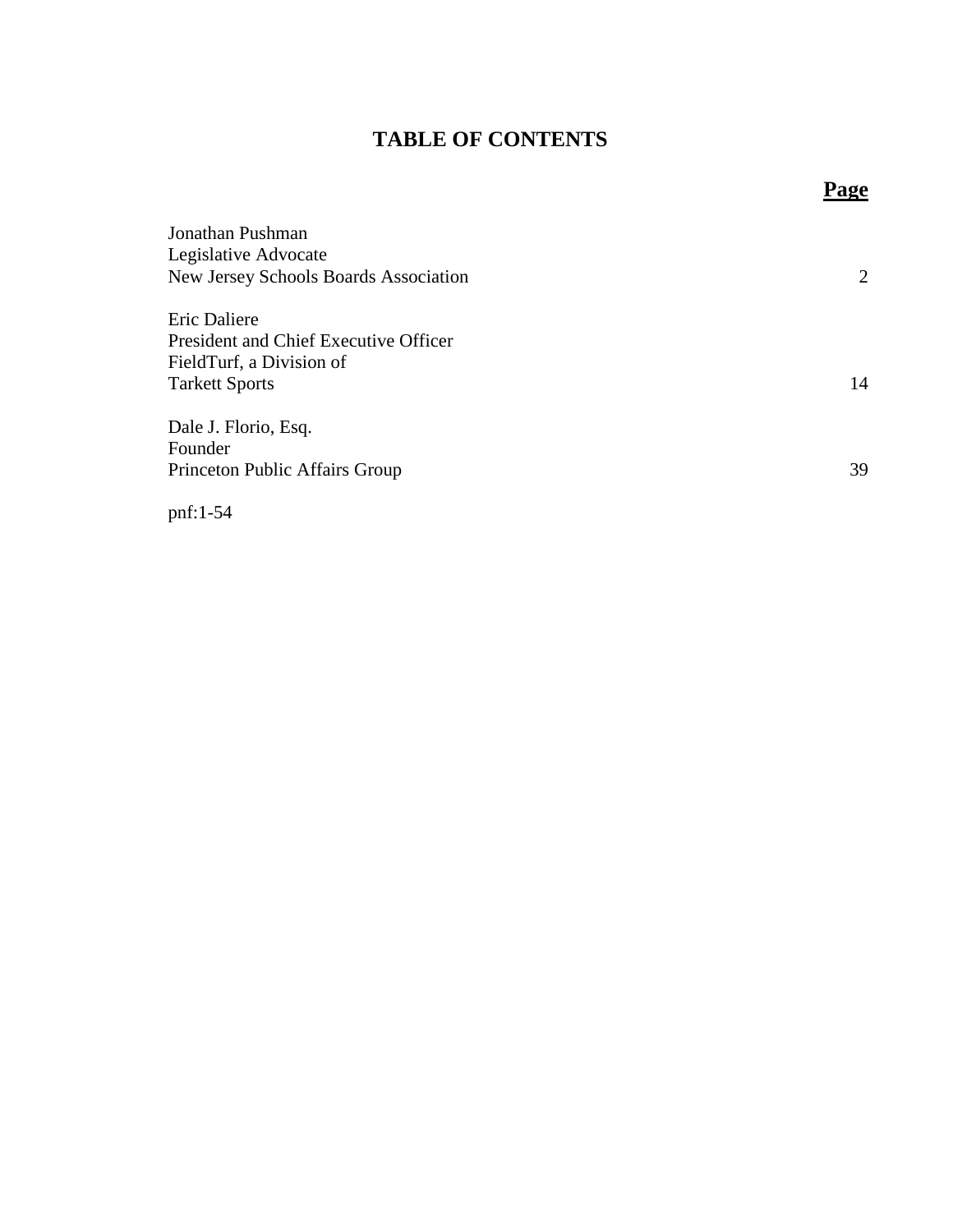**SENATOR NELLIE POU (Chair**): Good afternoon, ladies and gentlemen, and members of the Senate Commerce Committee.

We are about to begin our hearing.

At this time, I'm going to have OLS-- Phil, if you would please take the roll call.

MR. GENNACE (Committee Aide): Senator Cardinale.

SENATOR CARDINALE: Here.

MR. GENNACE: Senator Kean.

SENATOR KEAN: Here.

MR. GENNACE: Senator Sweeney has substituted for Senator Beach, and has logged his attendance earlier.

Senator Lesniak is present.

Senator Pou.

SENATOR POU: Here.

MR. GENNACE: You have a quorum.

SENATOR POU: Thank you; we have a quorum.

At this time, ladies and gentlemen, good afternoon.

First, let me just make mention of the fact that if anyone wishes to testify, please feel free to fill out your slip so that we know that you're interested in testifying on behalf of today's discussion -- or the issue in today's hearing.

From the onset, let me just say that it was very important for us to be able to have this opportunity to have a hearing on a matter of this importance.

Today we have-- I know for certain that we have two groups that have -- or two individuals who have, in fact, signed up for the hearing.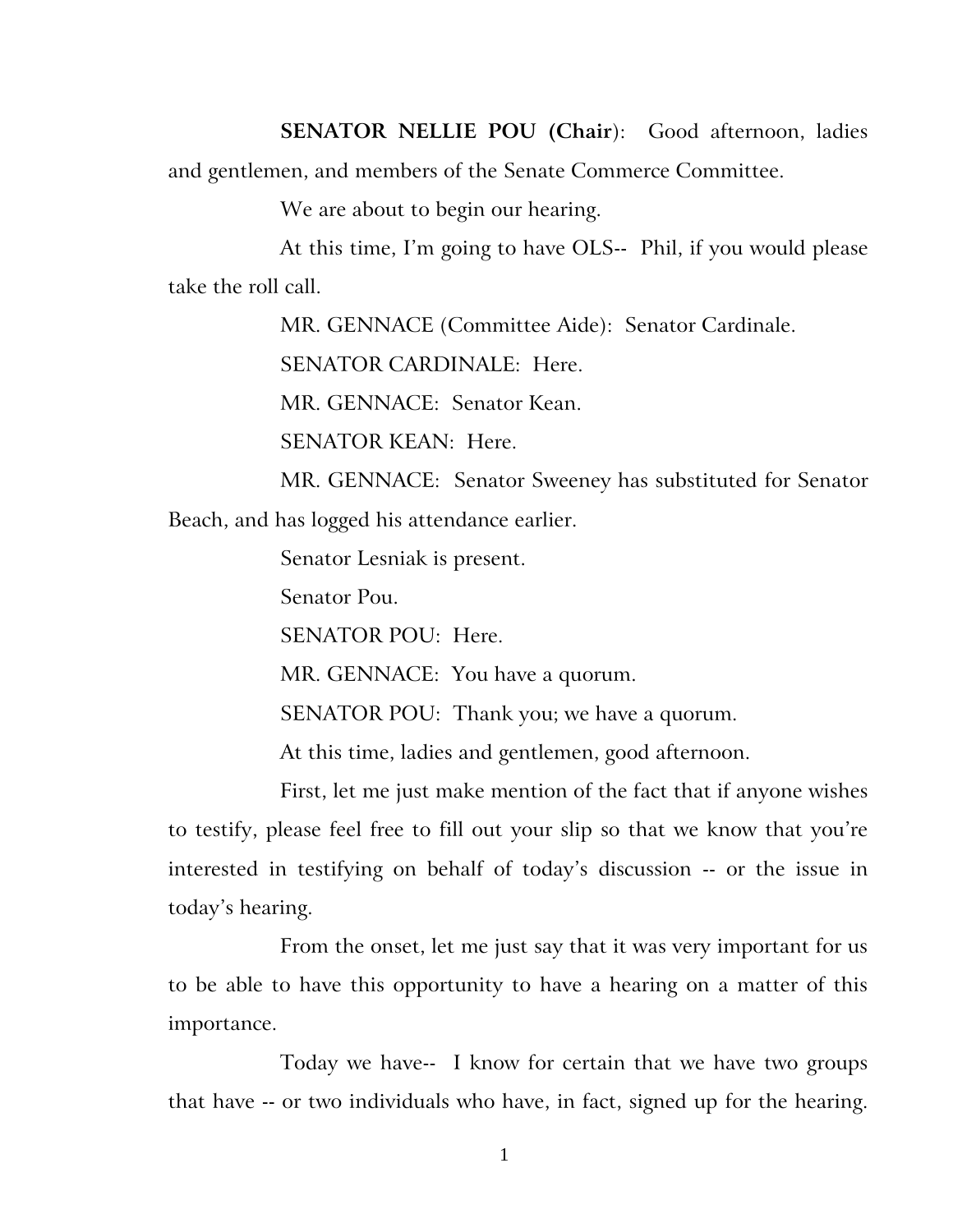We have a representative from the School Boards -- we're going to hear from a representative from the School Boards Association, the New Jersey School Boards Association; as well as from the CEO of FieldTurf.

I see that we may have some other slips that have been provided and, at which point, we will then make them known.

At this time, what I'd like to do is-- Obviously, in light of the fact that there has been a number of different articles, all throughout the last couple of months -- let me just say, there's been a real clear indication for some of the individuals who may be interested in testifying today, but felt the need not to do that in light of the fact of the ongoing, pending lawsuit that has been filed.

So in light of that, while we may not hear from everyone who may wish to testify, I do think that it's important for us to be able to have this opportunity for further discussion.

With that being said, I'd like to ask if we can begin with calling upon Jonathan Pushman from the New Jersey School Boards Association.

And Jonathan, before you actually provide us with your testimony, I'd like to make mention of the fact that if anyone is here for Bill No. 2703 -- S-2703 -- that one is being held; that Bill is being held. So I don't know if anyone is here for that particular Bill; but if so, just please take note of that.

Thank you very much.

Jonathan, if you can please begin with your testimony.

Thank you, again.

**J O N A T H A N P U S H M A N:** Thank you.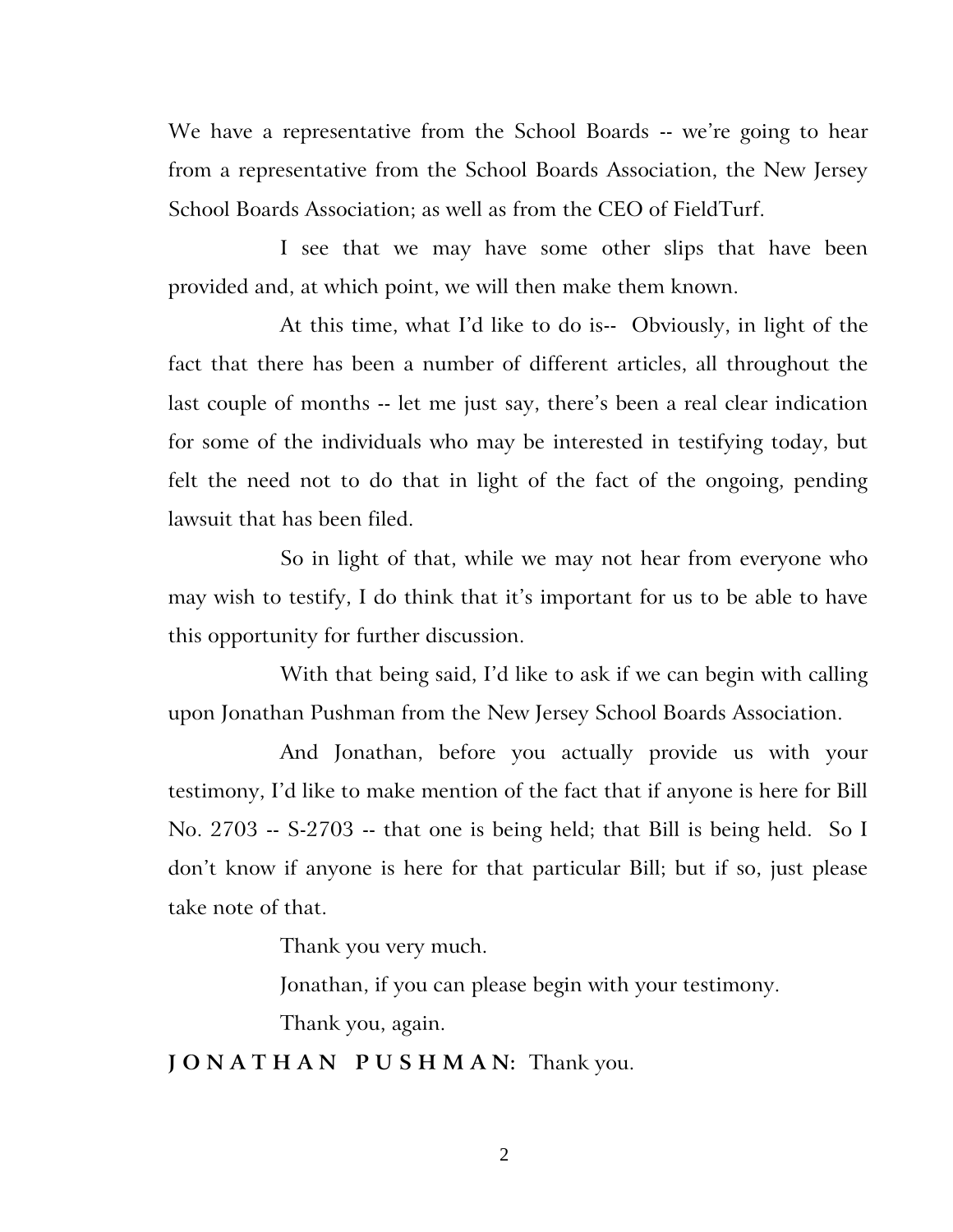Good afternoon, Chairwoman Pou, and members of the Senate Commerce Committee.

My name is Jonathan Pushman, and I am here today to speak on behalf Dr. Larry Feinsod, the Executive Director of the New Jersey School Boards Association, which is a federation of all the State's local school districts. Dr. Feinsod regrets that he could not attend today's hearing; he expresses his sincere appreciation to you for engaging in this fact-finding endeavor, and for asking our Association to provide its thoughts on this important issue.

Upon reading the news articles published this past December - which alleged deceptive practices in the sale of turf fields to schools -- the New Jersey School Boards Association was justifiably disturbed. These news accounts should anger anyone concerned about corporate responsibility, student health and safety, and limited financial resources for public education.

The news articles allege that a company, FieldTurf, sold artificial turf fields to schools across the state with full knowledge that the product was defective. One hundred-sixty-four such fields have been installed in New Jersey, even though, since 2006, the company knew the turf was "cracking, splitting, and breaking apart long before it should."

The news reports go on to allege fraud and deception that bilked taxpayers out of millions of dollars.

Not only is this a financial issue for the affected school districts and their taxpayers, but it could also be a safety issue that affects our students. The company contends that the problem with the artificial turf does not affect player safety; however, the reality is that school districts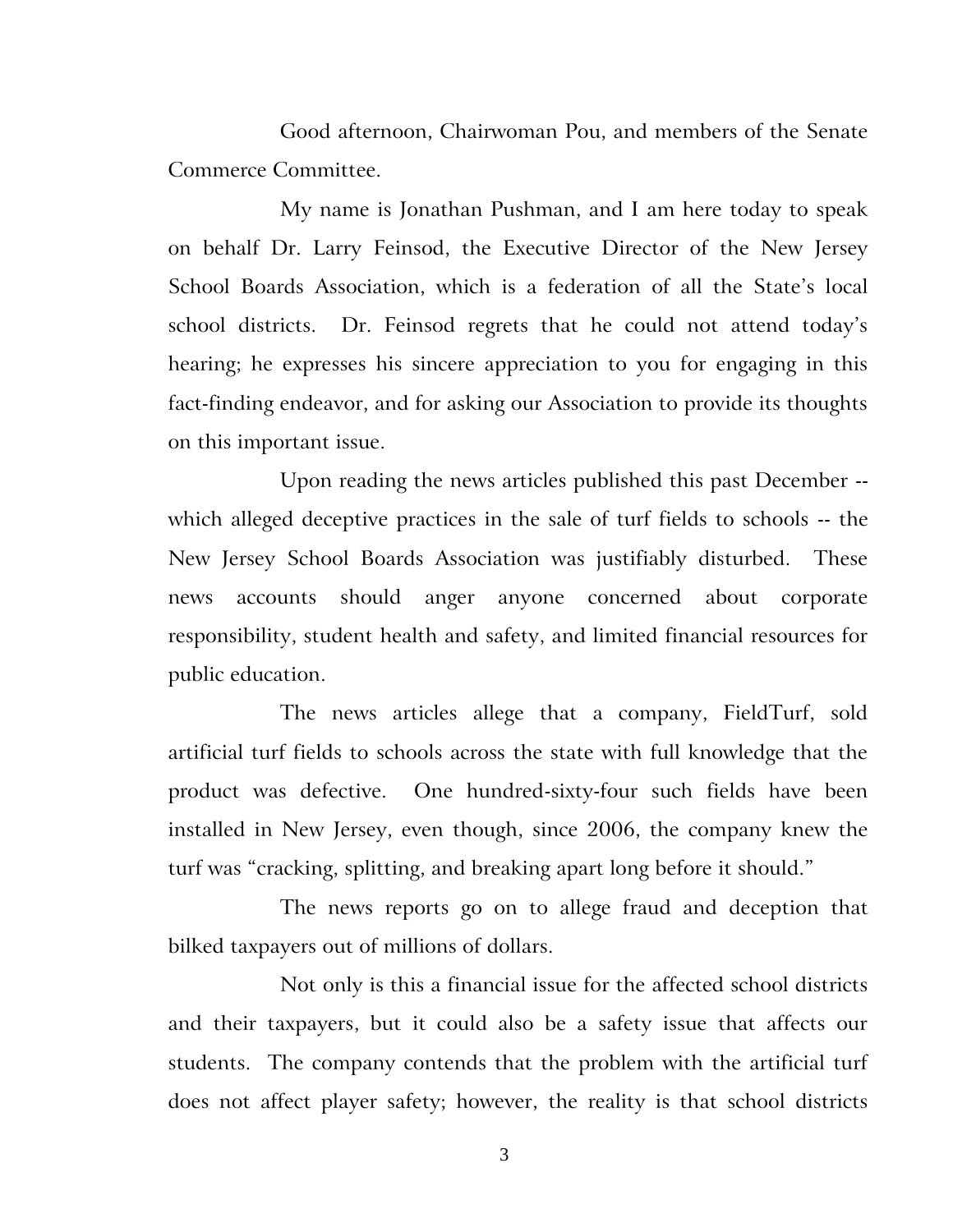have a responsibility to maintain playing fields in a safe condition for their student athletes and physical education programs. That's why a number of districts have "had to replace expensive turf fields far sooner than expected," and had to do so sooner than they were led to believe by the company.

So where do we go from here? For affected school boards, legal action is a possibility. At least one legislator has called for a class action suit to be filed, and we are aware of two that have been filed, to date, on behalf of school districts and municipalities. To the best of our knowledge, certification of the class (*sic*) will be resolved sometime over the next few months. Other lawmakers are demanding an investigation by the State Attorney General; we agree, and have expressed public support for State lawmakers' calls for the Attorney General to look more closely into this matter.

And shortly after these allegations came to light, the Association announced that it would make itself available to local boards of education, and their respective attorneys, and provide them with information and assistance in identifying and coordinating legal action. NJSBA strongly urged local school boards of education affected by this issue to consult with their own board attorneys to discuss how they might proceed, and several of them have done just that.

At this juncture, unfortunately, the NJSBA cannot offer a whole lot of information about the alleged overreaching sales practices of FieldTurf, as we do not have firsthand knowledge of the allegations in the recent news reports. However, we are encouraged by the scheduling of this hearing, and hope it will set us on a path to rectifying this unfortunate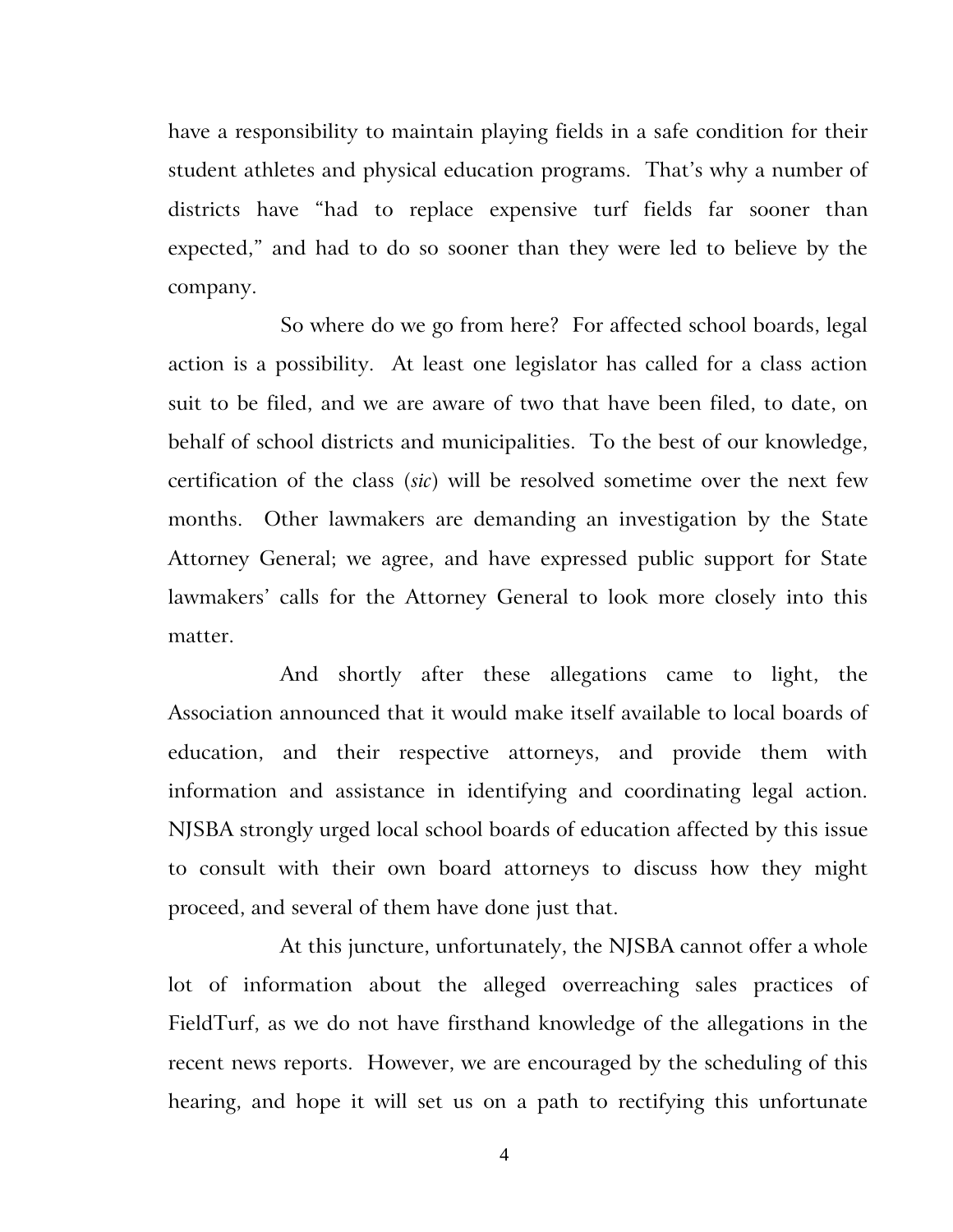situation; and, just as important, that it will help ensure that a similar situation does not occur in the future.

Thank you again, Chair, for holding this hearing and for allowing NJSBA to testify before you today. I would be happy to try and answer any questions as best as I can.

Thank you.

SENATOR POU: Thank you so very much.

Are there any questions for our -- for Mr. Pushman?

Yes, Senator Cardinale.

SENATOR CARDINALE: Prior to the news articles appearing, were you hearing from school boards that they were experiencing any kind of problem that warranted the Association's attention?

MR. PUSHMAN: To my knowledge, Senator, no; I'm not aware of any that had directly contacted us prior to that hearing. Whether or not they contacted anybody from our Legal Department, I was not aware of that. So I don't believe so.

SENATOR CARDINALE: I understand that if a field is defective and it creates a safety problem, it's an important issue. I'm having trouble understanding what a legislative body can do about it except, perhaps, call attention and that, with the Chair holding this hearing, calls some attention to the problem.

But it would seem to me that if there is a legal issue, it belongs in court. I think deceptive practices are already illegal. I don't think we need to pass another law to make them illegal again. I don't think that that's needed. So I am a little puzzled what your purpose really is here today. What would you like to see us do?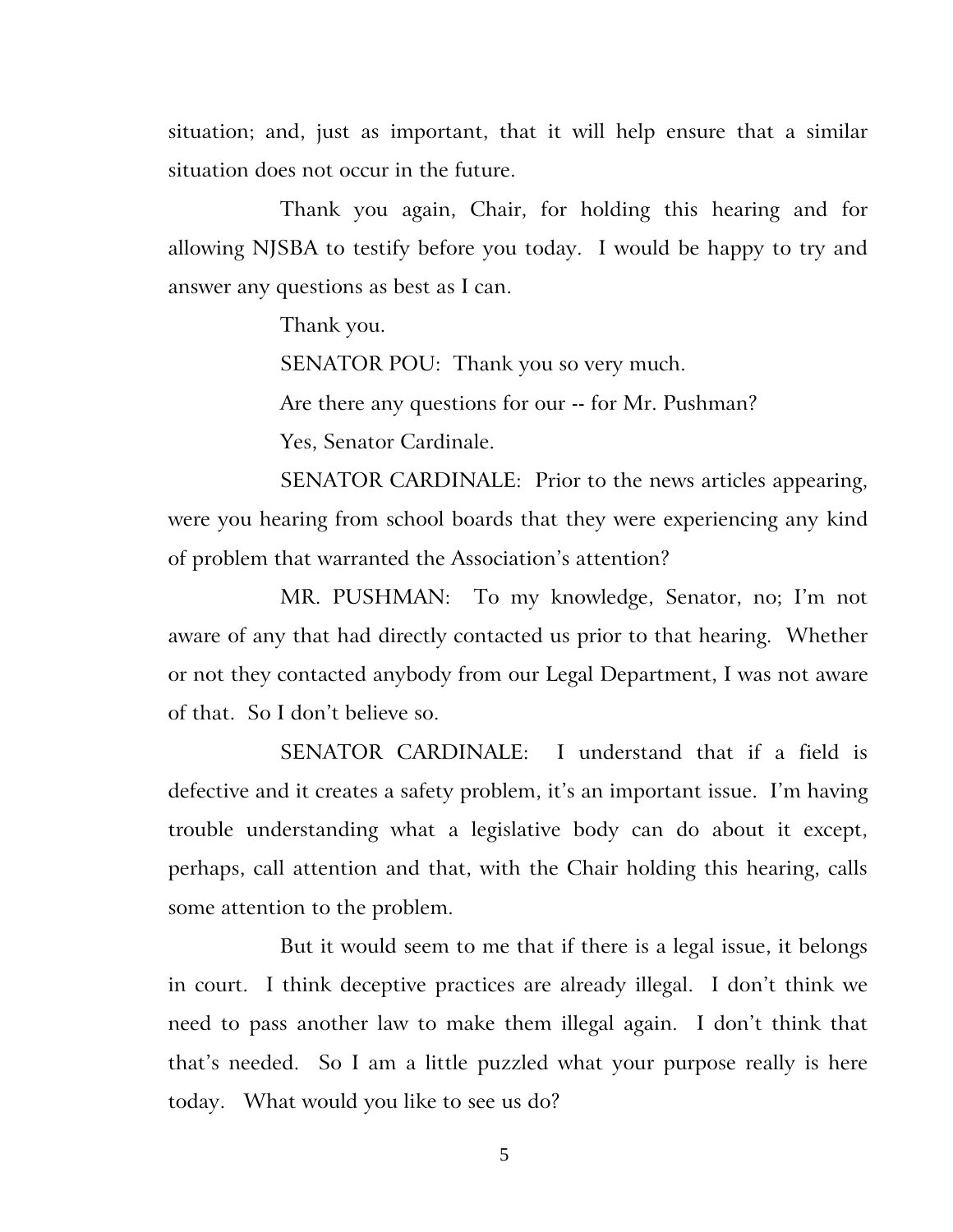MR. PUSHMAN: As you mentioned, legal options are available to school districts. We've assisted them, to the extent that we can, in pursuing those legal options. We don't directly represent them before the courts. We can try to point them in the right direction.

But as I think I referenced in my testimony, one thing that the Legislature can do is, as you said, put -- bring attention to this matter and try to bring as many facts to light as you possibly can; and should, through the course of that process, develop legislation. I don't know whether or not that's appropriate at this point; certainly I can't say at this point, as we're still trying to identify those facts of the matter.

So what can the Legislature do? I'm not really equipped to say, at this point. But it is something that -- I can say, it is something that a number of our members have been impacted by, have contacted our Association with questions; and to try and gather more information on that. So I'm sure they do appreciate the Legislature trying to gather more information and shed light on the issue.

SENATOR CARDINALE: Have you been in touch -- your Association been in touch with the Attorney General on the matter?

MR. PUSHMAN: I don't believe we've been in touch with the Attorney General directly, other than through our public statements encouraging -- or expressing our support for an investigation brought by the Attorney General, should he decide to pursue one.

SENATOR CARDINALE: The only thing that I see -- and I'd just like your comment on it -- that we might be able to do is to pass some sort of resolution calling the Attorney General's attention to the issue, and have the Attorney General -- who has the investigative ability-- I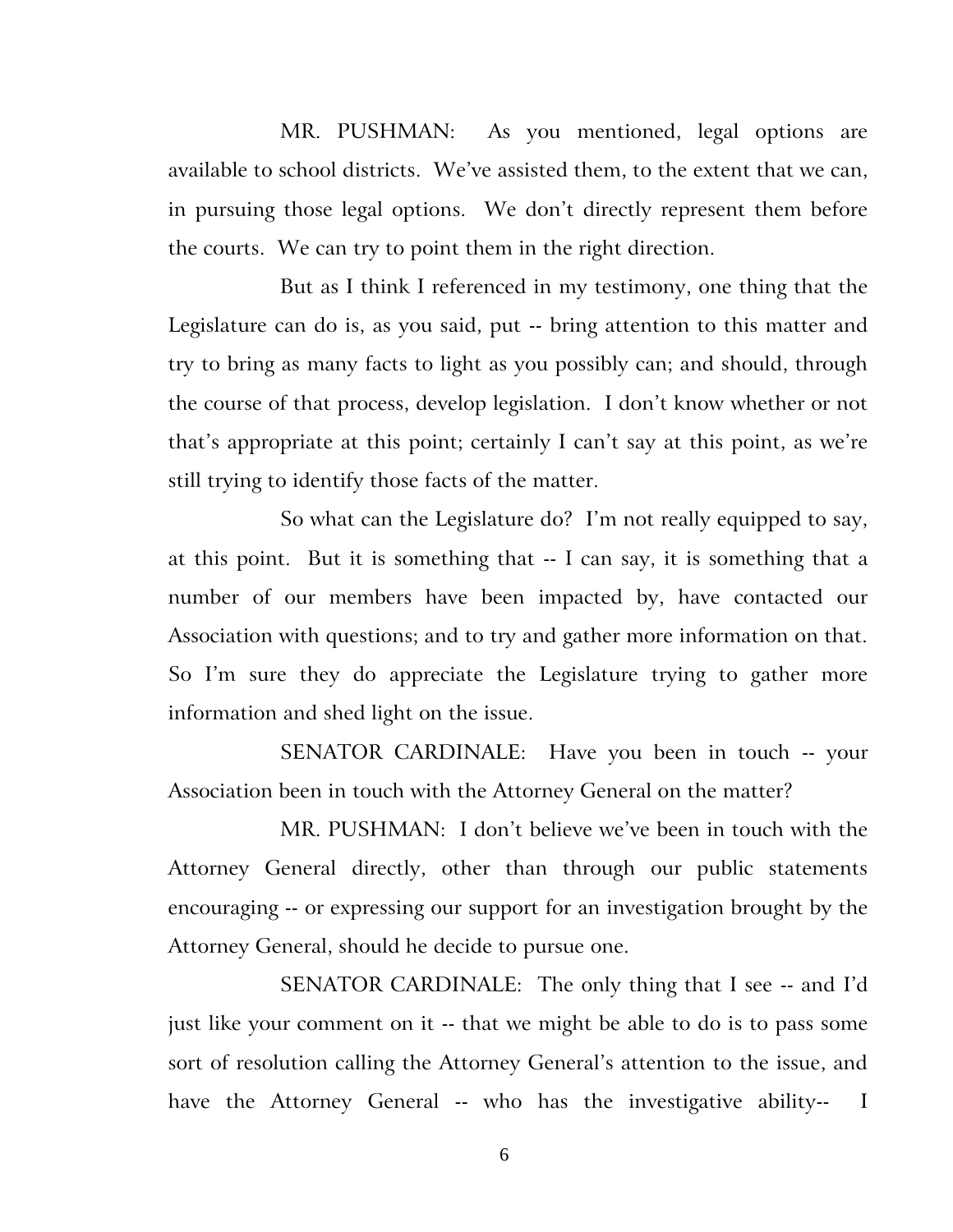understand there are more than 150 of these fields in New Jersey; I don't know how many of them have experienced the problem. I read a lot of articles, and their all over the place; you know, you could try to figure it out -- who is satisfied and who is dissatisfied with the product.

But it would seem to me that that's where it belongs; and it would seem to me that's the only thing that could possibly come out of this hearing. And I'd just like to know if you think there's anything else that could come out of this hearing that I'm missing.

MR. PUSHMAN: You know, I think you're right. It's not to say a whole lot can come out of the hearing, knowing that a number of our members are already involved in litigation. I'm sure those, if they had not been, maybe would have been able to speak directly and, maybe, lead to an investigation such as that. So maybe that is where we go from here; and maybe information that comes to light at this hearing could persuade the Legislature to maybe pass such a resolution which could lead to persuading the Attorney General to pursue that investigation. I believe I read in reports that the Attorney General did make some statements that he was alarmed -- not to put a word in his mouth -- about what these news reports have alleged. So maybe information that comes to light during this hearing could persuade him to move in that direction; or maybe persuade the Legislature to adopt some formal resolution to encourage him to pursue that route.

SENATOR CARDINALE: Yes. We have a letter from one of the school boards, that is engaged in litigation, where they expressed concern about coming to this hearing and testifying because of the impact it might have on ongoing litigation.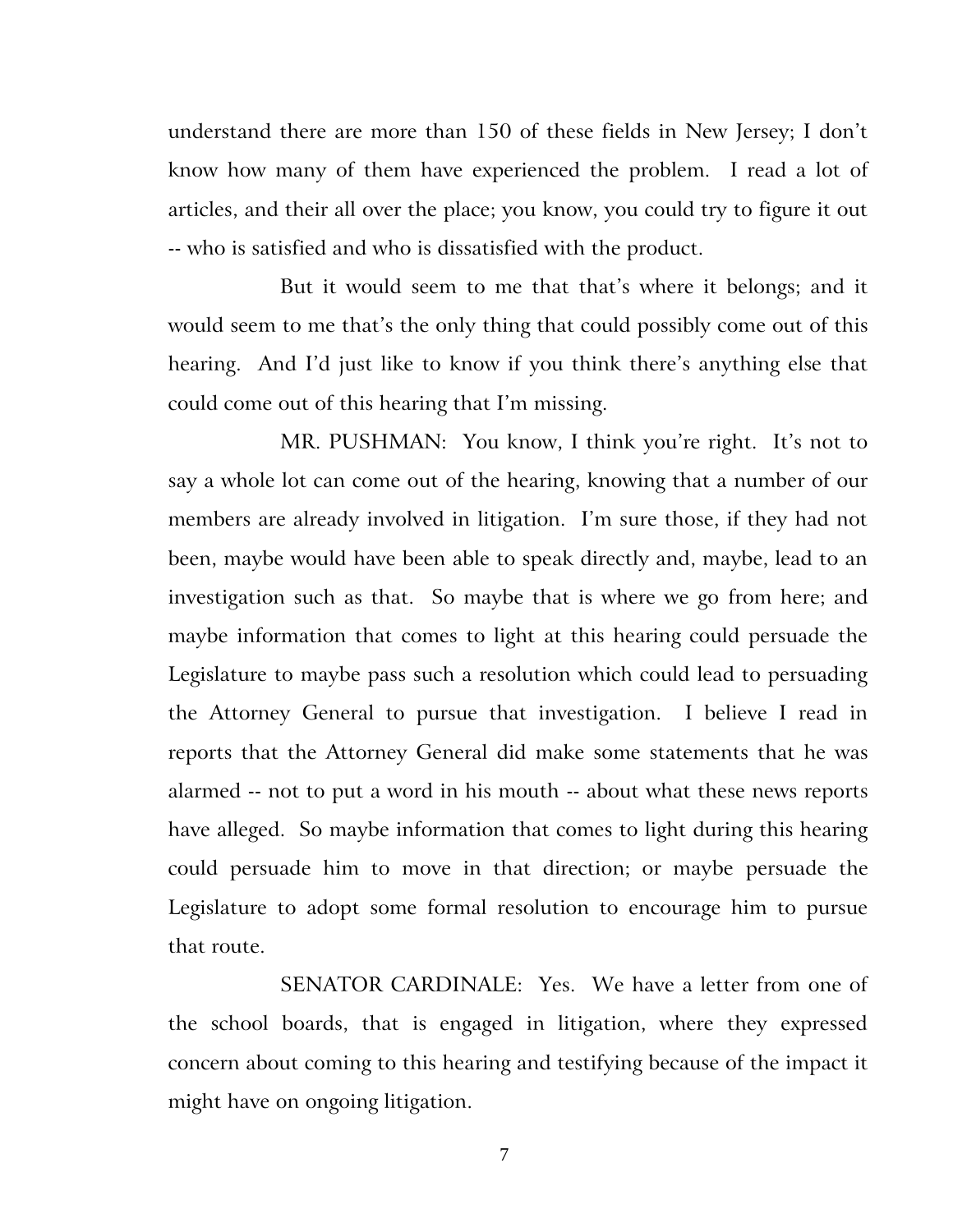And so I would think a little bit of caution--

But Madam Chair--

SENATOR POU: Yes, sir.

SENATOR CARDINALE: --if you would want to have such a resolution come out, I would join you in a resolution, if you so decide to have the Attorney General pursue this matter--

SENATOR POU: Okay.

SENATOR CARDINALE: --which is, I think, (indiscernible).

But once again, urging caution that -- not being a lawyer -- we don't do something inadvertently that risks the interest of our municipalities or school boards on ongoing--

SENATOR POU: Right.

SENATOR CARDINALE: --remedies that they might have.

SENATOR POU: I certainly appreciate that, and I totally and completely agree with you, Senator.

Let me just say that I didn't want to begin my discussion with outlining some of the information that is already there in the article -- in the press, pardon me. But I think in fairness to the conversation that we're having-- And we really look forward to hearing from the CEO of FieldTurf who can help shed some additional -- shed some light, in regards to some of these particular areas. But I would point out that there are 10 states, based on some of the preliminary information that we've received -- there are 10 states throughout the country, it's my understanding, in one way or the other, that have had problems with their particular fields as a result of utilizing this particular product.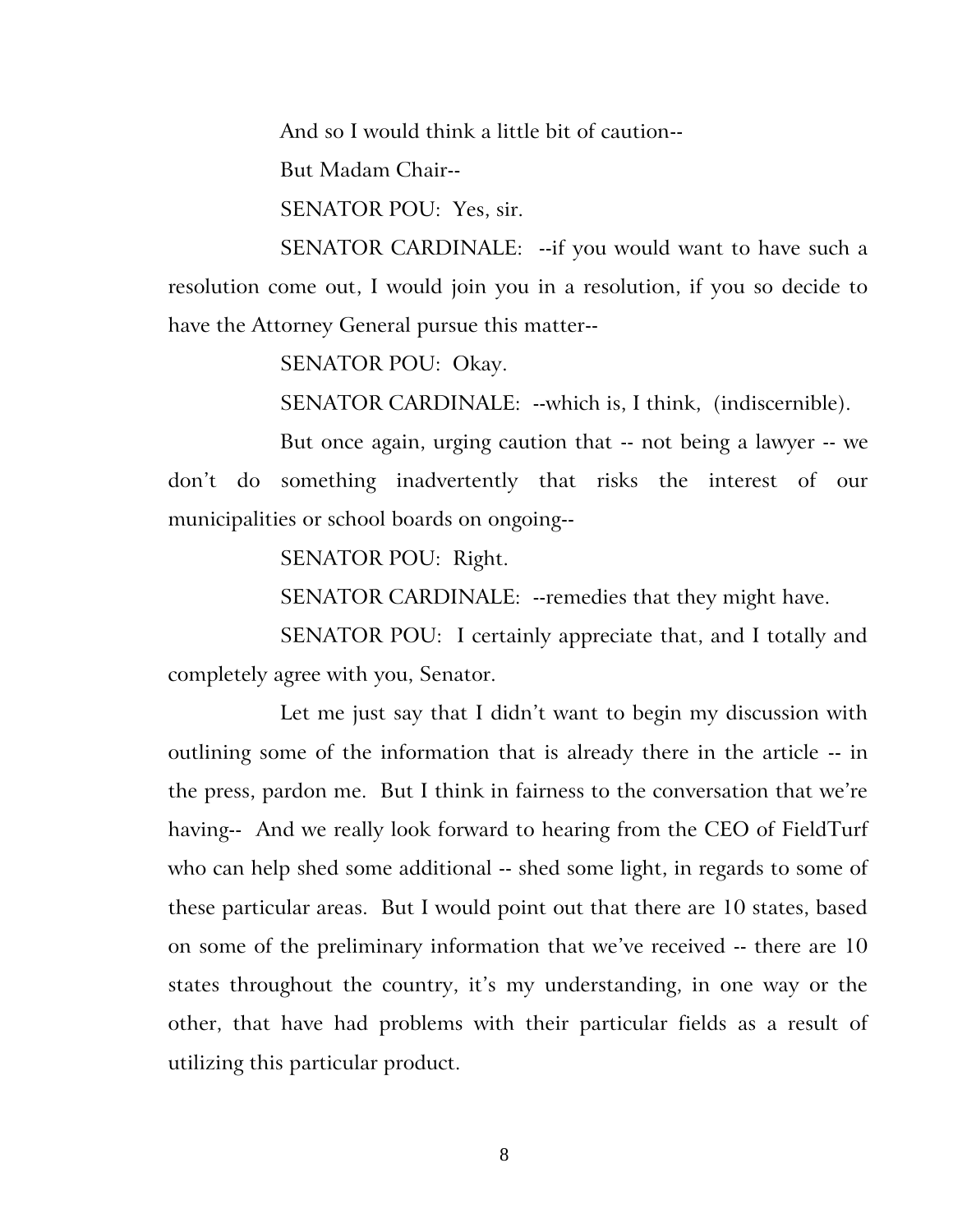Based on that-- And I want to just kind of reference, right now, what's happening in New Jersey. But it's happened -- I have it -- it's in California, Georgia, Kansas; we have-- You have places like Oklahoma, New Jersey, New York, Pennsylvania -- what other states do we have out there today -- Washington state, Texas, Tennessee; as well as today -- my understanding was that there was an article that just came out today about, again, Minnesota -- is my understanding.

So obviously, there's something that is worth looking into, in light of what we not only read, but also see what's happening all throughout the country.

But let me just refer to what's happening, right now, in New Jersey. In New Jersey, it's my understanding -- and you have all read about it; I certainly, as you know-- This was brought to our attention, and made possible from what appeared to be a very exhaustive investigative report that was published last month in the *Star-Ledger,* that alleges that FieldTurf knowingly sold what -- the term that they used was *defective turf,* to school districts and municipalities. And it dates back, in terms of, as early as 1990; and takes current affect up until this year, in terms of what's happening.

Again, no accusations; just simply reading from the information that's been made available and that's been publicly printed.

But in New Jersey, as you know, it was also recorded and reported that both Senators, Senator Cory Booker, as well as Senator Bob Menendez, filed a joint letter to -- submitted a joint letter to the Federal Trade Commission. And they're asking that they open a full, nationwide investigation as to whether or not FieldTurf indeed defrauded taxpayers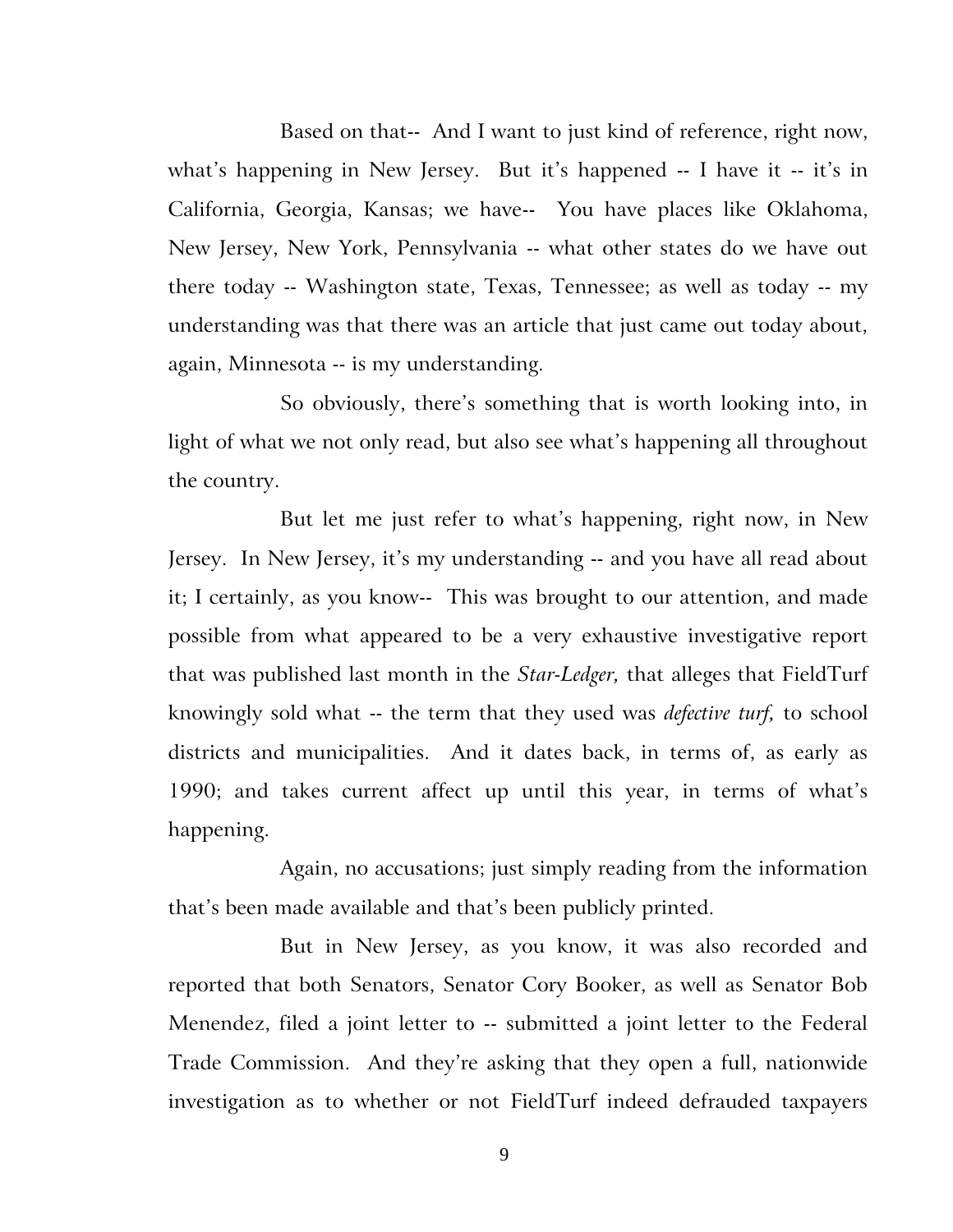across the country -- from across the country by engaging in, again, these unfair and deceptive trade practices in violation of the Federal law; mostly because of the marketing and the sale of -- what appears to now be -- the discontinued Duraspine turf product.

In Newark -- and I have a letter from the Newark officials that was sent to me, as the Chair of the Commerce Committee. It said, "Thank you for extending an invitation to the Newark Public Schools to testify before the Senate Commerce Committee regarding the artificial turf playing surface. However, on behalf of the School District, I must decline the invitation due to pending litigation against FieldTurf. If you or Senators have questions regarding the Newark Public School experience with FieldTurf, please contact our outside counsel on this issue."

It referenced the name of the attorney, Lance J. Kalik, Esq., of the firm of Riker Danzig; and provides a number, and is signed by a member of the firm.

So it's clear -- based on the communication that's been made available to members of this Committee -- that there may be reasons why several school districts that may want to be here, are unable to be here due to their ongoing situation.

I would point out that the reports, again -- what's been reported in the paper talks about how, in December, a Newark Public School -- that the Newark Public School filed a first class action lawsuit accusing the company of defrauding the public by failing to disclose a pattern of problems with the turf, failing to change sales pitches; and there is "information" with regards one of the coaches who specifically speaks to the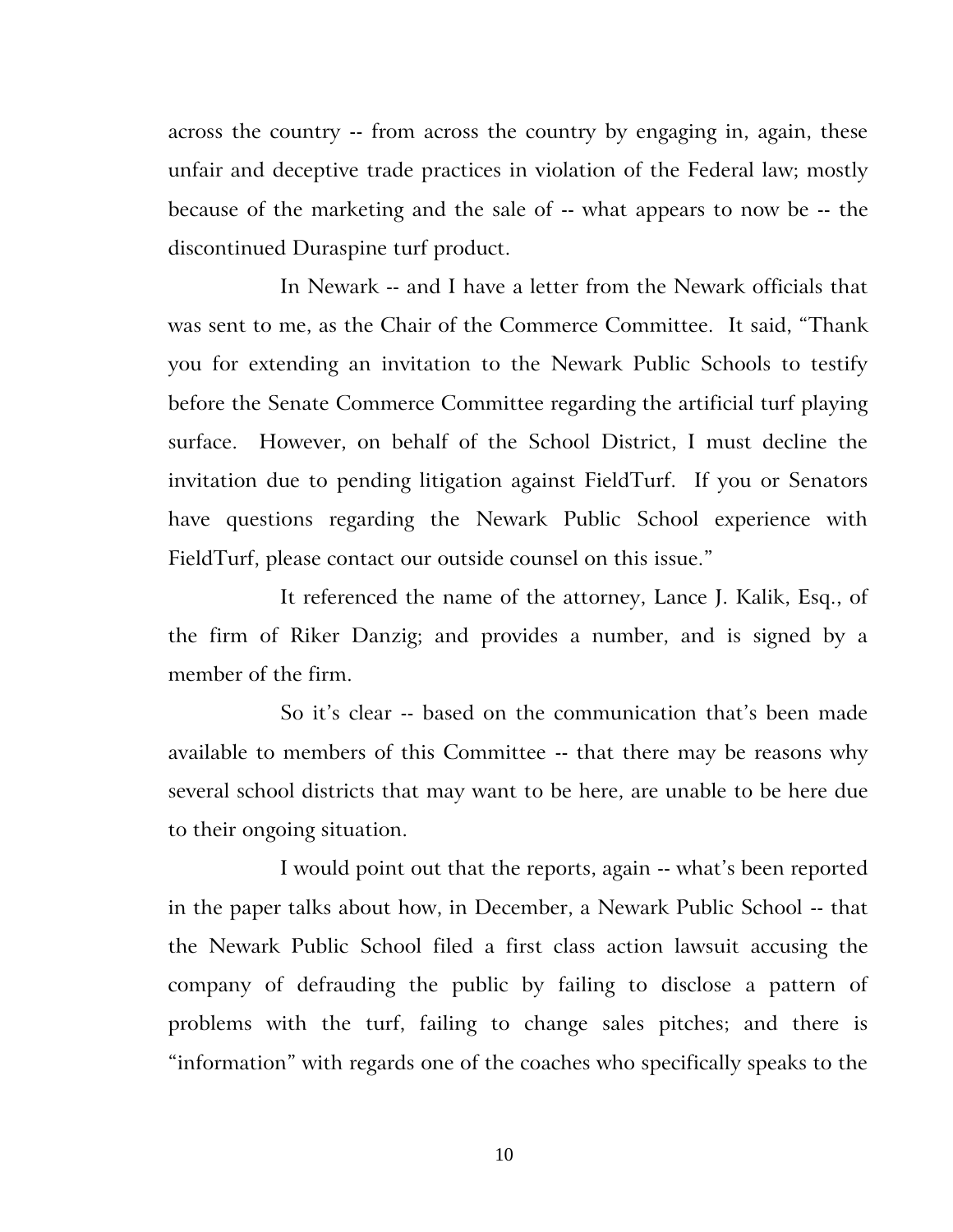quality of the turf -- "was so bad that he gave serious consideration of canceling games."

When you look in terms of what's happening in another school district throughout the State of New Jersey -- that being Carteret, New Jersey, named as one of the top plaintiffs in the nationwide class action lawsuit against FieldTurf -- it talks about how -- FieldTurf sold the Borough fields that "failed to meet the exaggerated promises" -- these are their words, not mine -- "and then stonewalled officials complaining until warranties expired."

We would like to hear about the warranty; we would like to hear about what are some of those specific areas that would talk to the quality of those particular statements.

It also talks about how Carteret purchased six FieldTurfs between 2006 through 2010, for about \$3.9 million. And again, we're talking about many of these particular entities that were impacted are municipalities and/or school districts, and some private areas as well. But in particular, we're talking about, as lawmakers, our job is to try to find out as much information as we can, so that we can, in fact, make sure that we're protecting the taxpayers -- with these types of products that are out in the market and are advertised to be providing a particular product, and ending up, questionably, being something else.

So \$3.9 million that, again, they feel was due to some misleading marketing campaigns.

I can continue on -- and it talks about a number of-- For example, the New Jersey Stallion Soccer Club in Clifton, New Jersey, which is only two towns removed from Paterson, when you look at it -- a city that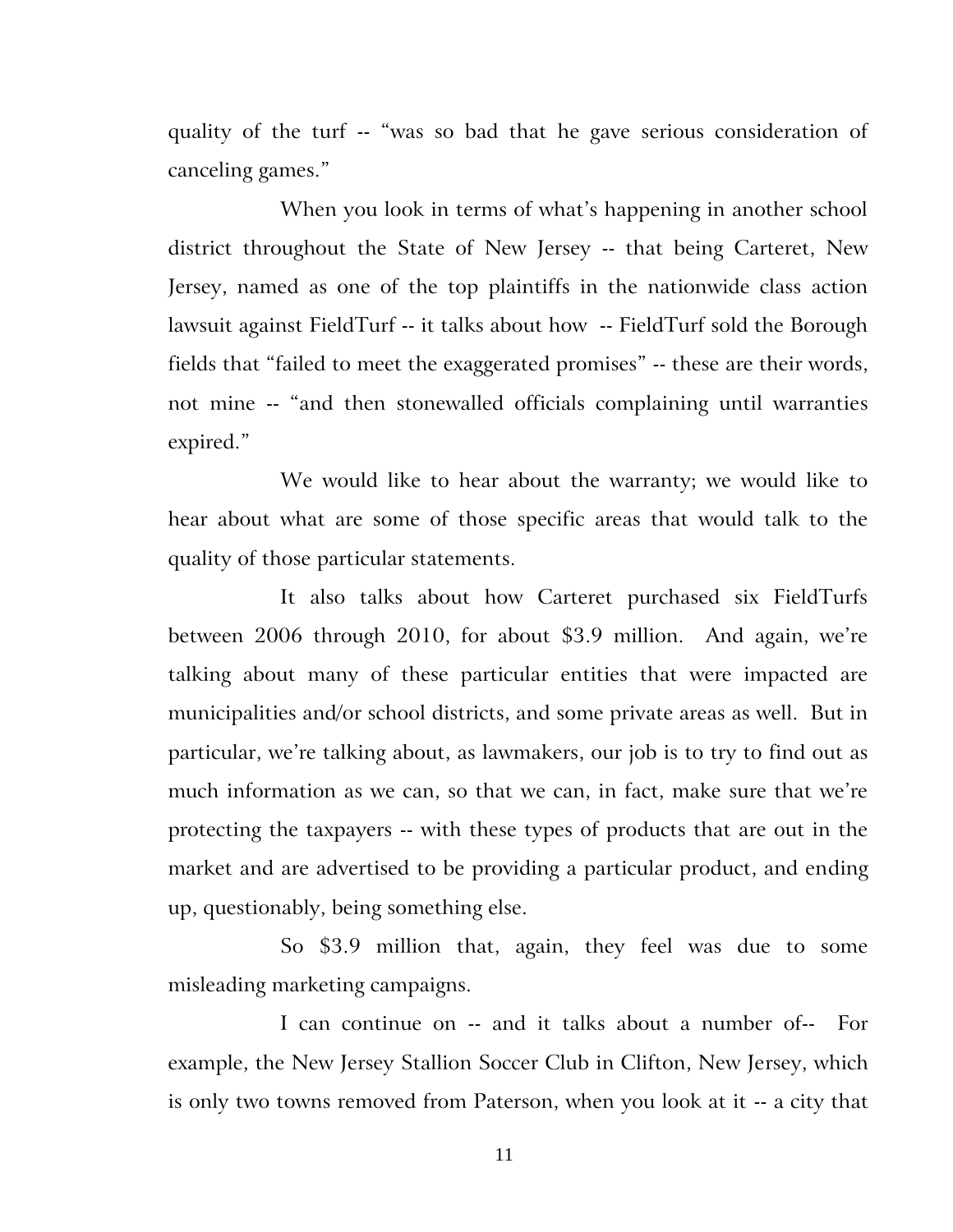I represent -- they were the third to file a class action lawsuit after Carteret and the Newark Public Schools -- accuses FieldTurf of repeatedly brushing off complaints about the field's failing. When they spoke to one of the spokespersons from FieldTurf, the company strongly disputed the allegations, and indicated that in the records it shows that Duraspine was not installed in that facility; but rather another product known as *slit-film* was used. A company directory, however, shows -- it does, in fact, list the facility as having received the Duraspine, which is the product that's in question, that we're talking about.

Jonathan, I know that I still have you here at the dais. Let me just say, if there no further questions for Mr. Pushman, I'm going to ask -- I'm going to just release you from that.

Thank you so very much for your testimony; I really appreciate your comments. And thank you for coming forward on behalf of your organization.

MR. PUSHMAN: Thank you, Madam Chair,

SENATOR POU: So just to continue with regards to what has been reported, it looks as though-- And again, if you look in terms of what occurred with the Clifton report, I want to make mention of the fact that in recent -- in court testimony, as recent as 2014, a former executive director said that failures of the indoor Duraspine field were common, and became such a big problem that the sale of the product to indoor facilities was banned. This refers to another particular product that the company was referring to.

So at this point, I'd like to ask if Eric Daliere--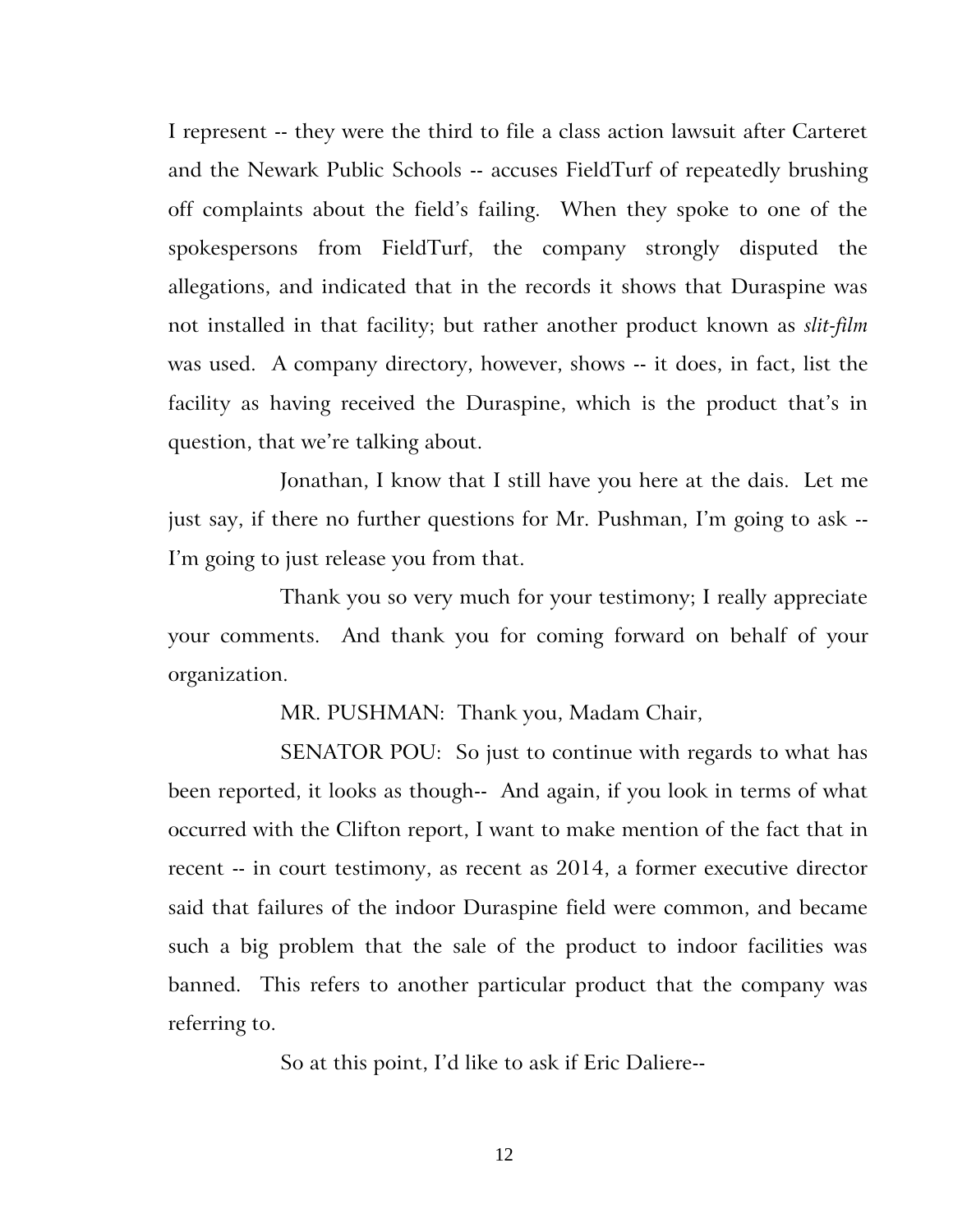UNIDENTIFIED MEMBER OF AUDIENCE:(off mike) (Indiscernible).

SENATOR POU: Daliere? (indicating pronunciation) Okay.

Mr. Florio, did you wish to come up as well?

Okay; and Mr. Florio -- both here. Mr. Eric Daliere is the CEO of FieldTurf; and Dale Florio, from Princeton Public Affairs.

If you would please come forward.

Gentlemen, thank you so very much for coming forward to testify.

Mr. Daliere, let me just, once again, thank you. I know I had the opportunity to meet with you. I thank you for being here. I'm sure listening and hearing these comments are ones that -- no doubt, you would want to be able to have the opportunity to speak on behalf of your company and on behalf of your product.

I will say that I've had -- without-- Today's hearing is really to hear from all of you, rather than hear from me. I have a whole slew of information that dates back to a number of different years. So rather than itemizing -- which I can, but I don't know that that's the best way for us to really get information that will allow us to learn more about what's happening here -- I think it would be really important if we can hear from you. But certainly it is clear that there have been a number of articles all throughout the country and, most especially -- and, as well as, recently in the State of New Jersey, with regards to this issue.

So what can you share with us that would shed some light in regards to this issue?

Again, thank you for being here today.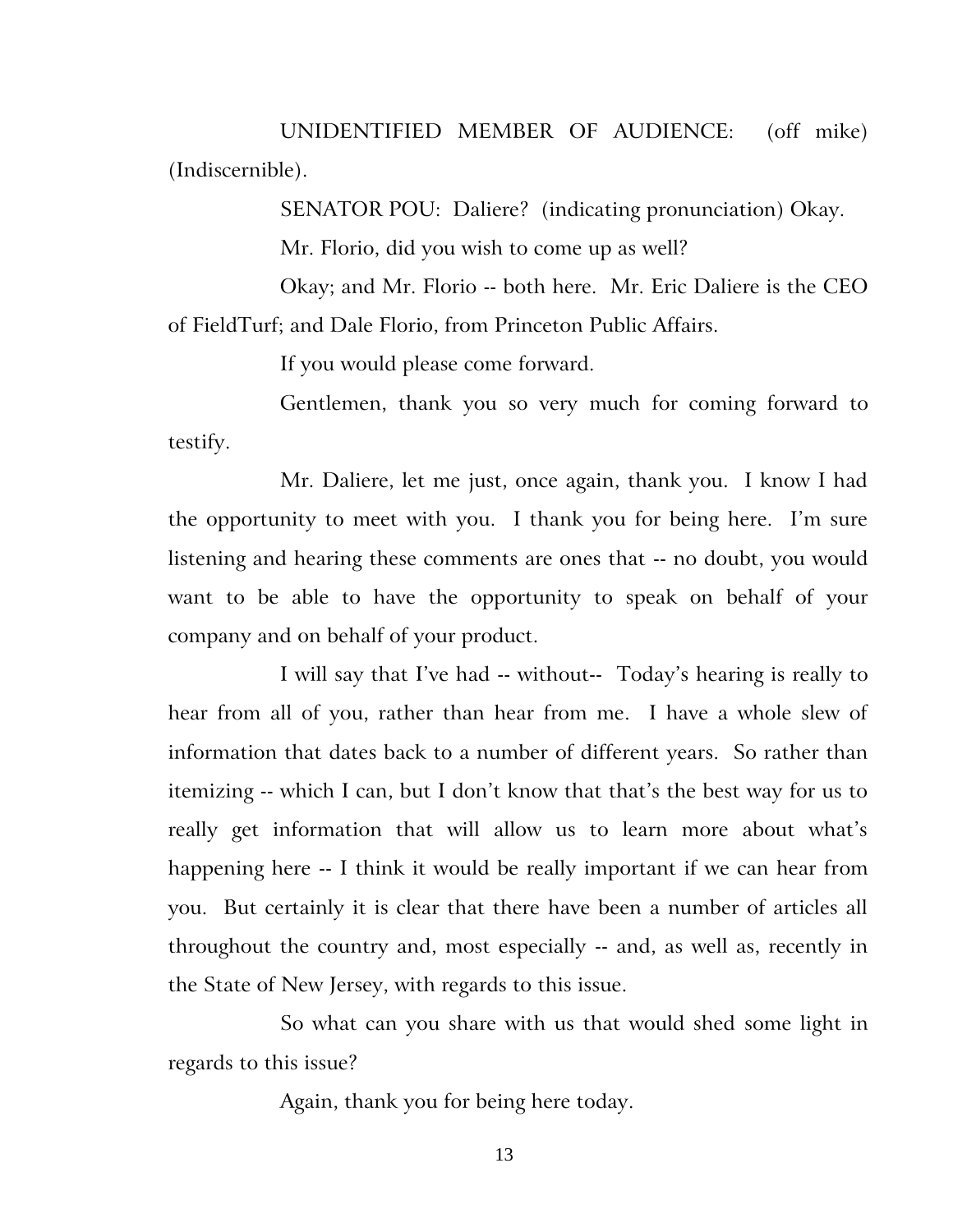## **E R I C D A L I E R E:** Sure.

Good afternoon.

SENATOR POU: Good afternoon.

MR. DALIERE: Thank you, Chairwoman Pou, for having me here.

I'm pleased to have the opportunity to address you and answer your questions. And I'll be as open and transparent as I can be.

So let me introduce myself. I'm Eric Deliere; I'm the President and CEO of FieldTurf. And if you give me a minute, I'll introduce the company as well and, sort of, how we got to where we are today. And then I'll address more specifically the issues that have been raised by the comments you made earlier.

So FieldTurf is a company of about 20 years of age now; when it was-- It was founded by two inventors; they were tennis partners, and they were working on a product for artificial turf tennis courts. And they came to recognize that there was an opportunity to make fields safer and perform better. And from that, they revolutionized the industry.

FieldTurf is now the market leader, not only in North America, but around the world. And it's based on a unique product that delivers performance characteristics, safety, and value. And it's because of that - that unique product -- that FieldTurf was able to revolutionize the artificial turf industry.

What goes beyond the product are the people. We are a passionate group of people, committed to building great fields. And we're also committed, and our success depends on, making sure we have happy customers. Not only because, as you mentioned, Senator Pou -- or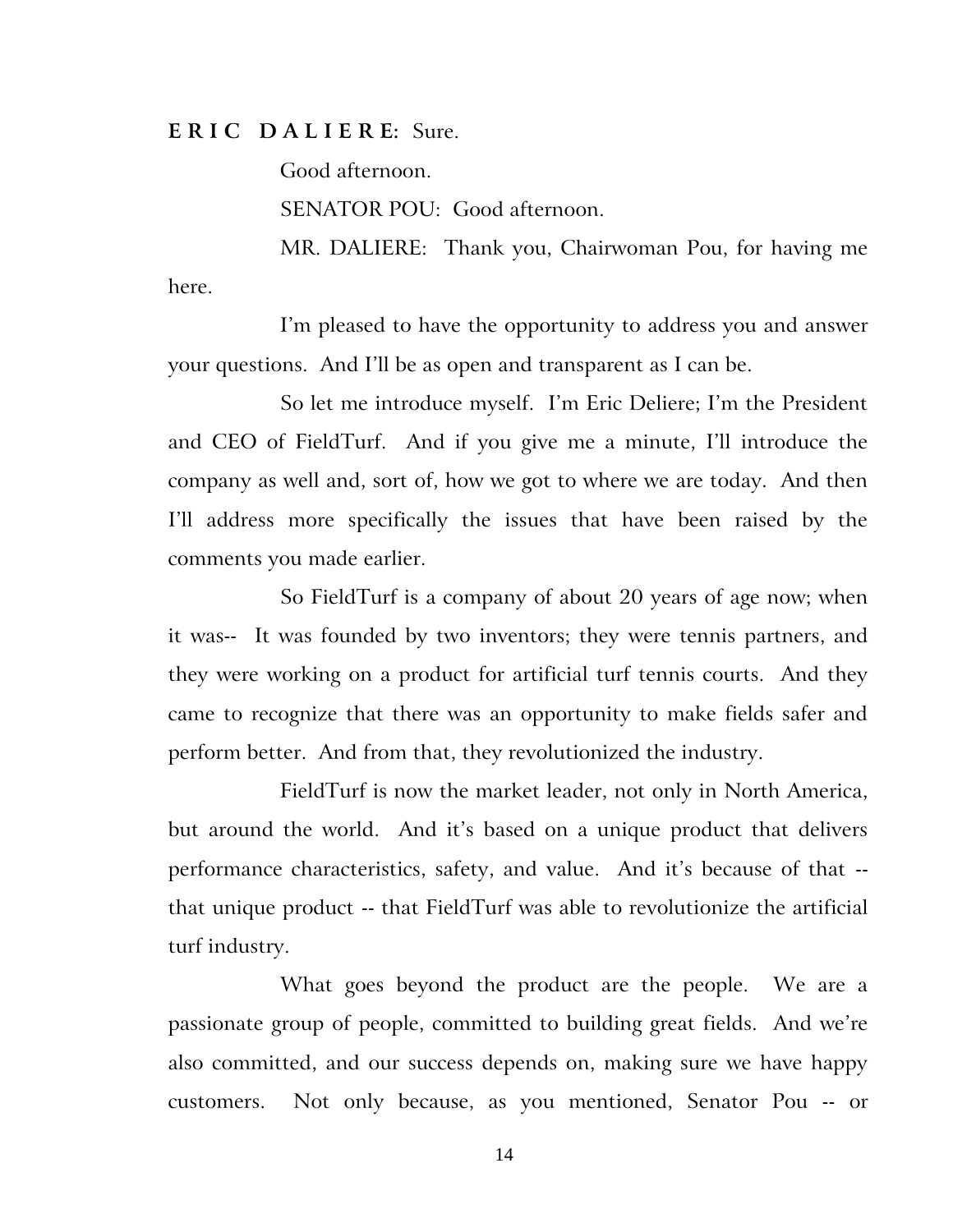Chairwoman Pou -- that customers tend to buy multiple fields from us - not always in the year, but over years; as well as municipalities, school districts, and the like talk to each other. So if they're not happy with us, we don't get to stay in business.

So I want you to understand today that FieldTurf is a unique company, with a unique set of people, and we are very focused on our customers.

Now, that's all nice. We're here for a different reason. There are some serious allegations that have been made in the *Star-Ledger* about the company and how it's behaved. They are disturbing allegations, for certain; and I understand very well if I were sitting in your seats, reading what I read, I would be alarmed as well.

But I have said it publicly, and I will say it here today -- and I will answer all the questions I can answer for you -- I find those allegations inaccurate and misleading.

Let me, first, start with the question of whether FieldTurf and the fields in New Jersey are defective. So over the history of FieldTurf - and I'll separate the total number of FieldTurf fields from the Duraspine fields -- we've sold just under 600 fields in New Jersey; 592 fields. At this point, you probably are all well aware that FieldTurf and the standard industry warranty is eight years. Of those 592 fields, 255 fields are now eight years or older. Now, of these 255 fields that are eight years and older, 92 percent of them are still in use. Those are fields that are 14, 13, 12, 10, 11 years old. We have only 30 of the 592 fields -- or 30 of the 255 fields that have been installed in the State of New Jersey, have been replaced; and those fields have been replaced under normal wear-and-tear. And of those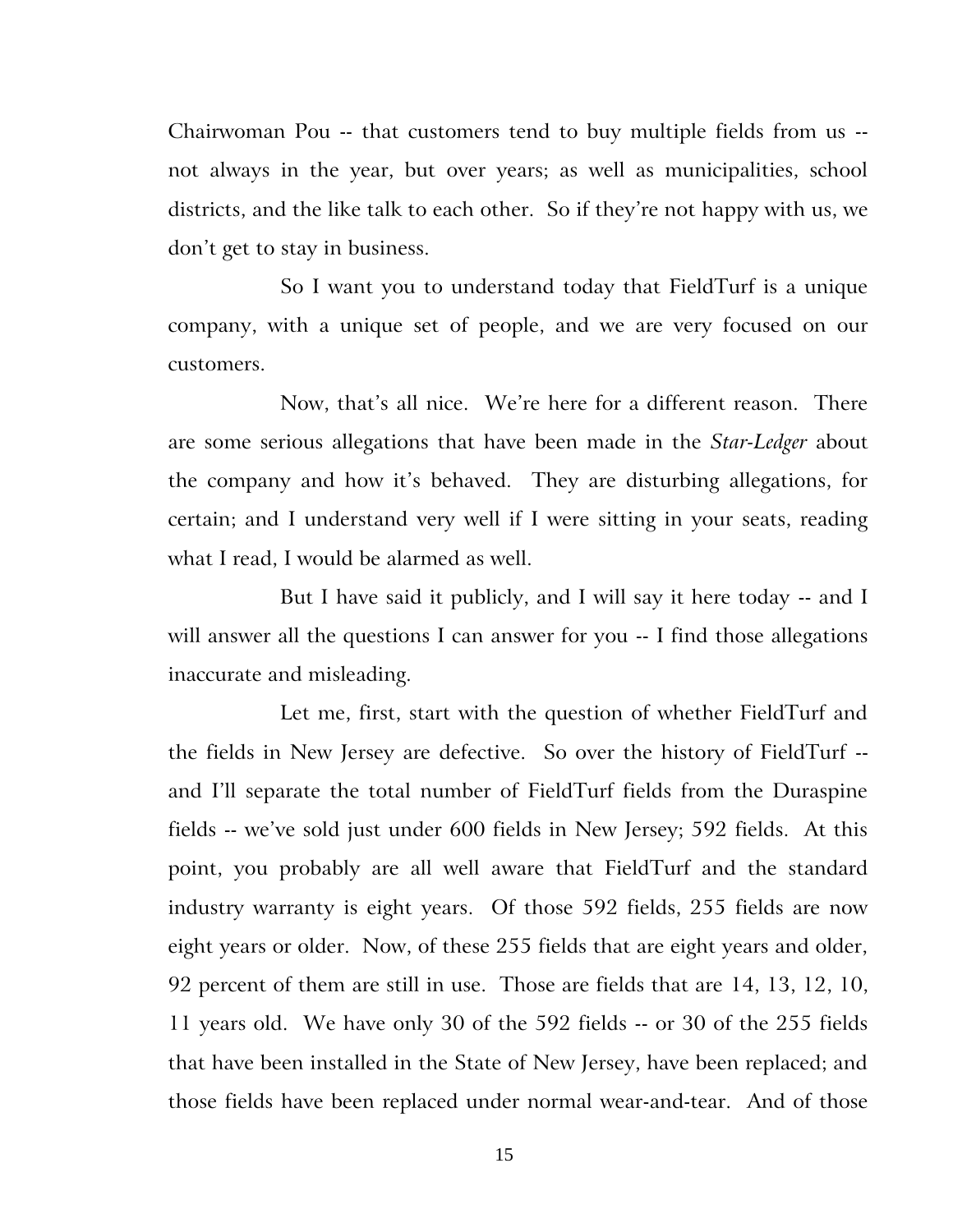30 fields -- FieldTurf fields that have been replaced, 28 of them came back to FieldTurf to buy their next field.

Now, within the Duraspine fields, there are 168 fields in New Jersey; 114 are now past the warranty period. What's interesting is, those fields that were installed in 2006 -- which are now going onto their 11th year -- 70 percent of those fields are still in use. Those that were installed in 2007, 89 percent -- so now they're going into their 10th year -- are still in use.

So this notion that the fields are failing, or defective, or not living up to their warranty periods -- which is, again, eight years-- And I believe the marketing materials talked about going beyond eight years, which the vast majority of fields have -- is supported by the experience of the customers in New Jersey.

The next topic I want to talk about is, one of the key elements of the defect -- which was discussed in the *Star-Ledger* article -- is this notion that splitting of fibers in itself is evidence of a defect. Like with carpet fibers, or like with most fibers, as fibers wear they fray and they split. If you look at our industry -- whether it be third-party labs; or things like Labosport; or the FIFA, which is an industry body regulating football - soccer worldwide; or the Penn State Surface institute -- when they look at how fibers wear, what they look at is hairing (*sic*), fraying, splitting, and breaking. That's-- We don't pretend or assert that fields will last forever; they won't. They have a life. And when they wear, what happens to them is that the fibers start to degrade, and fray, and split.

What's different about your carpet -- that you might have in your home or here today in the chamber -- is that the fibers themselves are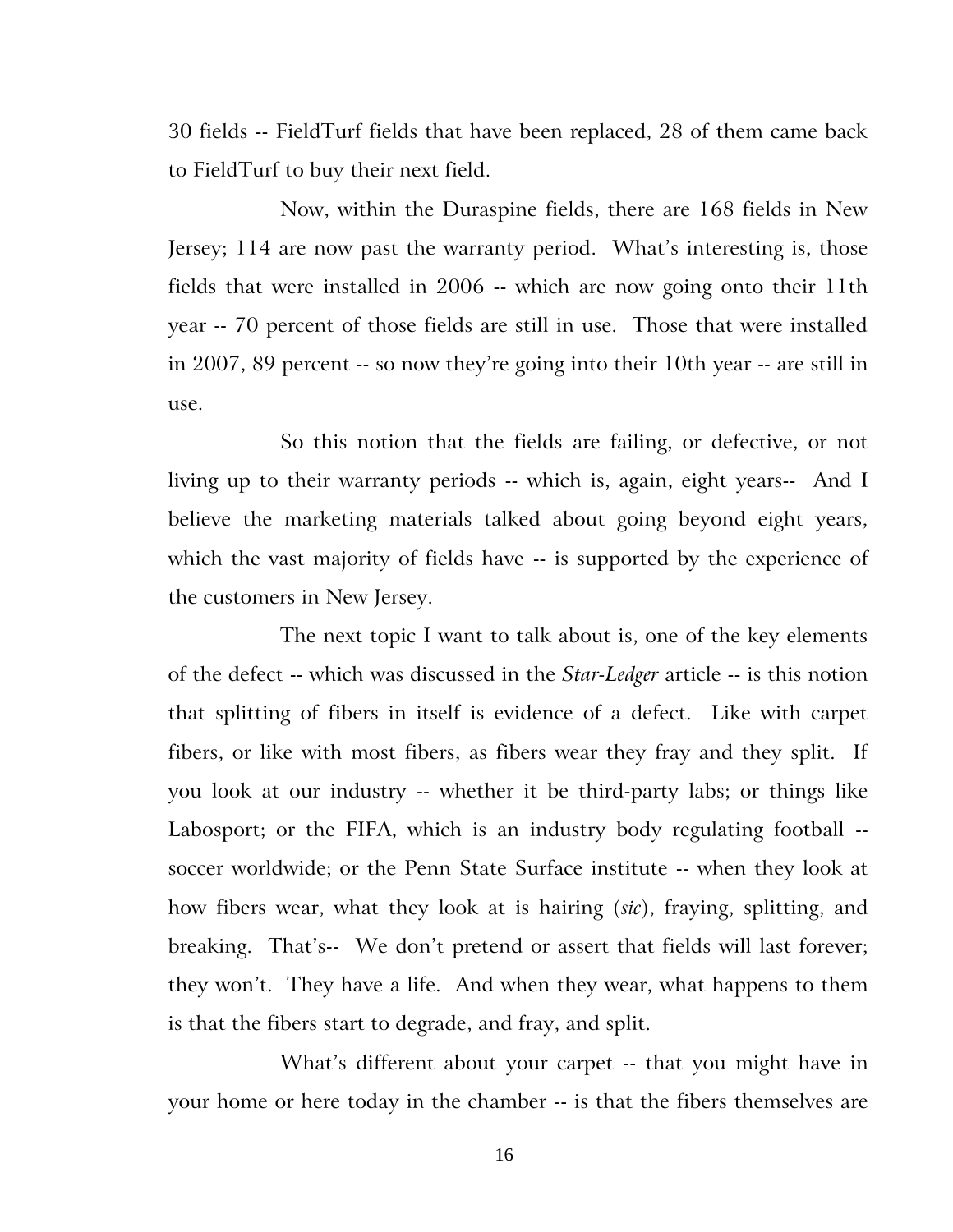quite a bit smaller here -- and what we call *denure* in our industry. When the denure is much larger, it's much easier to see the fiber breakage.

What's also interesting-- I'll give you a little story. So this *Star-Ledger* article has, obviously, caused a lot of consternation in our company; it's brought a lot of attention, and a bit of a fight within the organization, in terms of -- they don't feel like this is a proper or fair characterization of our company.

So during the playoffs, the Ravens were playing in Cincinnati. Now, the Bengals play on artificial turf; it's not our turf field; it's a competitor's turf field. It's in its fourth year. And what came up on the picture -- Steve Smith, Sr., who happens to be wide receiver, well regarded, is sitting on the bench. And when you look at the back of his jersey, you can see there are some fibers on the back of his jersey. So one of our salespeople -- who's quite animated by the nature of this characterization of our company --- took, maybe, four or five pictures of the image on the TV and preceded to send them to me on a Sunday afternoon, saying, "Look, look. This is more evidence of how fields wear in our industry."

So this notion that fibers are showing up on shoes, or fibers are showing up on the backs of the jerseys in years 7, 8, 9, or 10 -- that's not, in itself, a sign of a defect.

One thing that was talked about earlier-- which is a matter of a really quite sensitive subject for me as the CEO -- which is this question of safety. And there was this notion, somehow, that our fields are -- and this alleged defect that's there is making fields unsafe.

As I've described many times, the field is made up of three components: backing, fiber, and infill. The fiber itself -- which is what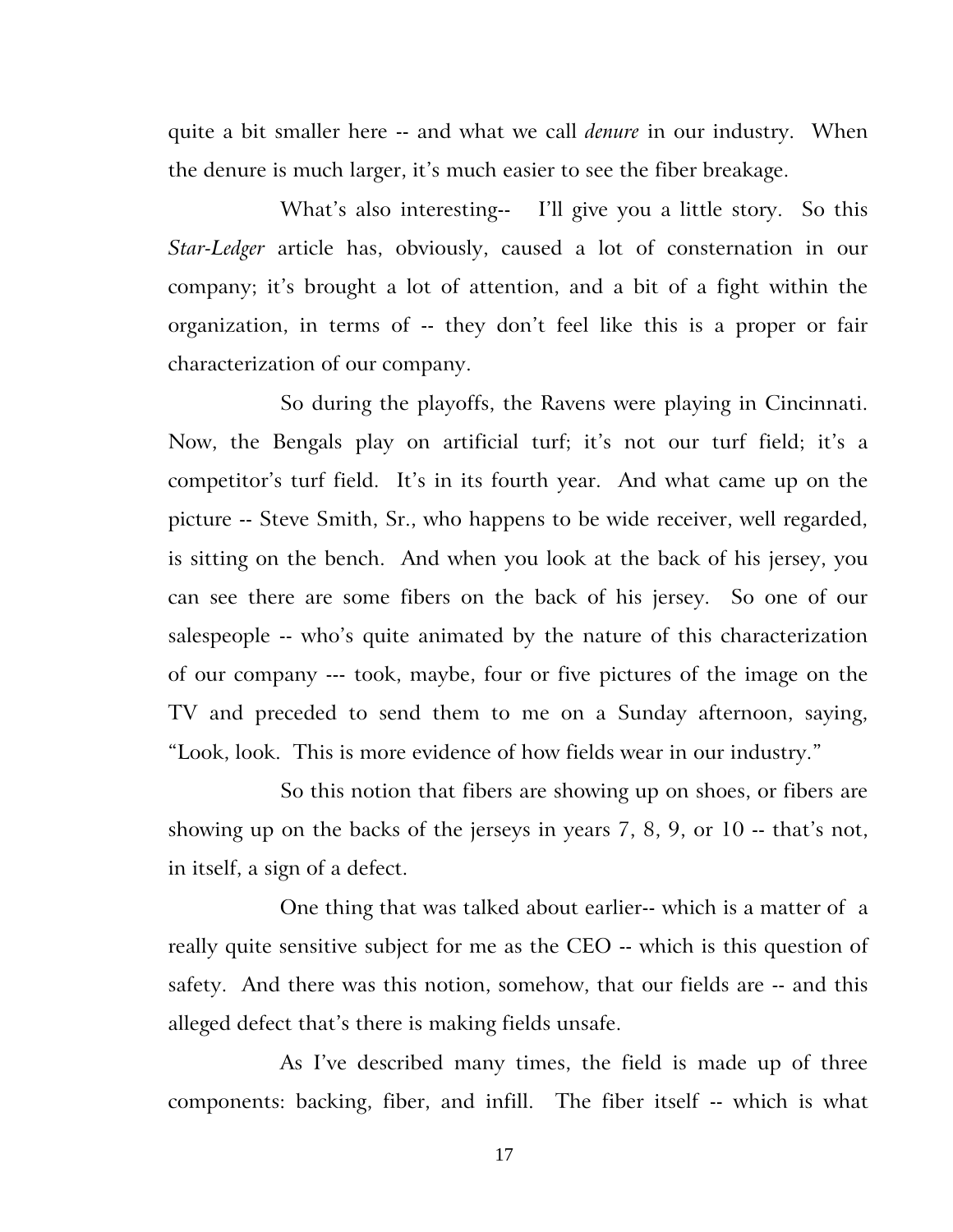wears over time -- is there for the aesthetic. It's there to make the field look like a natural grass field. And if the defect that is alleged here was present, our fields would remain safe. And the *Star-Ledger* never alleged that there was a safety issue, because they know that's not the case. And our fields remain safe when properly maintained, meaning the infill levels are maintained properly, and the infill levels are kept level.

There was also one other point I want to address -- is the evidence of a defect, which was alleged in the *Star-Ledger* article -- which is, there was this third-party testing that suggested that the fibers were degrading prematurely. Now, there are two different ways I would like to address that. First of all, there is no standard measure in our industry to measure the amount of tensile strength that's lost for a fiber that's in the actual outside environment. What we look at in the industry is, we look at tensile strength when exposed in a UV chamber and how that degrades over time. So this notion that you look at the -- that they tested the fibers that have actually been in place in these fields for eight, nine years, and looked at the loss of tensile strength -- which is a combination both of UV, the impacts of the sun's rays; as well as mechanical strength -- is a test that doesn't really exist, and there is no standard in our industry.

Now, when you look at even the underlying data -- and we asked a third party to take a look at the methodologies and actually the testing results, which is a lab called CTT Group -- and we simply asked them to take a look at the methodology and visit a field and do their own testing.

Now, the CTT Group -- this is what they do. They are a specialized textile testing laboratory that works on these topics. First of all,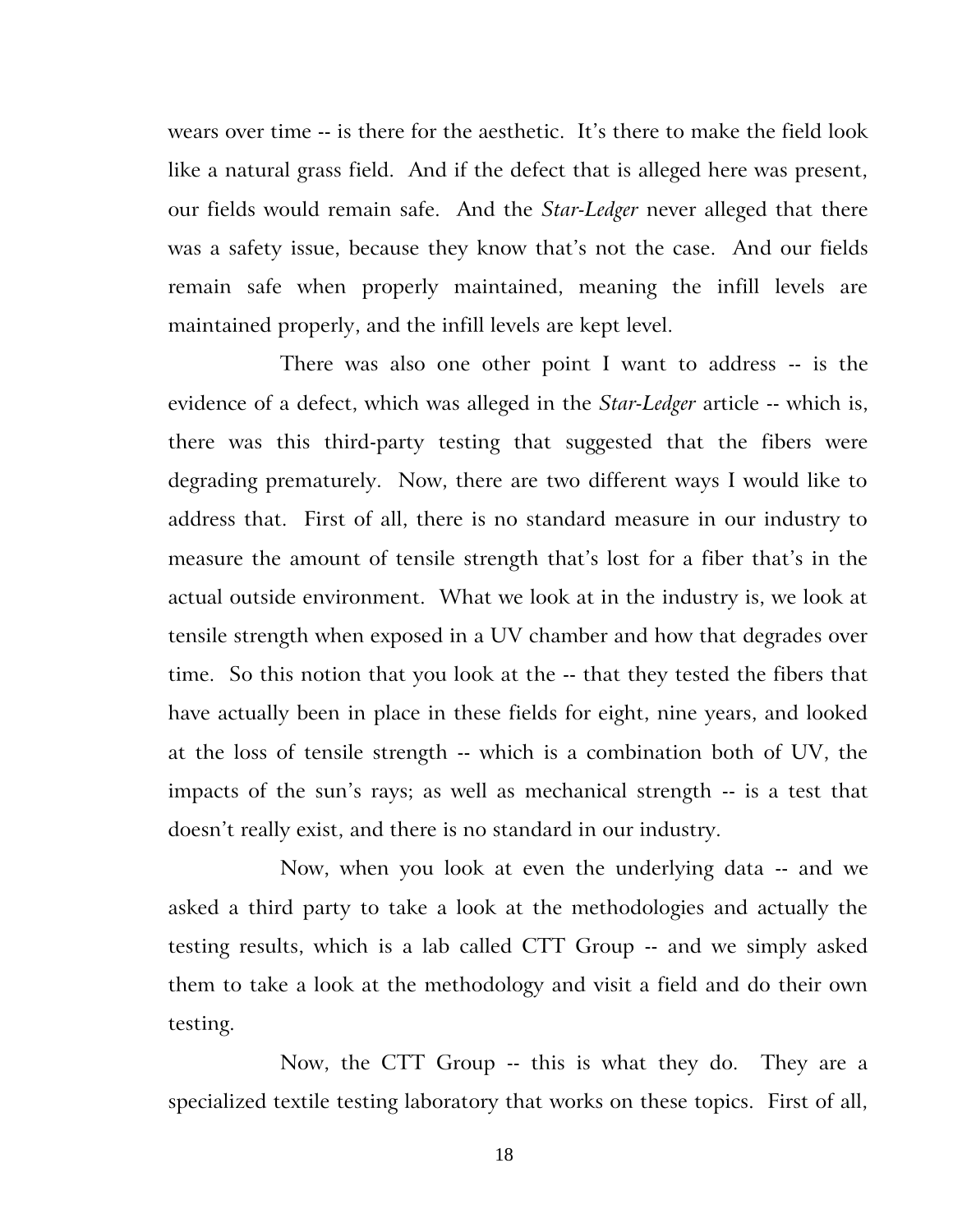the methodologies that were used by the entity -- which is not clear exactly what the entity is in the *Star-Ledger* article -- were flawed. And they looked quite -- honestly, they looked quite biased, to derive a result. And the interpretation of that data itself was misleading, as-- If you looked at the numbers themselves in the underlying data, it suggested it even passed the standard. There really isn't a standard in our industry.

SENATOR POU: I'm sorry, what entities are you referring to that is referenced in the *Star-Ledger* report that was flawed?

MR. DALIERE: So it was alleged that it was a University of Michigan study, or analysis, that was done. And it may have been done by the lab, but it was not done by the University of Michigan. And it was--

SENATOR POU: Is the lab separated from the University?

MR. DALIERE: It's not even-- It's not clear in--

SENATOR POU: What's not clear? It's not clear from the article, or not clear from your statement?

MR. DALIERE: No, what I would tell you is, is there-- In the report that is provided, it's not clear what entity is actually doing the testing; it's not clear who the person is, whether they're certified by the University of Michigan; it's not clear whether the laboratory itself followed standard protocols of ASTM standards. And just the whole chain of trying to follow through on this is very difficult to assert.

SENATOR POU: So is it your position that the University of Michigan's laboratory may not be fully capable of providing this type of report -- or findings, pardon me?

MR. DALIERE: Well, first of all, I don't think the University of Michigan was engaged. I think it was an individual at the University of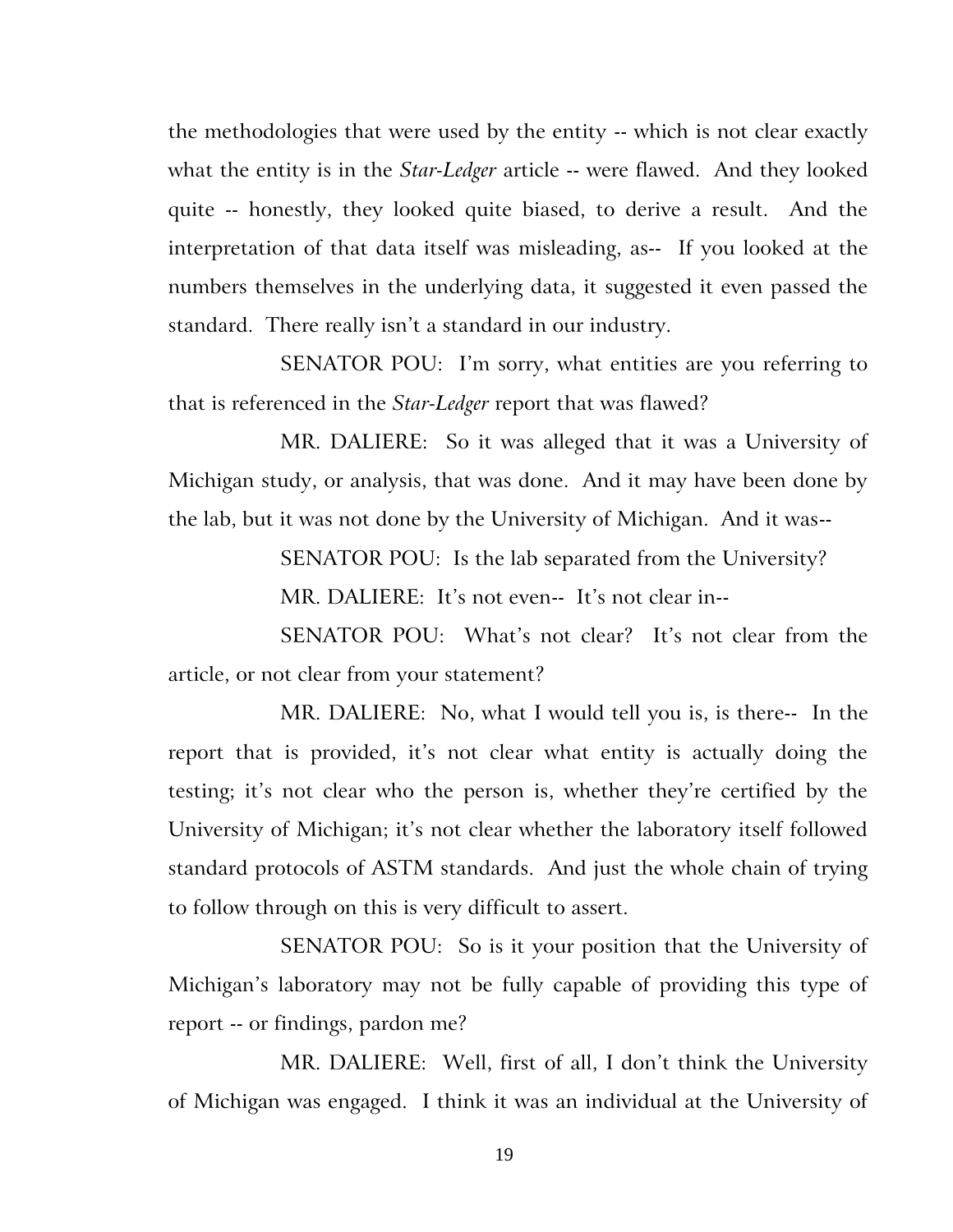Michigan, who did it under his own guise, okay? So that's the first thing. Now, he may have used University assets, but I'm not sure that he was actually -- that it was done by the University of Michigan.

SENATOR POU: So you're not questioning their assets; you're questioning whether it was an official test that was performed, and you're questioning the findings because it was done independently from the University?

MR. DALIERE: No. So what I would say to you is, is the article alleged -- not alleged, the article portrayed it as a test performed by the University of Michigan. I think that's not, in fact, the case.

The second thing is, is the lab itself was related to aerospace, I believe, if I recall correctly. It wasn't a lab that was well-versed in textile testing; maybe fiber testing, but not our standard testing. And I would say that the way that they went about testing it was flawed, and we'd be happy to provide the CTT Group's assessment of what was flawed in the way that they tested. They split the fiber into three pieces, and then tested the tensile strengths across those three. But depending on how they cut that fiber would have an impact on the results themselves.

And then, ultimately, when you look at the results, the conclusion is drawn that it doesn't pass the standard, which was 1.8, which is the tensile strength. But in fact when you look at the underlying data, it certainly appears that it did pass the standard.

I don't know if that's clear, in terms of--

SENATOR POU: Okay.

MR. DALIERE: But I would be happy to provide you what the CTT Group came back to us with.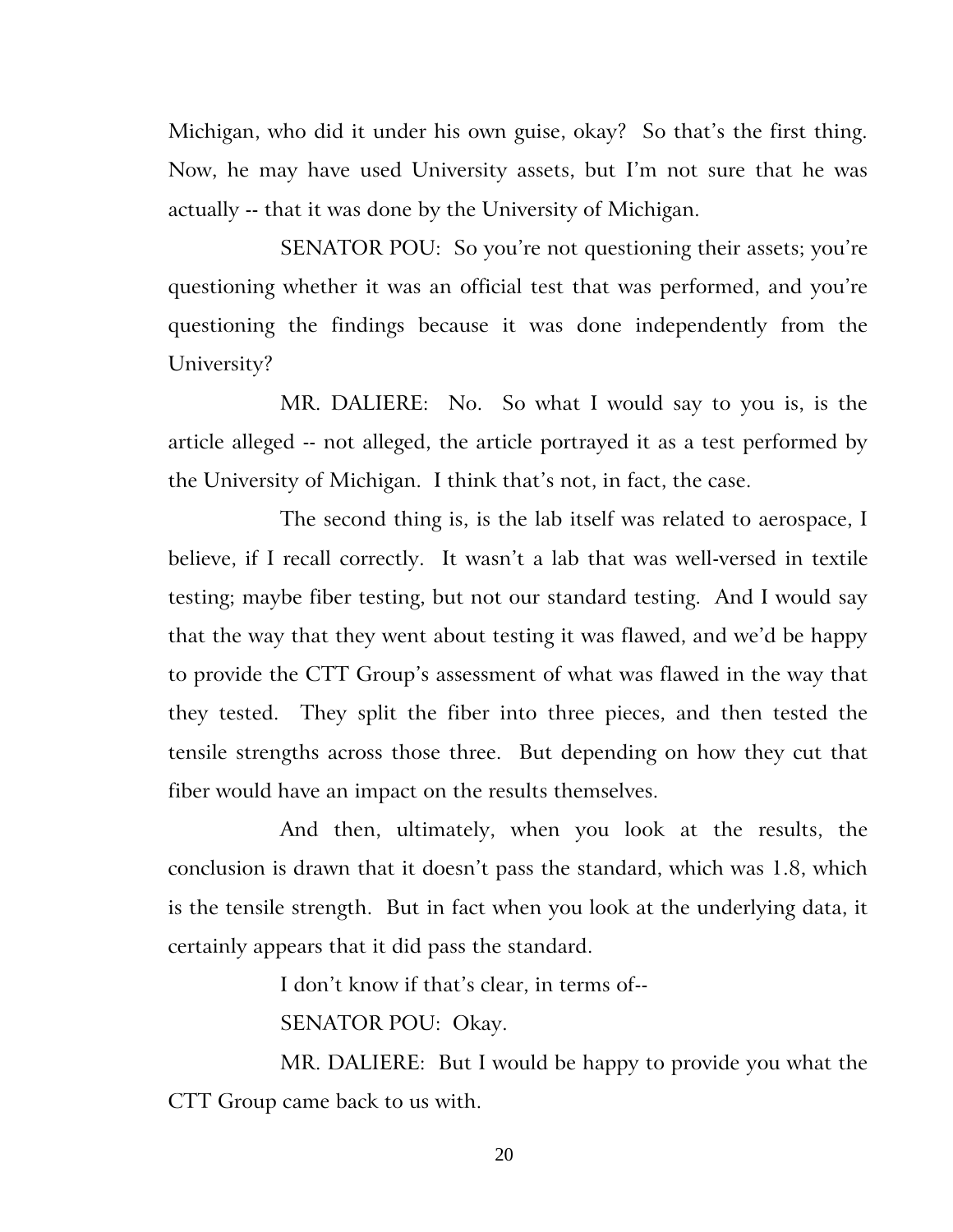SENATOR POU: That's fine. Please continue; thank you. MR. DALIERE: Sure.

Another element that was in the *Star-Ledger* article is this notion that we covered it up; that we were hiding information from our customers, and that we were hiding what we thought may have been issues with the Duraspine fiber. When I joined the company in 2009 -- in late 2009 -- and then in early 2010 as I began to receive concerns from our sales organization about the field performance at certain higher-UV environments, I basically engaged a team -- because we lack the technical expertise internally -- to investigate issues related to Duraspine performance.

Ultimately, that investigation led us to file a lawsuit against our fiber supplier. We were very public about that lawsuit, which was filed in 2011; and we were very clear as to what we thought the defect was with Duraspine, and in what environment, which customers, roughly in what states, and also how many fields we thought were affected.

So this notion that somehow we've hidden from the issues with Duraspine, and which customers are affected, doesn't seem to me to be a fair characterization of how we behaved.

And on top of that -- as many of you will know if you've been though litigation of any form -- there is a very rigorous discovery process you go through. And all of your information gets, basically, into the public domain. And the reality is, is that information that came out of the discovery process, as well as the litigation, served as the basis for the article -- much of it did.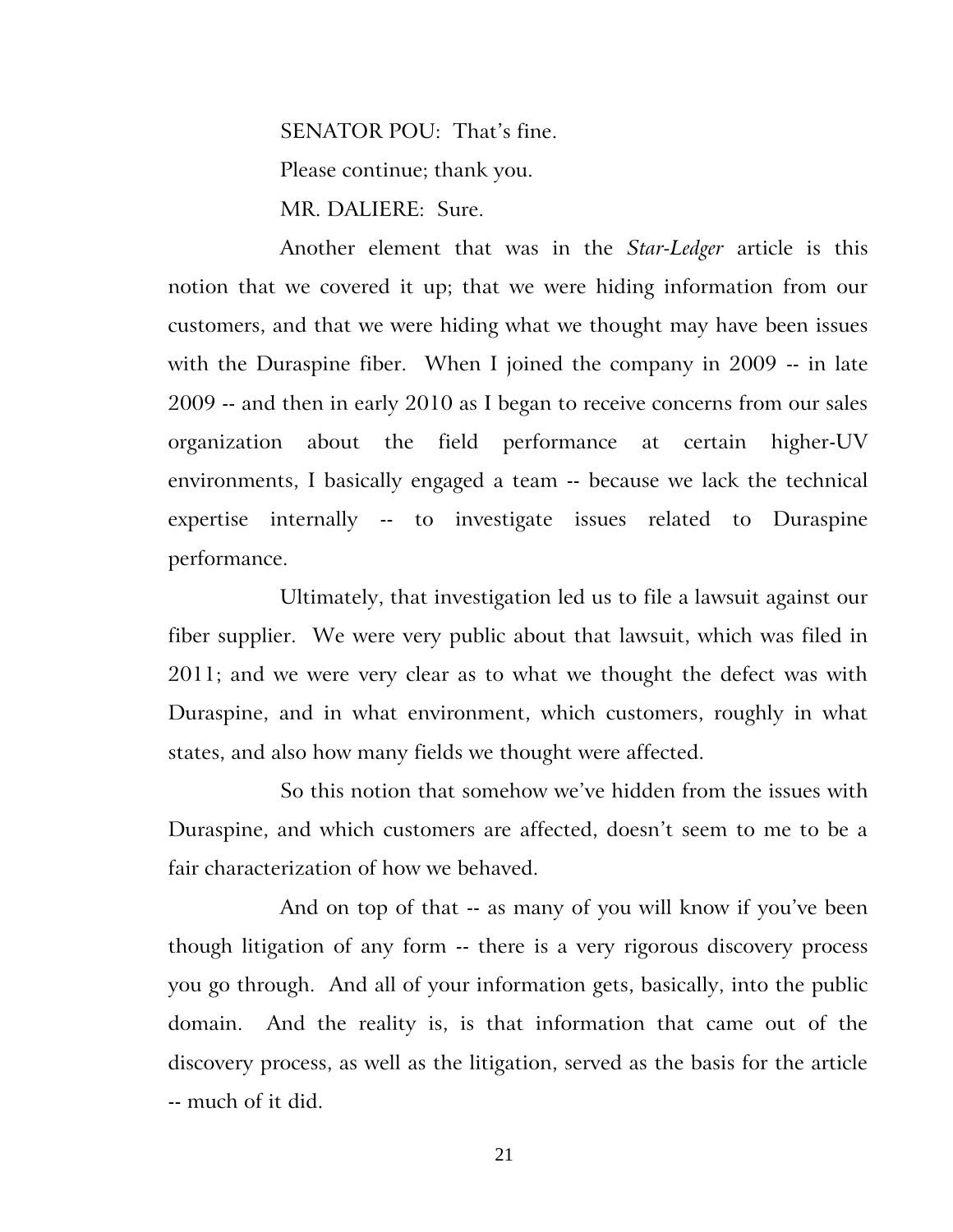So if we were trying to hide the issues related to Duraspine, it would have been very difficult for us to go forward with pubic litigation, which was widely covered in our industry.

SENATOR POU: So to that point, if I may, once again, interrupt you.

MR. DALIERE: Sure.

SENATOR POU: The information that you're referring to -just so that our members are aware of -- you're talking about the report that came out during the *Star-Ledger*'s six-month investigation. According to what I understand, they filed 40 public record requests, obtained more than 5,000 pages of your inside company records, e-mails, court filings, and testimony; and interviewed dozens of coaches, officials, and current and former FieldTurf employees.

So the records that you're referring to -- the public records, as a result of that -- those were records that were actually provided for, or made available through, not only the court proceeding, but records from the company itself.

MR. DALIERE: No.

SENATOR POU: Is that correct?

MR. DALIERE: We wouldn't have sent-- Chairwoman Pou, we would not have had an obligation to produce those records for the--

SENATOR POU: Did they not provide for public -- request for public records to the company for--

MR. DALIERE: We don't have-- As a private entity, we wouldn't have--

SENATOR POU: I'm sorry.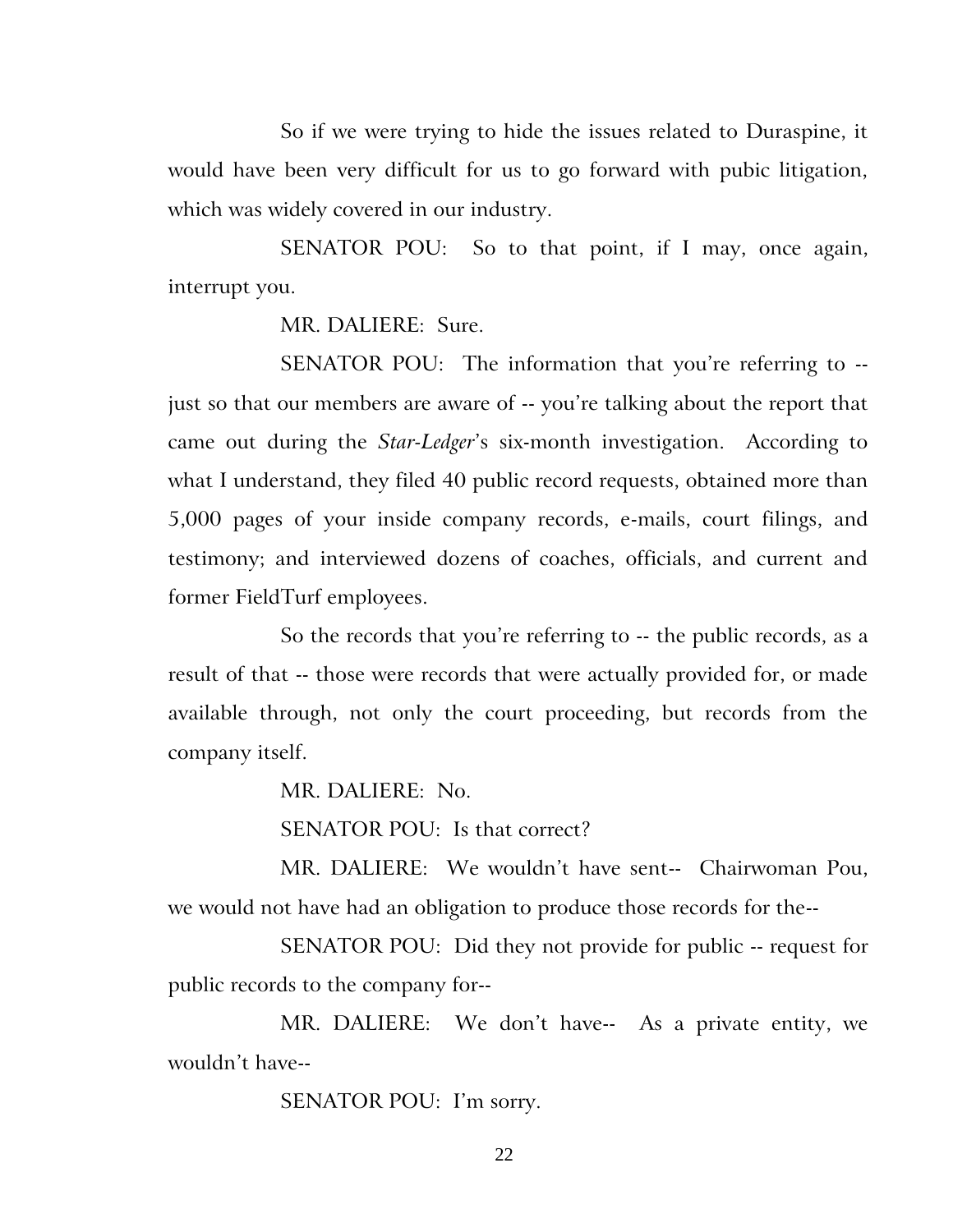MR. DALIERE: I'm sorry.

SENATOR POU: I'm actually referring to the court proceedings. They made those particular requests from those public entities, which they received. And based on those particular reports and information, it is my understanding that it was clear testimony, provided by members of the company, that specifically referred to these items, or references, or statements that were quoted in their report. Is that correct?

MR. DALIERE: That's correct. So what was provided in the trial process -- either in public testimony in the courts, or through exhibits that would have been used during the trial itself -- those would have been in the public domain, and those would have been the ones that the *Star-Ledger* accessed.

But obviously, by going forward with the litigation, we knew we were making all that information public.

SENATOR POU: Right. But the same kind of public information is available for all of those other states, that I referred to earlier in my opening remarks, when I referenced some of the potential problems and lawsuits that took place in some of the other states -- where there were specific agreements -- let me just say it -- or concessions made by both the company and that particular school district, that have agreed upon whatever the terms are that came out of those particular proceedings. All of that information was also made available; and it's public, based on those records.

So there's a record to show whenever there was a problem or concern about -- whether it was a marketing issue, or whether it was the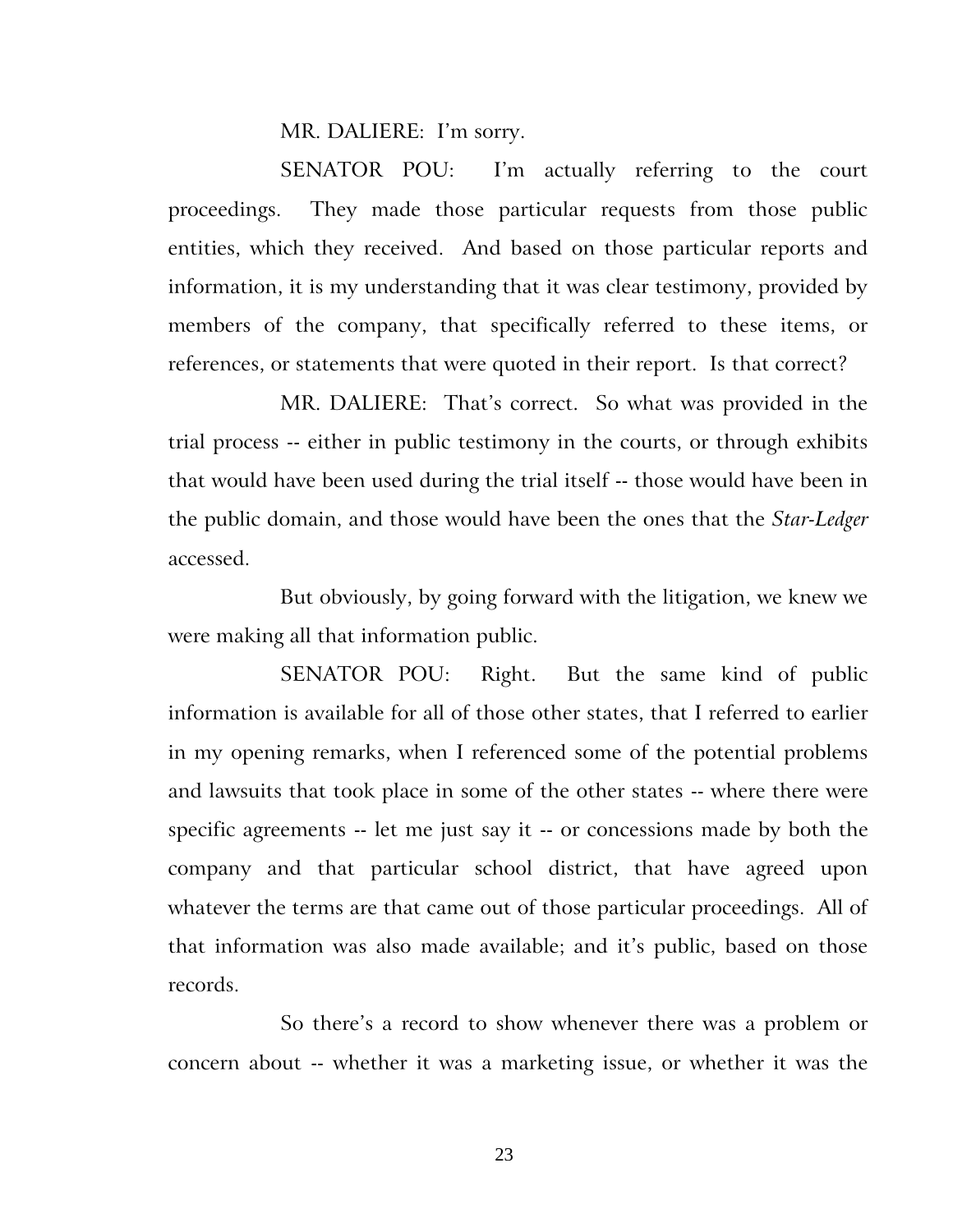product itself, the records are -- they're actually quoting the information that came from those particular court proceedings.

MR. DALIERE: So any complaints would have been-- We haven't had any of those cases go to trial. So those would only--

SENATOR POU: That's because there's been an agreement between the company and the school district to remedy the problem.

MR. DALIERE: That's right.

SENATOR POU: Okay.

MR. DALIERE: So the only -- the company documents would have all come through the discovery process in our own litigation that we filed, right?

SENATOR POU: Yes.

MR. DALIERE: The rest of it -- the allegations or the complaints of the school districts against us -- would have just come from the documents provided by the school itself.

But we opened up-- I mean, we opened-- By pursuing the litigation ourselves, we're the ones who made all those company documents available.

SENATOR POU: So before you continue -- and before I lose sight of (indiscernible) -- you talked earlier about the fibers, and the product, and what makes -- the importance of that. And you also talked about the warranty; the amount of--

And before he leaves, I just want to recognize my Assemblyman, Assemblyman Benjie Wimberly from the 35th Legislative District, who has a great deal of experience working and coaching on fields of all types, but certainly this one as well.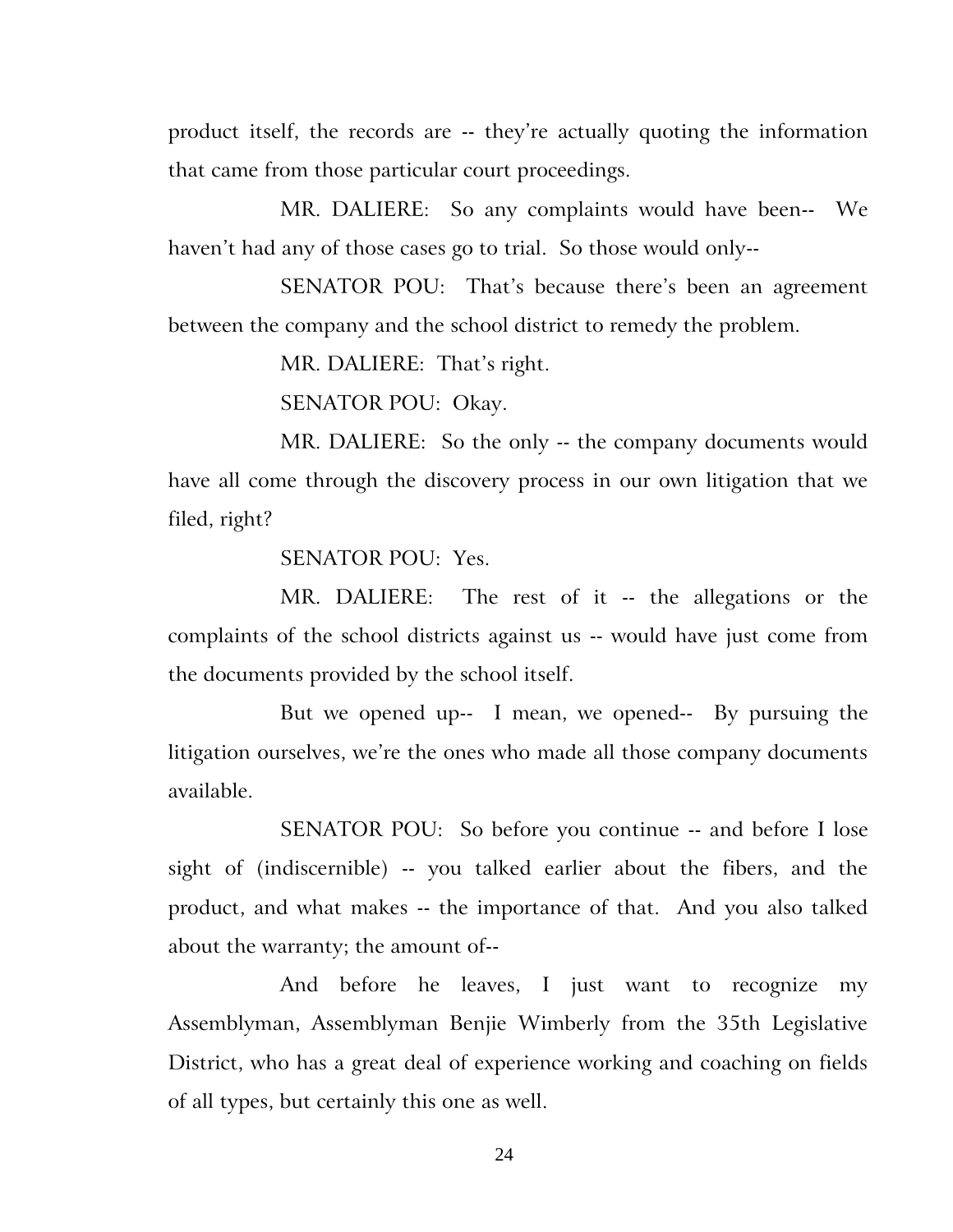Thank you.

I just wanted to recognize you before you head out.

I'm so sorry, Mr. Daliere.

Let me just ask you -- according to FieldTurf, of the 114 Duraspine fields that were installed in New Jersey, that have passed their eight years -- because I think you talked about eight year-warranty period - only 14 of them have had to be replaced. The company, however -- the company claims that those replacements were due to normal wear, as part of your testimony.

Can you tell me what is the difference between normal wearand-tear and a defect?

MR. DALIERE: What I would tell you is, when I have been to the fields, and inspected personally, and had our own site inspectors who go around the country and take a look at fields and see normal -- what's normal wear, based on usage and maintenance practices; and then also the environmental conditions that they're in.

For those 200-some-odd fields that we've replaced in high-UV environments, the level of fiber loss, and what you see, is dramatically different than what is normal wear-and-tear. You would -- what I would show you, if I had the opportunity, is the picture difference between some things that are in Phoenix, Arizona, versus what you would see in New Jersey. It's a very different level of fiber loss, and what remains from the fiber itself.

SENATOR POU: So I understand that that can -- I understand that that's been part of your comments, or the company's position. And I can see that, especially where the UV sun rays would certainly be much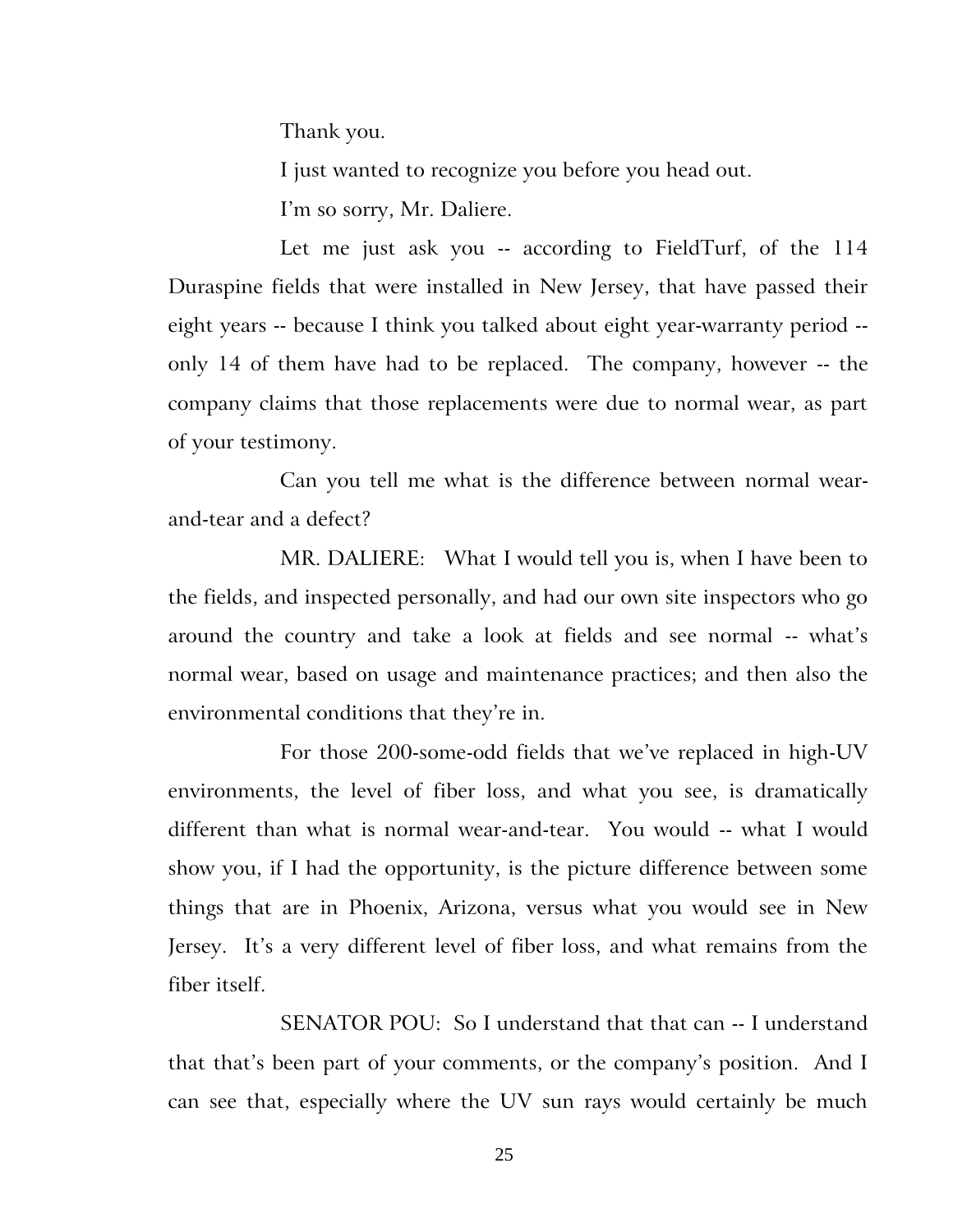more powerful if you were in California, or Arizona, and Texas, and what have you. But how do you measure that same kind of effect in New Jersey, in Massachusetts, in some of the other -- in New York, Pennsylvania, and some of the -- where, obviously, that situation is very different?

And please don't tell me you can get a sunburn anywhere in the country. Because I read that statement that you made; and I get it, I understand that. But from a product point of view, how do you differ the two?

MR. DALIERE: So if I understand your question correctly, it's, again, going to what is the -- how do we distinguish what is a *failed field* versus what is *not* a failed field?

SENATOR POU: That's correct.

MR. DALIERE: Okay. So again, what I would say to you is the level of fiber loss that has occurred at a certain age of the field tells us, basically, if the fiber-- And what occurred in the fields in the high-UV environments, is the level of fiber loss was very extensive and was, basically, take the fiber down to the rubber.

SENATOR POU: So would that be -- would that be a normal wear-and-tear, or would that be a defect in your product?

MR. DALIERE: So when-- If that is occurring under normal usage conditions in year six, year seven, that's a defect.

SENATOR POU: So if it happens in year two and year three?

MR. DALIERE: I haven't seen it go down in year two--

SENATOR POU: According to some of the states -- certainly not in New Jersey, but in some of the other states -- that has, indeed, occurred in the very early start of the product, of the laying out of the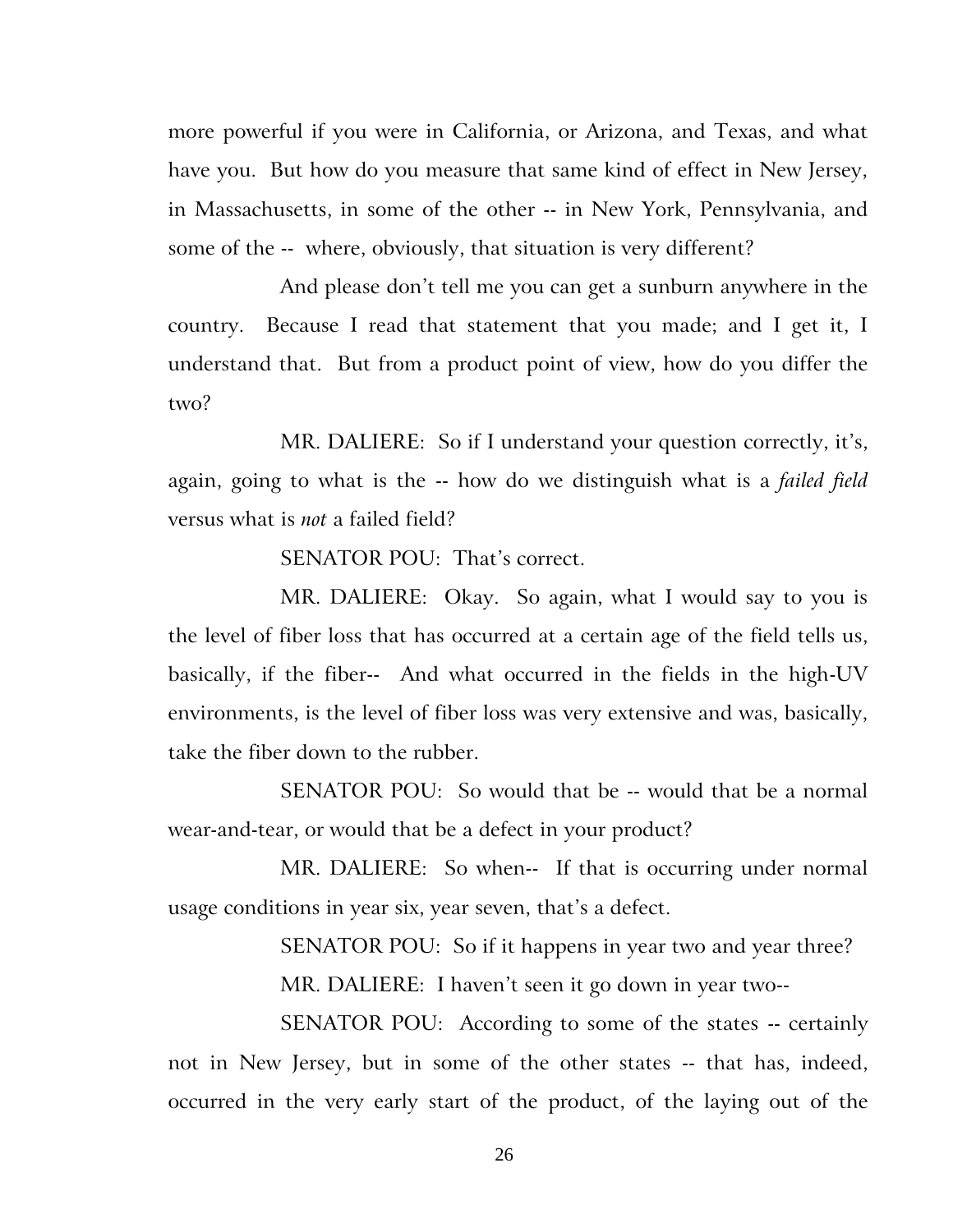field. As I'm-- I'll come back to that particular state and where that occurred, because I know that that was a situation that happened almost instantly. It might have been just a fluke-type of a situation--

MR. DALIERE: Yes, that's-- I mean, I--

SENATOR POU: --but I know that in one of those -- some of my readings that I've done, that was certainly the case.

I'm sorry; please continue.

MR. DALIERE: So the other allegation that is, perhaps, the most serious is the company knew that the product was defective and continued to sell the product. And again, I would say that's not the case.

When the product was first introduced -- back in the 2005, 2006 timeframe -- we were supplied from TenCate, which is the largest fiber supplier; and at the time, the leading fiber supplier in our industry. And based on the evidence and the testing they provided to us, the company believed that this was going to be a quantum leap in terms of technology in our industry.

SENATOR POU: I'm sorry; please--

MR. DALIERE: It's okay.

And what happened, over time, was that the company began to understand that it wasn't the quantum leap in technology; but the management team continued to believe that the monophonic product was out-performing the incumbent product; or, at least, was equivalent in terms of its durability, and had unique attributes with regard to resilience and aesthetics.

And the e-mails -- that were highlighted in the article by the *Star-Ledger* -- described some of those conversations among the management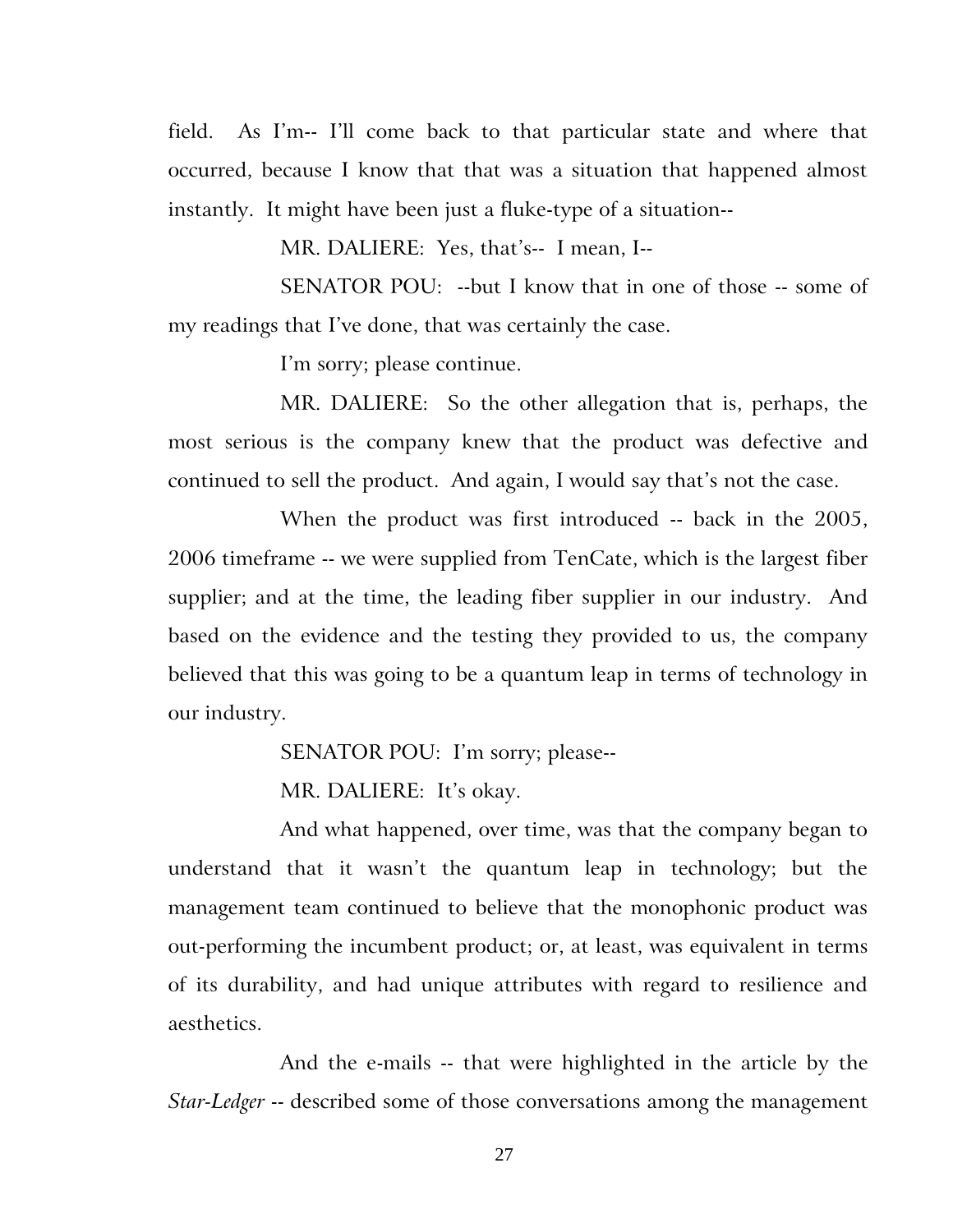team about what the fiber was and what it wasn't. But those same executives, under depositions and in testifying, have stated quite clearly on the record that they didn't feel the product was defective, and they didn't feel that the company was being deceitful.

Now, you need to keep in mind that I joined the company after those executives left. And so--

SENATOR POU: I'm very much aware of that; and I'm aware that the company has undergone four different CEOs; of which my understanding was that the earlier CEOs -- at some point in time there was some conversations with the company that referred to whether or not the product would really be able to live up to the marketing campaign that the company was promoting out there.

So I think that that really comes to the question here. We understand the extensive work that has been conducted by the company; but the question is, the marketing of this particular -- of these particular fields all throughout the country, as well through New Jersey -- continue even beyond the period of when some of the earlier CEOs talked about how the product itself may not live up to the actual standards that were being campaigned or championed out there.

MR. DALIERE: Yes, and I think what the record will show - when it's laid out, and I've seen the record -- is that there was a dialogue among the management team about -- and there were people with different positions as to whether that-- Now, again, I wasn't there, so I'm relying on the record that was there; and also their individual testimonies, as it relates to some of the litigation that's gone on.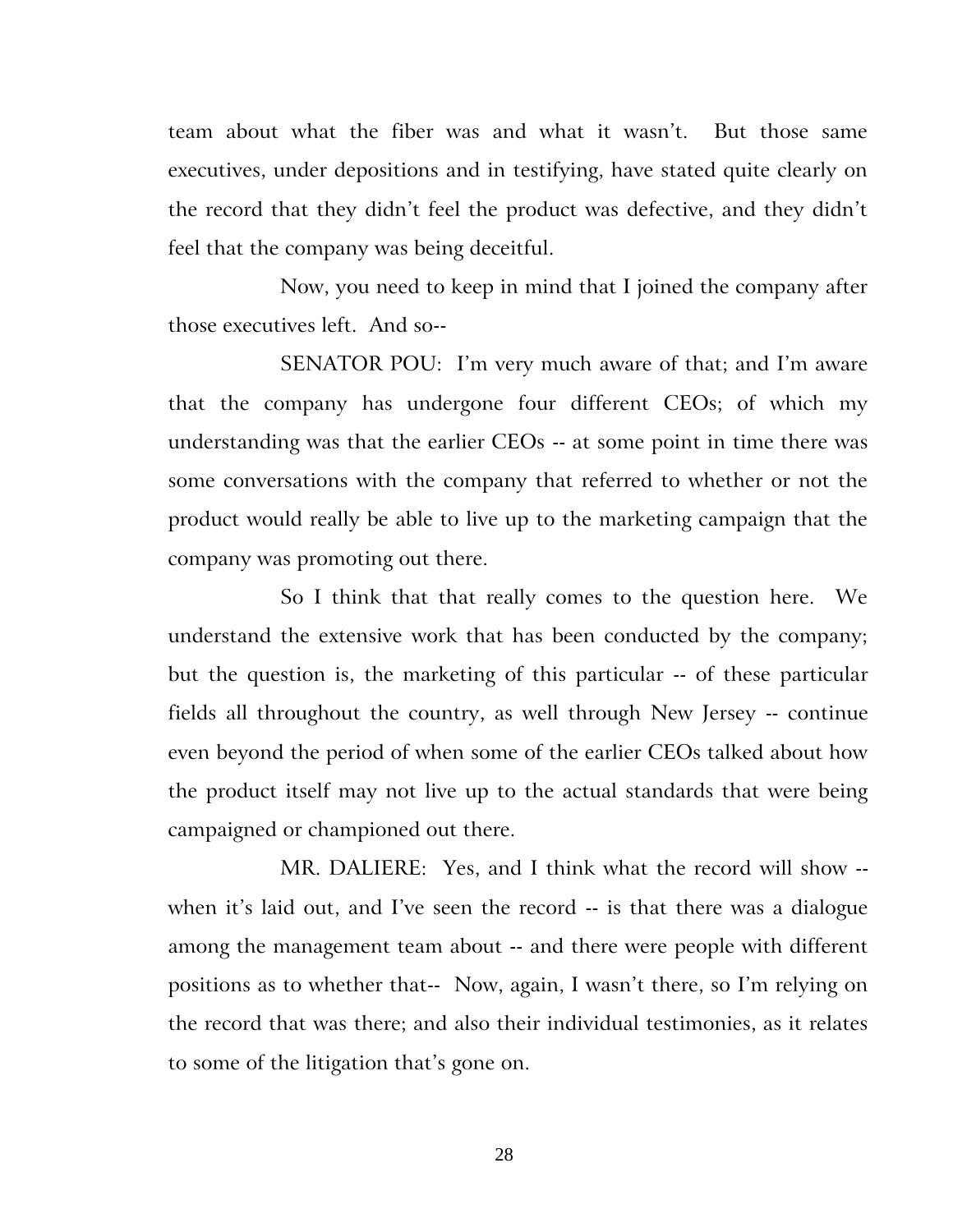But the point of view is that, based on that dialogue within the company -- is there is a comparison to what they expected the product to be, and then a comparison to what the product was relative to competitive products in the marketplace -- so, with regard to resilience, and with regard to appearance, and with regard to the durability.

SENATOR POU: Is it your position, though, as the current CEO, to-- Do you stand by your product? Do you still believe that the marketing campaign that was put out there during your period -- that it fulfilled its obligation and met the requirement that it was *revolutionar*y, that it was -- it had the durability that your marketing brochure, or information, or campaign, led to believe? Is it your positon that that's still the case?

MR. DALIERE: Well, I can speak to what I did when I came onboard.

SENATOR POU: Yes.

MR. DALIERE: So when I came onboard in November of 2009, one of the first things I did was switch the product that we moved to -- what we called, later, *Duraspine Pro* -- which was a different product in terms of polymer and UV stabilization package. And we did that in February of 2010. And then by 2011, we had introduced our own product, and we had introduced -- and we had gone into fiber manufacturing ourselves.

So what I would say to you is, with the marketing messages that we did while I have been the CEO -- am I comfortable with those, and have those been representative of our products? Yes, I'm comfortable with those.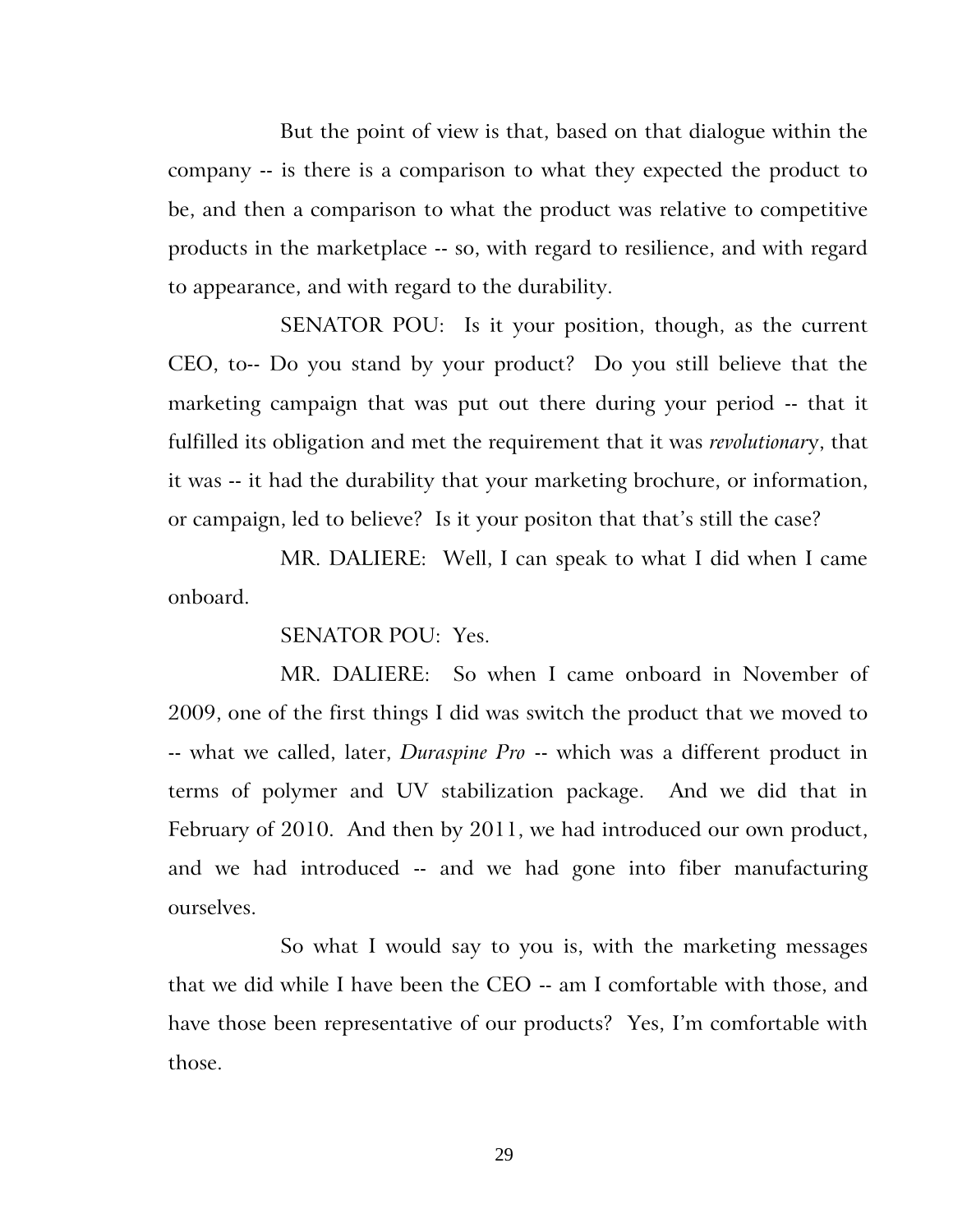The other thing I would say is that, one of the things that I've been trying to do as the CEO of FieldTurf is move the industry to more objective standards around fiber performance; whether it be the fiber performance index done by third parties; whether it be the testing laboratories done by Penn State -- to get marketing out of the conversation and get objective standards around fiber performance that the consumers - or not consumers, but the municipalities, school districts, and the like -- and engineers and architects -- can rely on.

SENATOR POU: So are you saying that the Duraspine product was discontinued prior to when you arrived? Because my understanding was that it was continued to be installed; and many of these particular school districts throughout the country -- and certainly in New Jersey -- while you were still the CEO. And the marketing information that you were providing to -- as a sales pitch to all of these various different entities -- didn't change.

Am I saying something incorrect?

MR. DALIERE: So what I would say to you is, is that in 2010, we transitioned to a different product.

SENATOR POU: So what happen prior to 2010? Because by then -- it's my understanding that-- I know that in 2012, Duraspine was discontinued altogether. Is that correct?

MR. DALIERE: The last Duraspine field was installed in 2012, I believe.

SENATOR POU: So why would you install a field in 2012, when you've found that the product itself was not as durable or as revolutionary as it's so indicated, and you had a new product?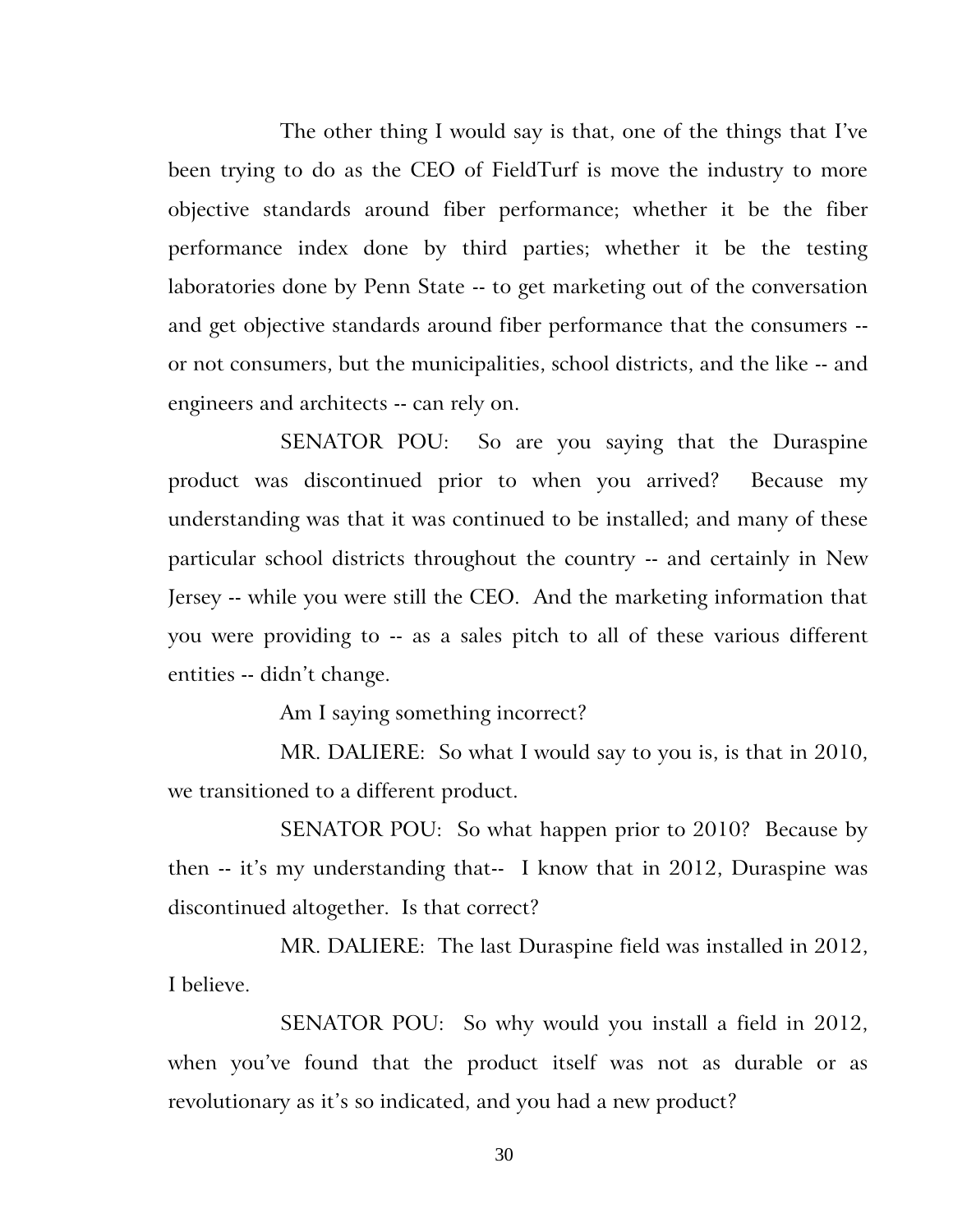MR. DALIERE: Well, so, there's a difference between a product that-- My answer to that question would be is -- many customers around the world are happy with Duraspine.

SENATOR POU: I don't doubt that.

MR. DALIERE: Right.

SENATOR POU: Just the same-- I don't doubt that, by the way. I absolutely-- Part of my research also indicated that there were many different school entities and school districts that were happy.

The point here is that when you have a significantly large number of others equally -- that have indicated that they have problems or concerns with the warranty, and the replacement, and the immediate looseness of the fibers within a shorter period of time than what was actually indicated to them--

How much are these fields?

MR. DALIERE: The fields themselves will run between \$300,000 and \$400,000.

SENATOR POU: Between \$300,000 and \$400,000 each. And how long is the warranty?

MR. DALIERE: Eight years.

SENATOR POU: Eight years; not ten years-plus.

MR. DALIERE: That's the (indiscernible).

SENATOR POU: Was it ever campaigned with -- that it would be 10 years or more?

MR. DALIERE: I think what the marketing materials, in the 2006 through--

SENATOR POU: Six; right.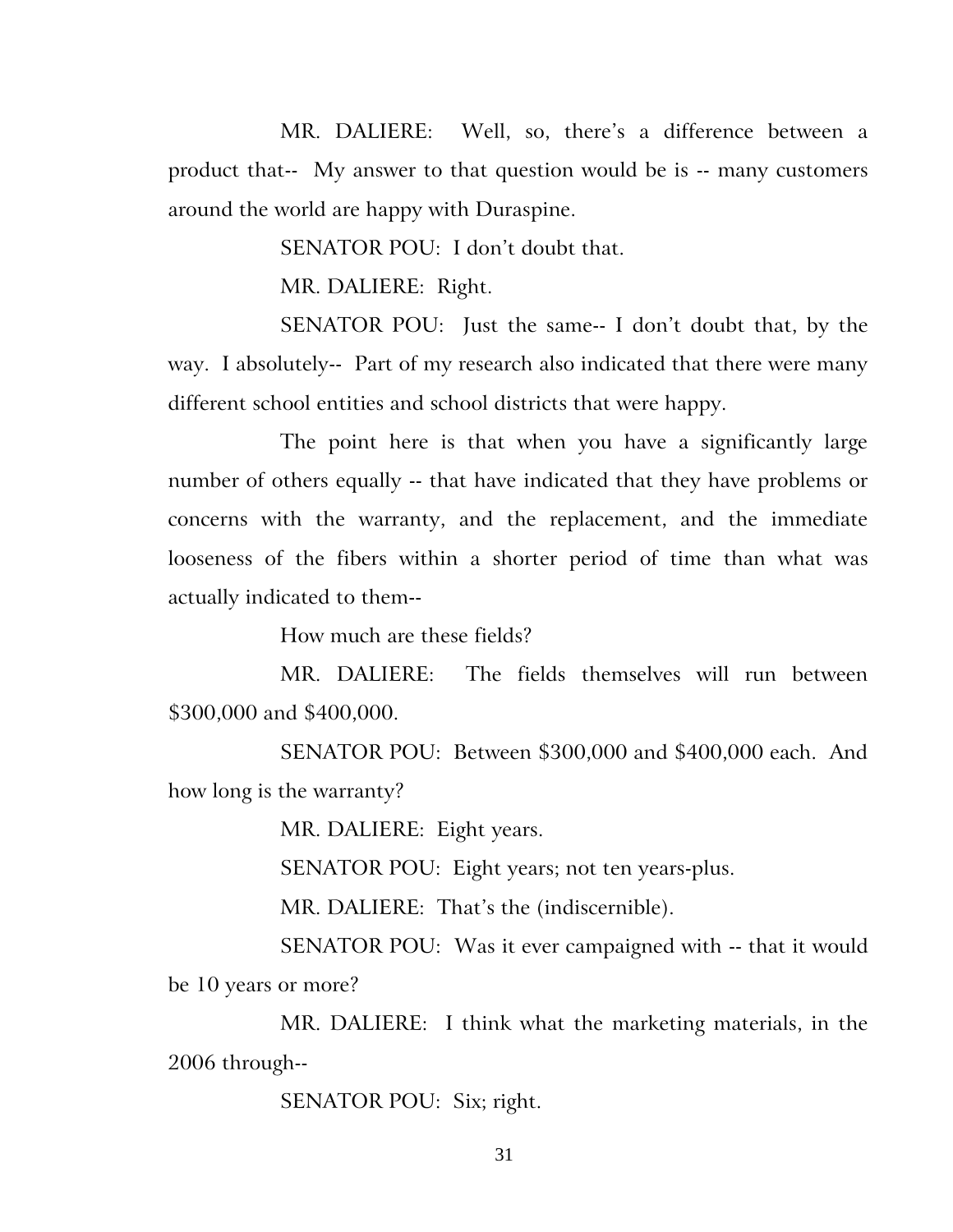MR. DALIERE: --timeframe suggested that it would outlast the incumbent product that preceded it. And those products have been shown to last well past eight years. So I don't think there was a number, per se; but they gave the expectation that the fields would last past their warranty period.

SENATOR POU: Okay.

MR. DALIERE: I mean, there may have been numbers-- I wasn't part of the sales conversation, but there may have been numbers that said, you know, "It's going to last 10 years."

SENATOR POU: So how many fields were installed during 2010 and 2012? You said you recognized a problem back-- You eliminated that in 2010; but up until 2012, you still had some fields that were being installed. Is that--

MR. DALIERE: Well, I guess what I would distinguish here is -- there are two different ideas here, right? One idea is: What is the defect for the product, which is, it doesn't have the UV stabilization to withstand high UV environments, right? So we've installed 3,000 Duraspine fields around the world. In low-UV environments, the warranty claim level is less than 1 percent. So I think it's important to say, "Okay, how many Duraspine fields do we install in high-UV environment?" -- once we had figured out that the UV stabilization was an issue.

 So if we installed a Duraspine field in a low-UV environment, we wouldn't necessarily believe that we were creating a problem for ourselves, because the product has performed in low-UV environments.

SENATOR POU: I'm sorry; repeat that again, please.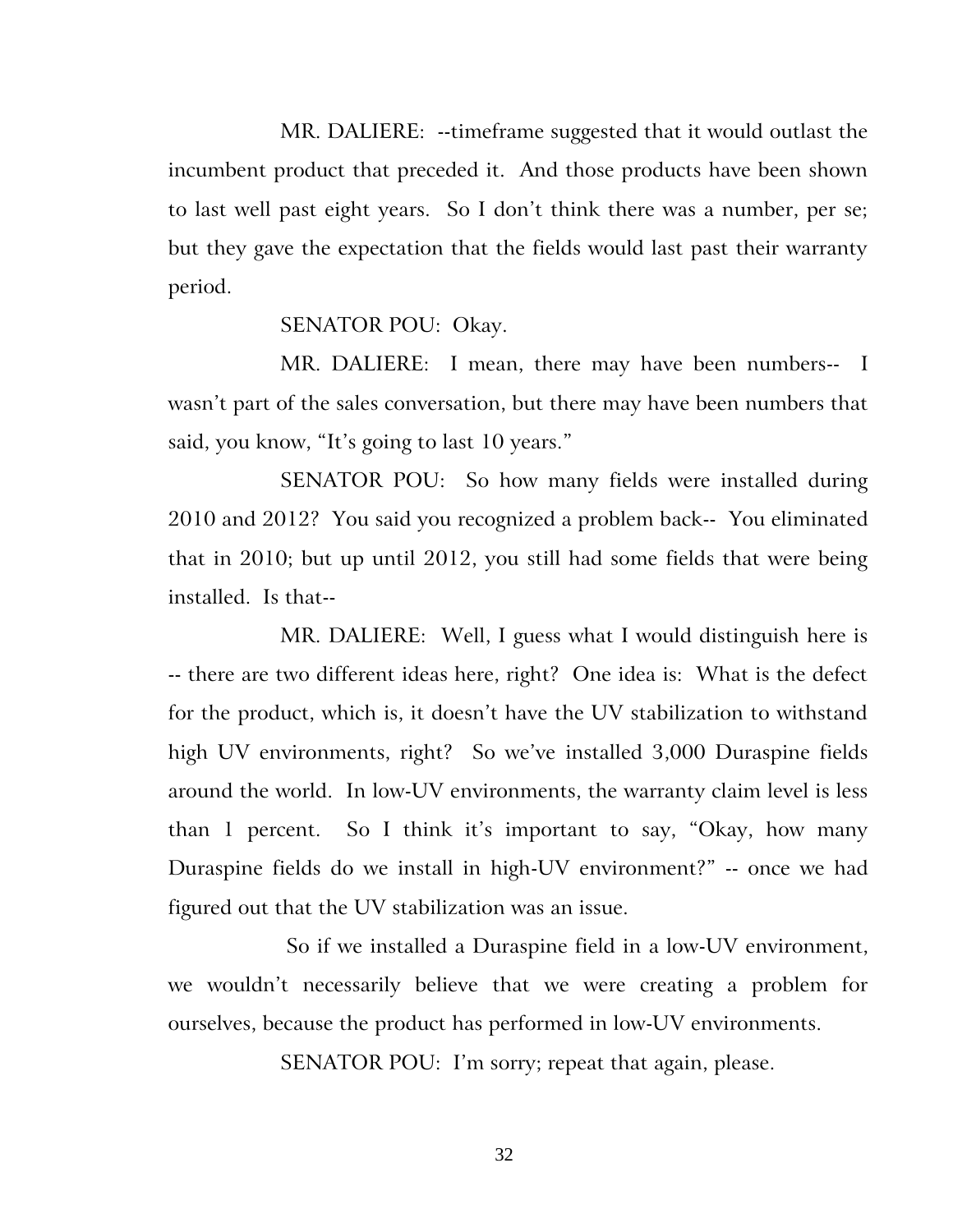MR. DALIERE: So if we look at how the product has performed in low-UV environments--

SENATOR POU: Yes.

MR. DALIERE: --the warranty claim -- right? -- or the issues that we have within low-UV environments are extremely low.

SENATOR POU: Okay. So let's talk about the warranty, because I think that seems to be -- what appears to be a very constant repeat. And all the different states, and all the different cases that I've read, or the articles that have been written throughout the country -- and, certainly, in New Jersey -- talk about mostly what the product was supposed to provide, what warranty there was in place, and how well was that living up to its expectations.

So let's discuss that for just a moment, if you will.

Let me just get my -- the point that I was trying to reach here; give me one second. I have so many different notes on this; I'm just trying to get the one that -- in front of me. I just said something here that I lost my place.

One second. (looks through notes)

Okay; let me go back to that.

So the warranty -- I think in one of the articles that I read recently talked about how you were only dealing with certain entities that had a concern or problem with their particular field. And that you assumed that everyone was familiar with what all the articles that were going on, or that were published -- that you didn't feel the need to do a -- to notify all of you clients, or all of your customers, to determine as to whether or not they were satisfied.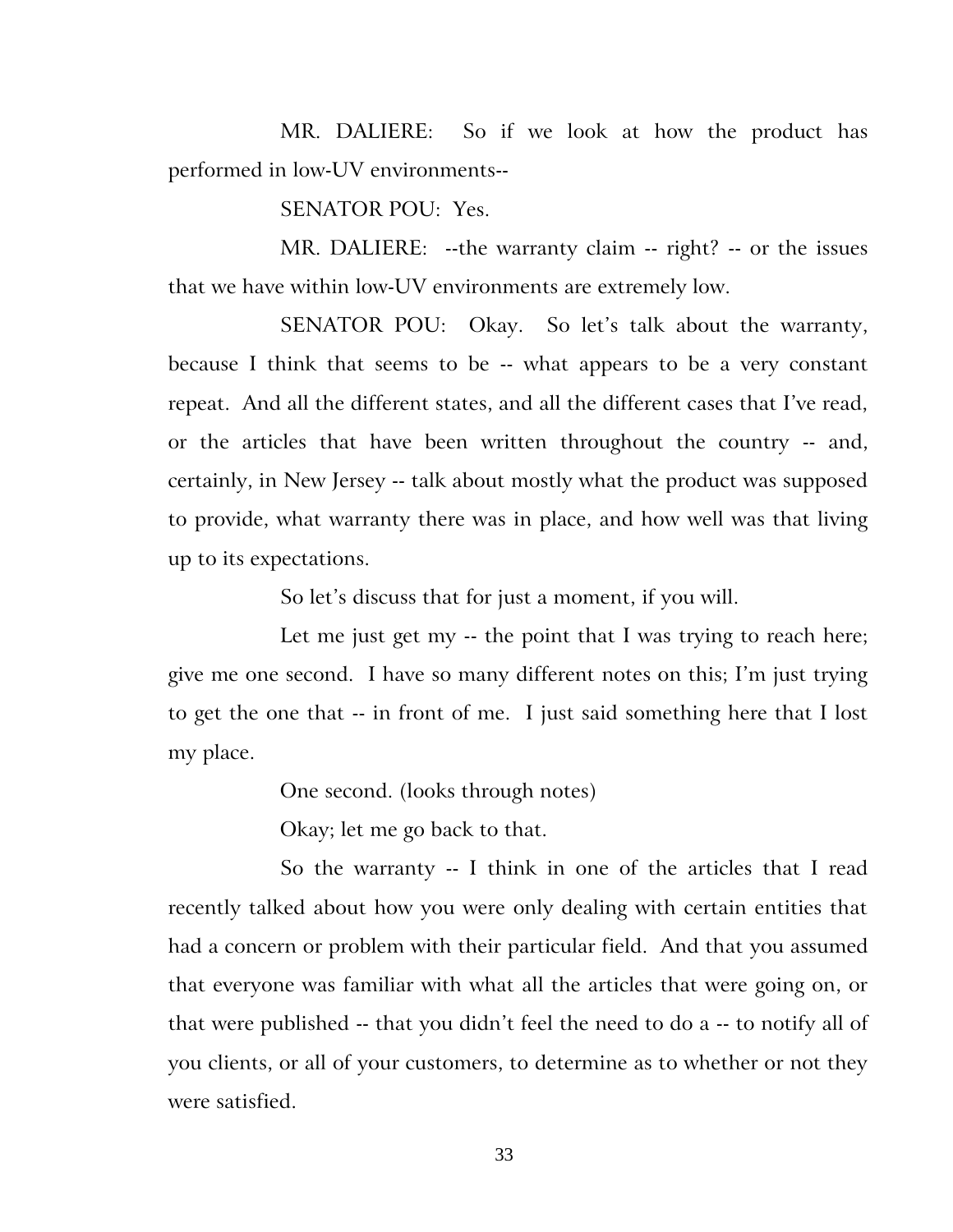Could you talk to that point again? What was behind the decision for you not to notify every customer that you had about the problems with the Duraspine fields? Why did you feel you didn't need to change your marketing and advertising claims once you found out that there were problems?

For example, my understanding -- in one of the articles that I read -- was that you've only been able to identify 14 or so problems, or entities, that had problems. Did you make a full disclosure to all of your clients of some of the problems that were experiencing -- that were currently being experienced in some of the other locations?

MR. DALIERE: So I think we're very responsive to customers when they've asked us questions as it relates to the performance of Duraspine.

As I was saying earlier, what our -- what we alleged in the lawsuit, and what our technical analysis showed us, is that the problems with Duraspine were predominantly in high-UV areas, and some colors. And so disclosing to all customers who were not impacted was not something we felt was necessary.

SENATOR POU: Okay. Are there any other-- Are there any of our other members who have any questions? I don't want to continue to keep asking-- I'm happy to continue doing that; I didn't want to give you -- I didn't want to make it feel as those you're not given the opportunity to do that.

> SENATOR KEAN: Chairwoman? SENATOR POU: We're good? SENATOR KEAN: Prerogative, please.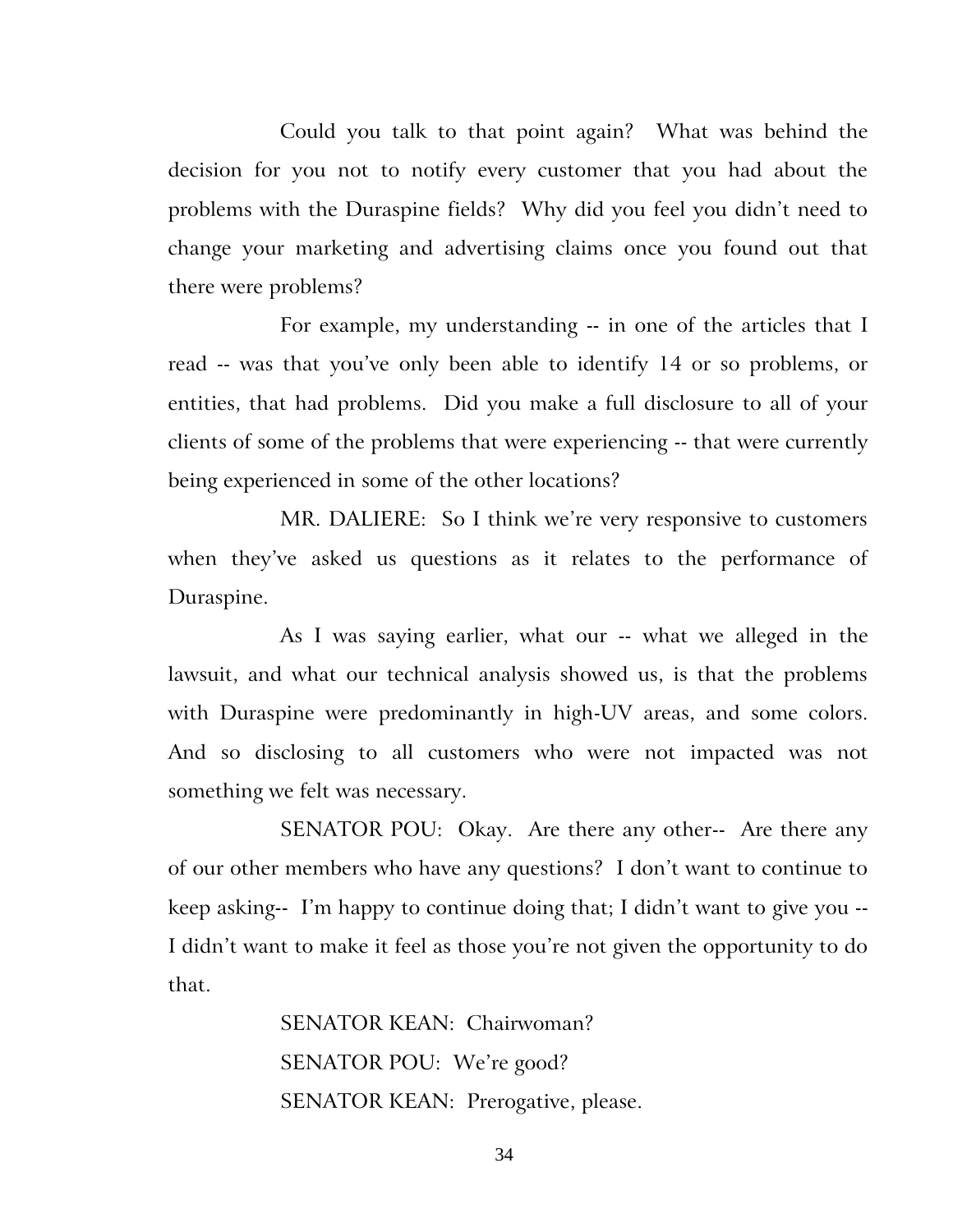SENATOR POU: Okay; thank you.

Thank you very much.

Let me ask you, could you -- was there any additional information that you were going to share with the Committee before I continue on in my line of questioning?

MR. DALIERE: No, keep going. I think I would rather take the time to address your questions.

SENATOR POU: So let me -- let's go back to some of the early warnings and reactions. Because when I-- One of the things that I referenced was how the Duraspine fields were sold, and I think it dates back to some of your earlier CEOs. But some of your-- It dates back to some - the product being sold in South America -- South American countries that talked about the UV radiation. There were complaints that started from Chile, right on through-- The company executive suspected that one of their earlier suppliers, Met Tech (indicating pronunciation)--

MR. DALIERE: Mattex.

SENATOR POU: Mattex; thank you. Prior to it being purchased by TenCate, made a change to the formula and to Duraspine. Is that correct?

MR. DALIERE: Can you repeat your question? I'm sorry.

SENATOR POU: Prior to it being purchased by TenCate - sorry -- they made a change to the formula used in Duraspine. Are you aware of that?

MR. DALIERE: That is something that we alleged in the lawsuit.

SENATOR POU: Okay.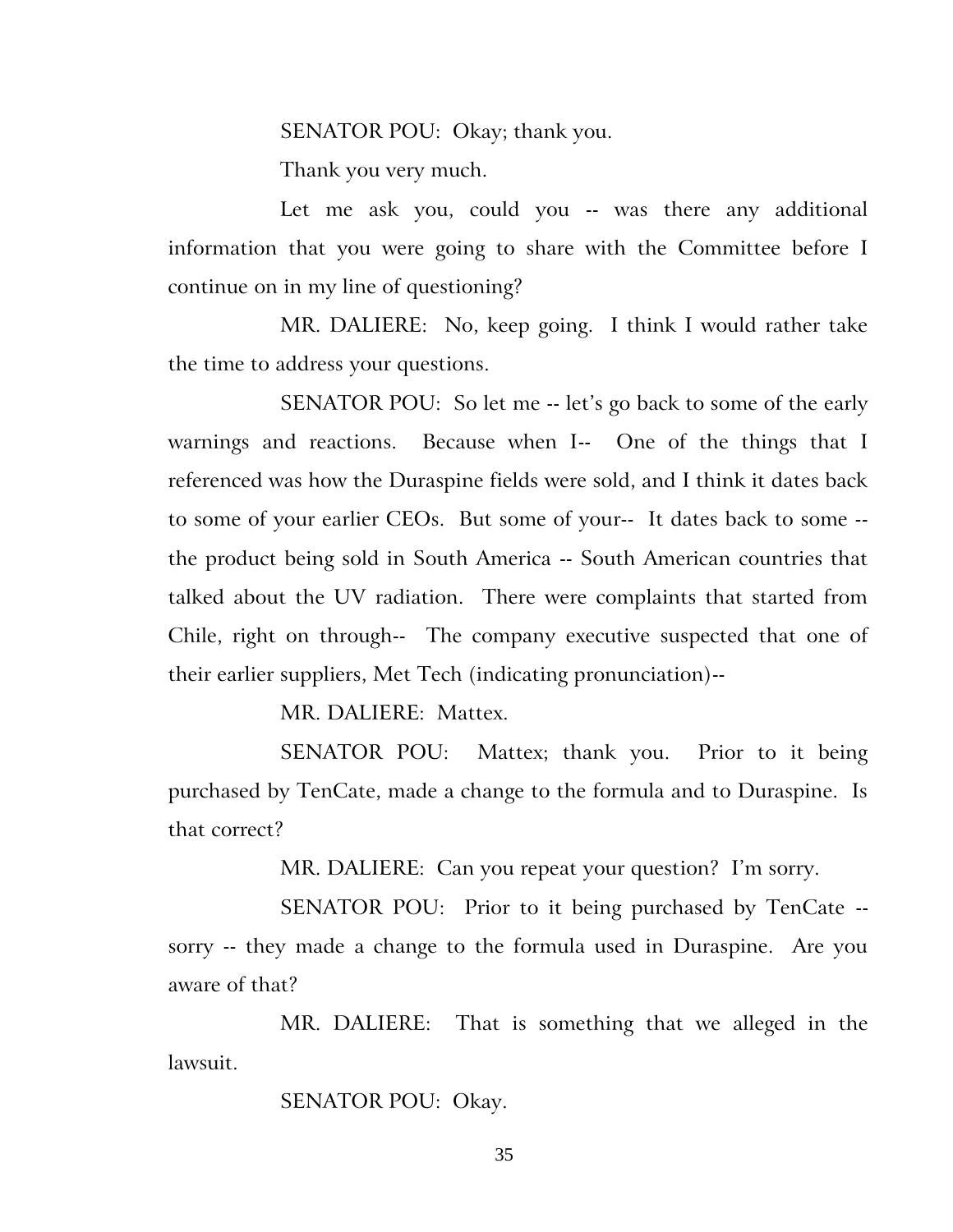MR. DALIERE: Right; that we discovered in 2012 -- 2011, 2012. It was only through the discovery process of our litigation against TenCate that we found that to be the case.

SENATOR POU: However, was there -- was it also part of your records that showed that there was a financial benefit that was going to be yielded by a particular partner, or a person who was connected to the company?

MR. DALIERE: I don't know what you're referring to.

SENATOR POU: Okay. I'm referring to-- Records show that FieldTurf, TenCate, and Mattex -- a Jeroen van Balen--

MR. DALIERE: Van Balen; Jeroen. (indicating pronunciation)

SENATOR POU: --had a 10 percent stake in Mattex and stood to earn millions of dollars from the deal.

MR. DALIERE: That's a separate entity that we didn't-- But so -- what I can--

SENATOR POU: He actually made \$13 million from that purchase.

MR. DALIERE: So he was the supplier to FieldTurf. He would have been the vendor, a totally independent entity. And what we alleged in our lawsuit against TenCate, which was -- the litigation started in 2011 and finished, I think, in 2014. What we learned in that discovery process was that Mattex changed its formulation to Mattex's benefit, and Jeroen -- who was an owner of the company -- benefitted from that change. But that wasn't something that the company knew; or had any -- the company I'm referring to is FieldTurf -- knew or had any part of.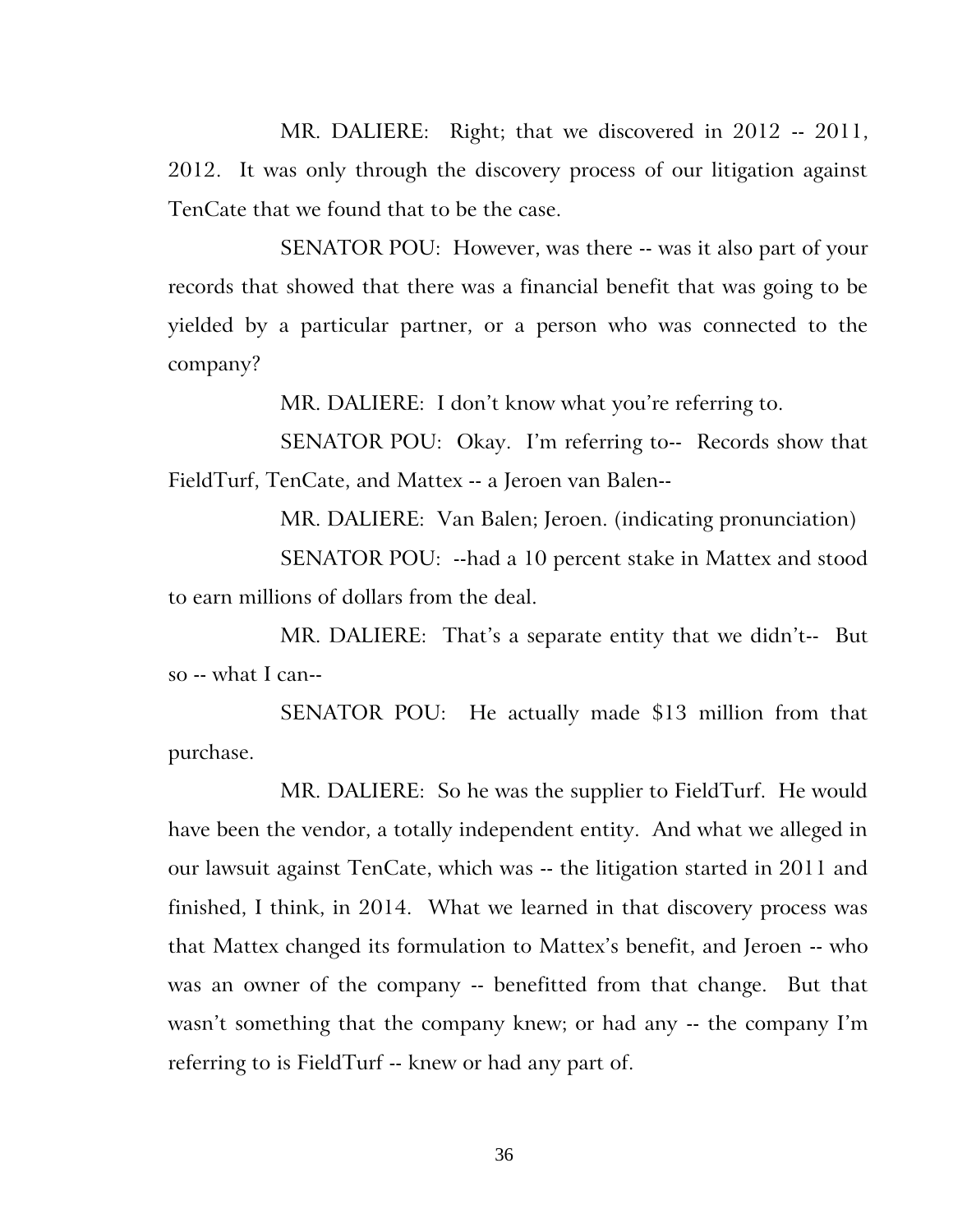SENATOR POU: So let me jump real quickly from that to some of the questions that we're learning about.

It's my understanding, from some of the districts, that they were unfamiliar with some of the legal problems, or questions, or concerns that have been raised around the country; and again, in New Jersey.

For example, they didn't realize how widespread the problem was. It talks about California -- right? -- one of the common areas, one of the things that they talk about is how a particular field-- This was the Union High School in California. It talked about -- was struggling with the field that they purchased in 2009, but it was already falling apart by 2012. There was a three-year period that they referred to.

Apparently, they also -- they allege that they did everything that FieldTurf told them to do, including the purchase of special grooming machines, and even raking the field by hand. Nothing worked. It wasn't until the Superintendent read about an article at a school district in another part of the state, that was suing FieldTurf over the potentially defective field, that he realized that this may be a bigger problem.

That goes to my earlier question. Given that many of your clients may not be aware, did you, in fact, call and communicate with each of your customers to see whether or not they had any problem? Because the fact that they didn't know that this was going on, and the fact that there was some question with regards to the product, how would you know whether or not it was a larger problem than what it actually as?

MR. DALIERE: So in high-UV areas, we've been proactive with our customer base, remedying issues and responding to their inquiries; and also being proactive in terms of reaching out to them.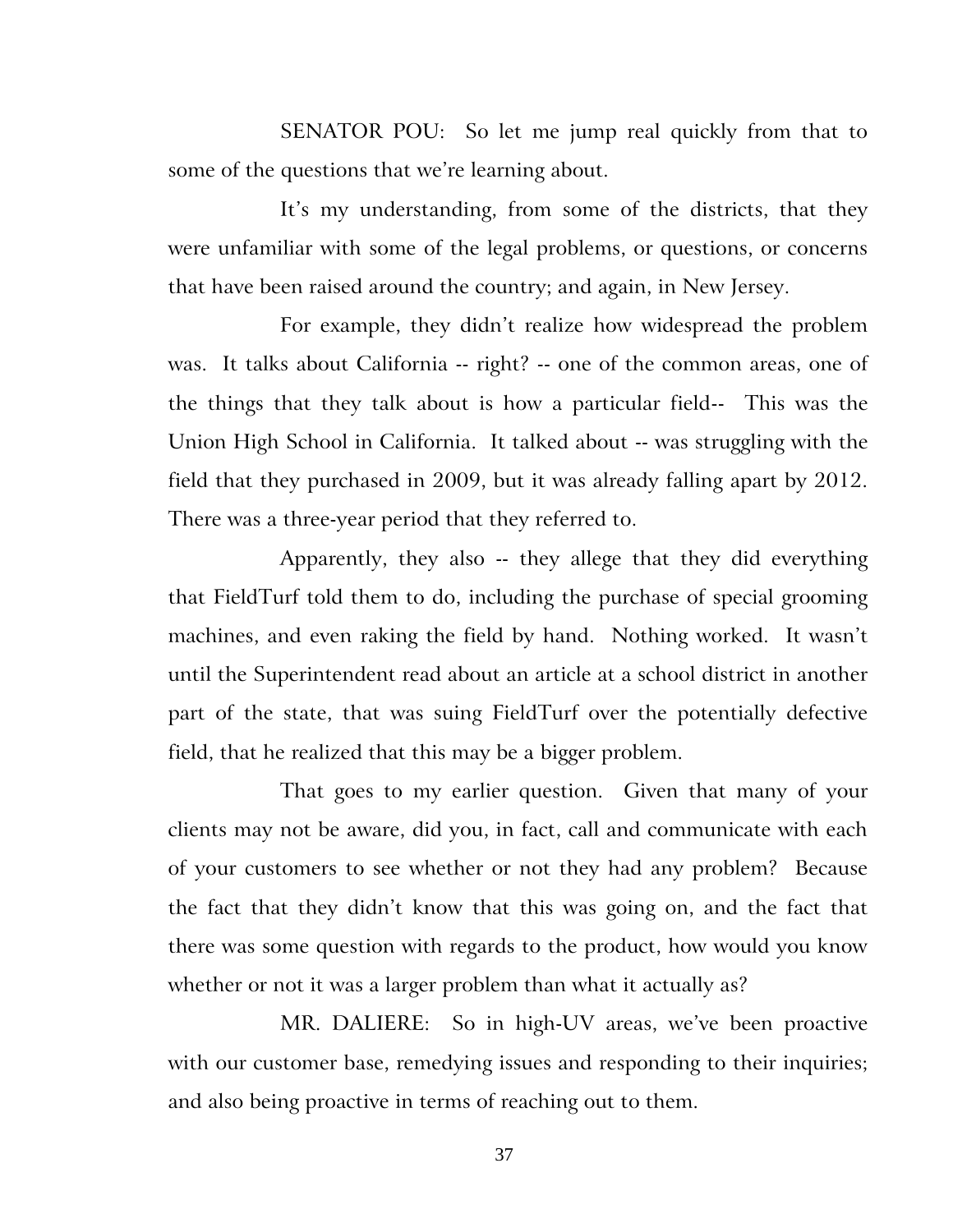So I would say -- and I can't speak to the specifics of any particular school -- for obvious reasons, related to litigation -- but I think the record has shown that the vast majority of impacted municipalities and school districts in high-UV areas have been satisfied with the way that FieldTurf has handled it.

Now, we haven't been perfect; and we certainly have had customers who have slipped through the cracks, or we haven't done things as I would have liked us to. But there are a large number of FieldTurf customers who are pleased with the way we have handled this issue; and I would say the majority of them have been happy with the way we've handled it, and reached resolution. And we have -- we faced, I think, seven lawsuits out of 1,500 fields that we've installed.

SENATOR POU: Is that a common number of-- I mean, seven lawsuits; is that fairly common in a company of your size and the type of work that you do?

MR. DALIERE: It would be hard for me to say that it's common. But I would -- my suggestion would be, like I said, I don't know that we've handled it perfectly, but I think we've handled it reasonably. And I think we've been forthright in trying to come, and handle, and deal with these customers. And we've incurred significant costs, and I'm happy that we've been able to take care of those customers that have been impacted.

SENATOR POU: Has FieldTurf modified or adjusted their marketing information to lower the 10-year-plus life expectation of its products, after 2006 when it was obvious -- when it was evident -- the evidence that emerged that it was not performing as expected? Was there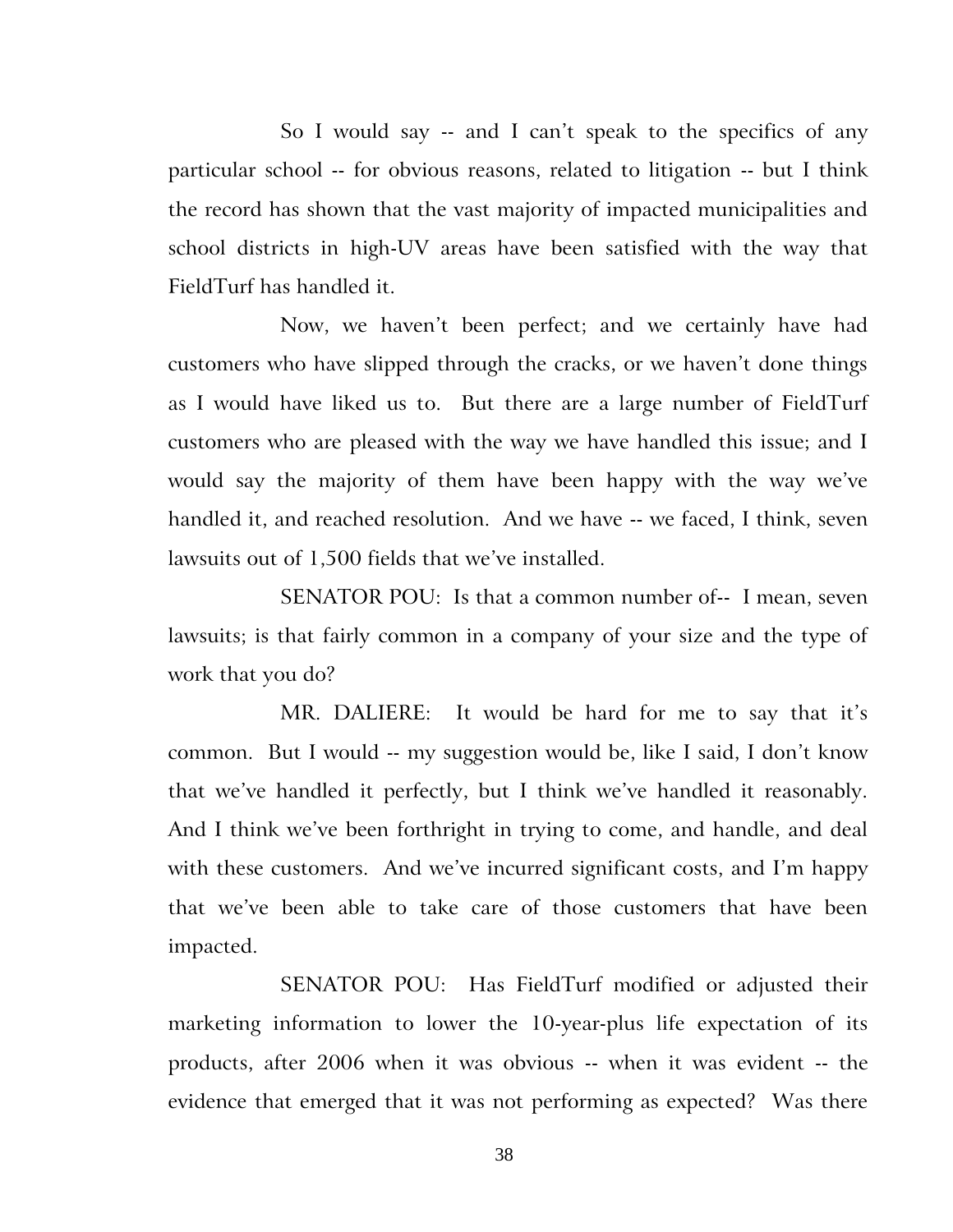any attempt to change your marketing tool to ensure -- to inform the public that it no longer, really, had the expectation of 10 years-plus?

MR. DALIERE: (confers with counsel) So you can guess what I was just advised, right?

SENATOR POU: I'm sure I-- (laughter)

SENATOR KEAN: Can you just make sure the microphone is on? So if you could turn it on--

MR. DALIERE: Can you hear me now? Yes?

SENATOR POU: I'm sorry; you didn't hear him, right? (speaking to Senator Kean)

SENATOR KEAN: No, I just wanted to make sure. Because I thought he had turned it off when he leaned back.

MR. DALIERE: I think that Dale did that for me.

**D A L E J. F L O R I O, Esq.:** I did, I did.

MR. DALIERE: So Dale did it--

SENATOR POU: Yes, I think Dale-- Dale made sure--

MR. DALIERE: Dale understood the mechanics here, so I think you--

SENATOR POU: Dale is doing his job.

MR. DALIERE: Yes, exactly. They're all doing their job; but the question is, am I doing mine? (laughter)

SENATOR POU: Yes, yes.

MR. DALIERE: So no, I think as you can imagine, what he just instructed me -- that that's getting a little too close to the litigation.

SENATOR POU: I understand.

All right, thank you very much. I appreciate your candidness.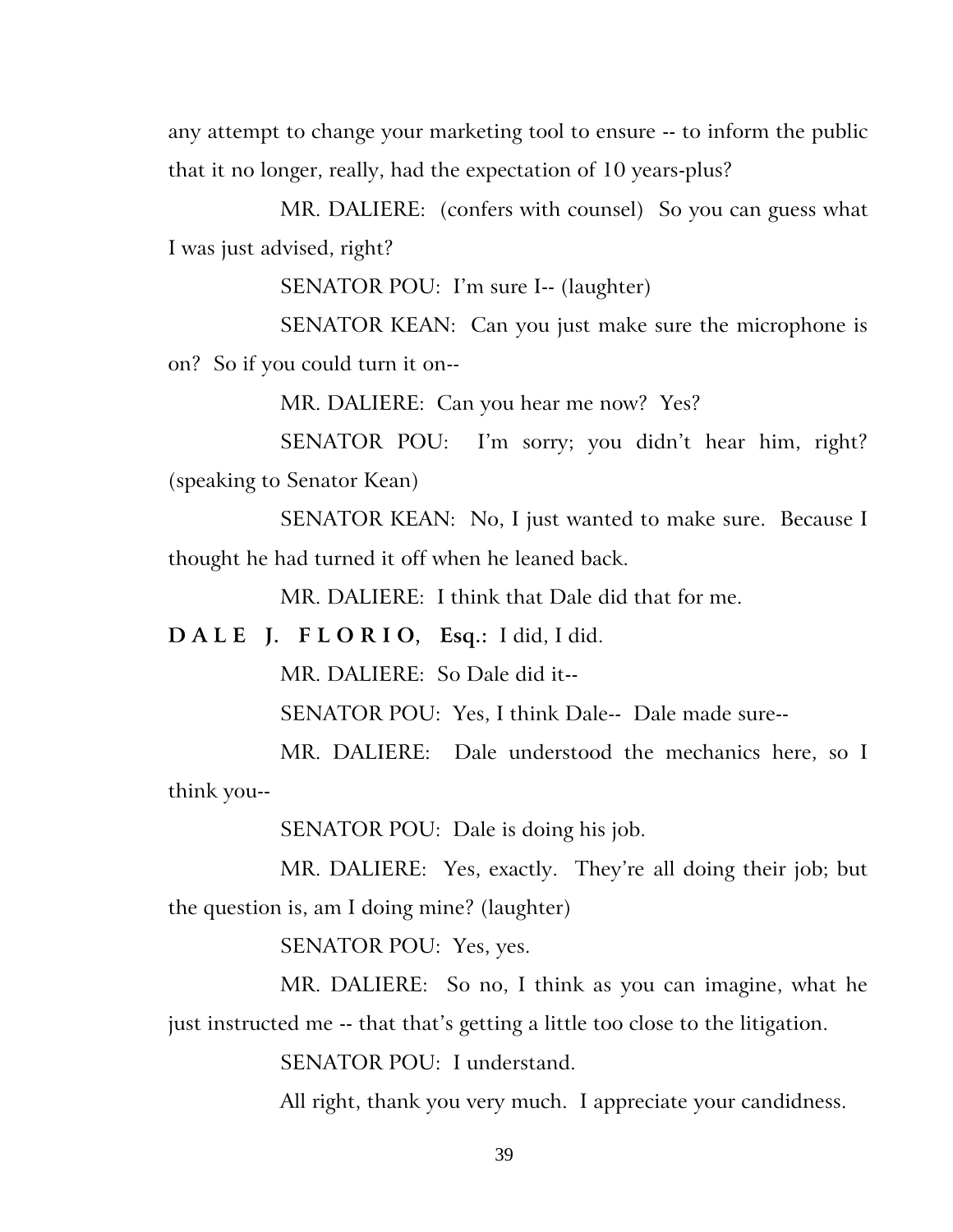I think, quite honestly-- Look, here's what I, kind of, surmise in all of this.

It sounds as though this is a product and an opportunity for a company to put its -- do its work and make sure to provide the kind of service that you want for any customer -- for your customer. I think we're not talking about an inexpensive product; we're talking about a significantly -- a product that is significantly not only important, but quite costly. In fact, part of the marketing tool that I read -- and I'm trying to do this by memory -- but part of the marketing tool that I read indicated that while - that you were getting the Cadillac; that this was the Cadillac of fields of its type. And so you would pay that; but that it would certainly outweigh its life because you were going to be able to save -- both in maintenance, and the durability of it would really outlast-- So it was not only safe, but also one that will allow for the best use of your dollars.

So the fact that that, still today, is in question -- in light of all these particular cases that I referred to -- is really the question. The question is: Were there, in fact, marketing tools that were in place upon learning of some of the concerns and problems that it had -- the fact that it was discontinued in 2012, yet, up until that time, there were a number of different fields -- even after learning that there was a product that was questionable, as to whether it had the durability of the 8- or 10-plus years that the product touted itself, publicly, as part of your sales pitch?

Those are the questions that we, as members of this Committee, are really raising today -- to see whether or not there was some clear indication that there should have been -- and I'm trying to carefully word it so that you can answer the question -- that it would have given you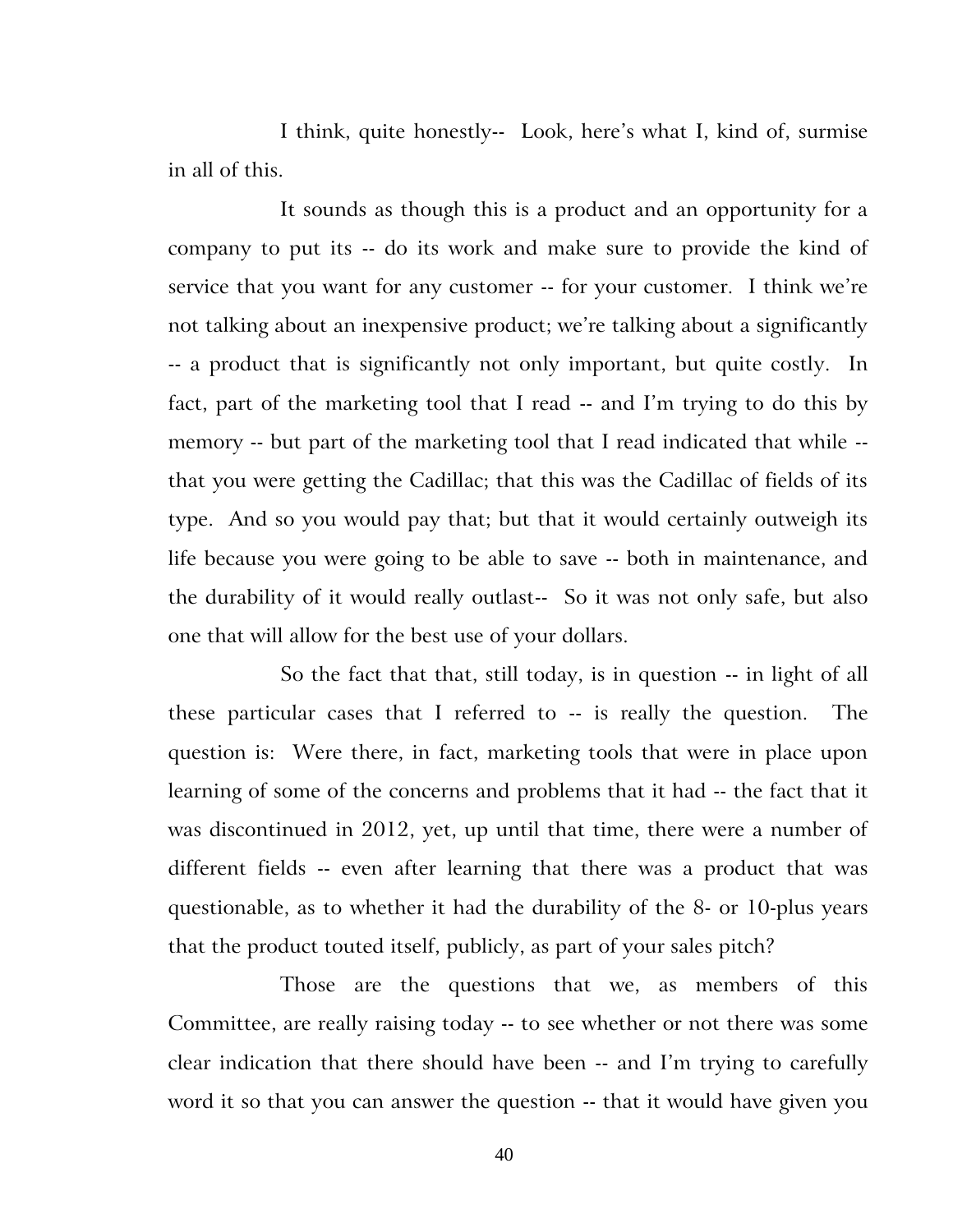the opportunity, as a company, to really be a bit more forthcoming with your clients -- how the sale of these products would go out.

MR. DALIERE: So I think to steer away from things that I can't really speak to because -- going on the record about some of the marketing issues is going to be difficult for me.

I guess what I would point you to, as a way to answer this question, is some of the numbers that I gave you at the beginning: which is, 92 percent of the fields that are 8 years and older are still in use. And that's for the 592 fields that are out there. And think about the distribution of those fields that are 8 years and older: It's not like they're 9 years old. They are 9 years, they are 10 years, they're 11, they're 12, they're 13. So there is a distribution; but 92 percent of those fields -- whether they were the original installed in 1997, or the ones that were installed in 2004 -- 92 percent of that cohort are still in use today. So from a point of view of value for money for State of New Jersey, I think that's a relevant fact.

The other thing I would point you to is, 89 percent of the fields -- they're going into their 10th year -- that are Duraspine fields, are still in there. So from a marketing point of view, what we said in -- that if we asserted that it was going to make it 10 years, 89 percent of those that were installed in 2007 are making it to their 10th year. And 70 percent of those, from 2006, are going into their 11th year.

So to me, the other thing that I would look at is the fact that, before the story ran there weren't customer issues.

SENATOR POU: There were what?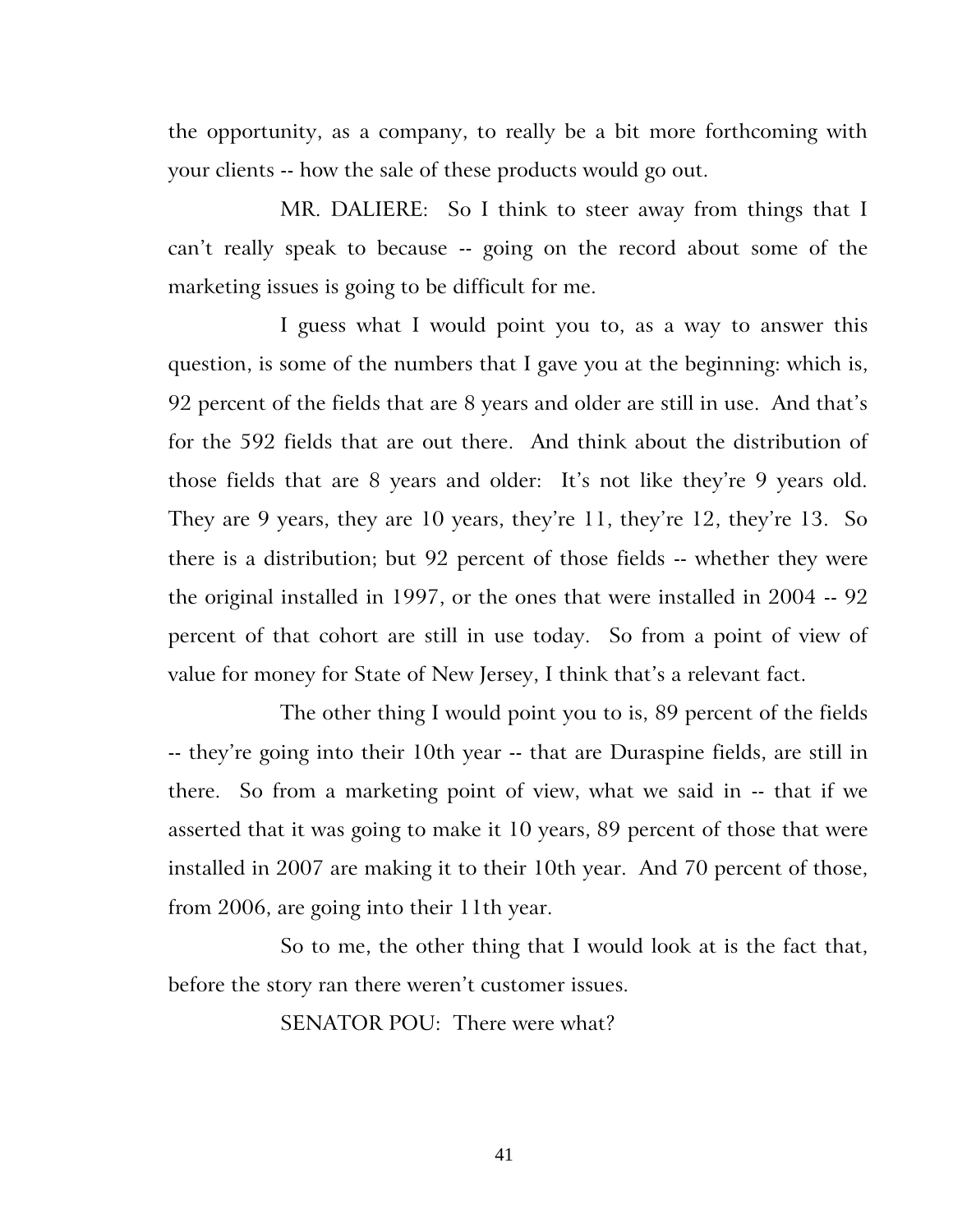MR. DALIERE: There were no -- these were not customer issues in New Jersey. We were not dealing with customer issues in New Jersey.

SENATOR POU: But they were all throughout the country.

MR. DALIERE: High-UV areas.

SENATOR POU: No; how would you explain New York, Pennsylvania, Massachusetts? How would you compare some of those very obvious different locations to some of the states that you are referring to?

MR. DALIERE: There have been a few selected -- very few selected issues with Duraspine outside the high-UV areas; this is true. But they are -- those cases did not go forward; and I think we worked with those customers to satisfy their levels -- to make them ultimately satisfied customers.

> SENATOR POU: So let's do this: California. High UV? MR. DALIERE: Yes. SENATOR POU: You would agree; okay. Georgia? MR. DALIERE: High UV. SENATOR POU: Kansas? MR. DALIERE: High UV. SENATOR POU: Oklahoma? MR. DALIERE: High UV. SENATOR POU: New Jersey? MR. DALIERE: There were no cases in New Jersey prior to the

*Star-Ledger* article.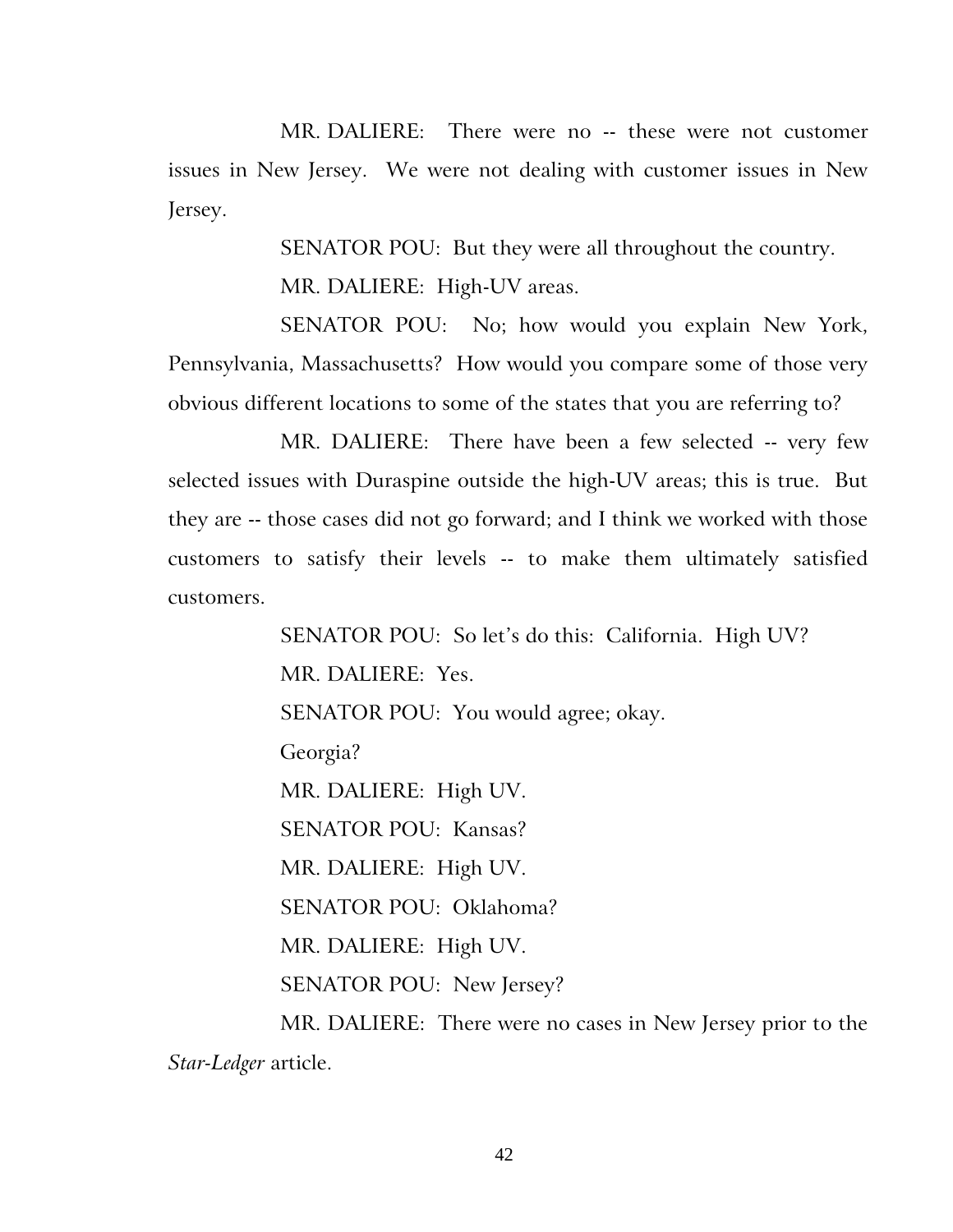SENATOR POU: Well, you have the Clifton High School (*sic*), you have Newark High School, you have Carteret; and I don't know if--

MR. DALIERE: I can't comment on current pending litigation, for obvious reasons.

SENATOR POU: Okay.

What I'd like to do-- You know, at some point, obviously, I want to kind of go back to-- While it may be true-- And it's important to remember that what happened to enough fields -- that it should have warranted an appropriate response from the company; I'm talking about some of those premature deteriorations that occurred with the Duraspine fields.

For example, let's look at what we all know -- if you recall, in terms of what happened -- it's very similar to the Samsung Galaxy Note 7. We all remember when we read about that. While the majority of the owners did not experience their phones catching fire or exploding - remember that? -- and were probably content with their phones, this problem was happening to a sizable enough minority of customers that it could not be ignored, and they took the appropriate action.

So I guess what I'm trying to do is say, if it was clear that it happened to enough customers throughout the country, early enough, why wasn't the appropriate action taken so as to ensure that whatever was happening in those early years, the remainder of what took place thereafter-- In how many fields later, did you say; 300 and -- how many were installed?

MR. DALIERE: I don't think I answered that question.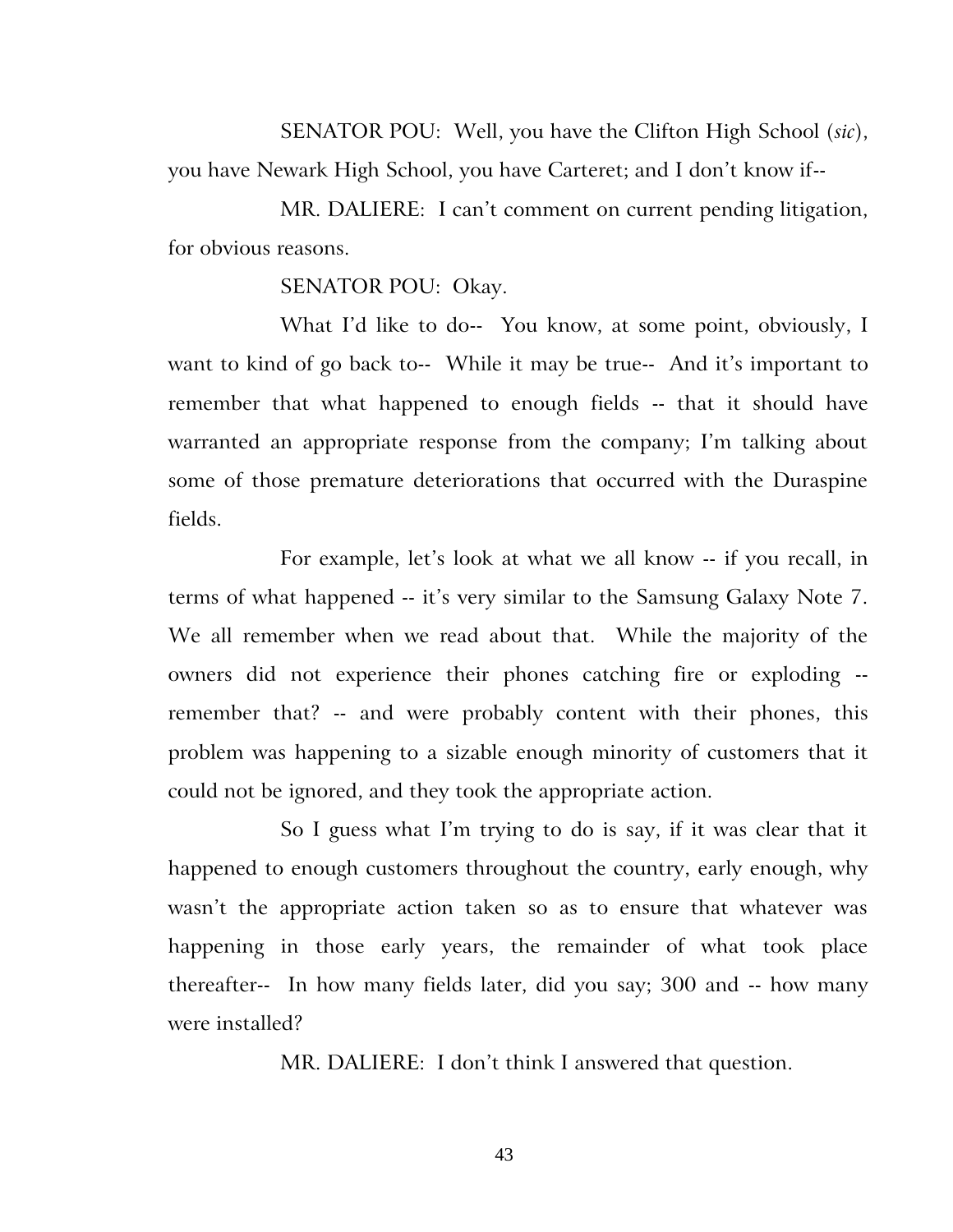SENATOR POU: How many fields were installed from 2006 to 2012? Because 2006 was when the problem was learned.

MR. DALIERE: No, I don't think that's accurate.

SENATOR POU: Okay. When was the problem first identified?

MR. DALIERE: Well, the first that I was aware of the issue that was when I started the investigation on the defect in early 2010. But at that point, I didn't understand what the defect was.

SENATOR POU: So all the problems that occurred with some of those school districts prior to 2010 were not part of your records?

MR. DALIERE: I'm not sure what problems you're referring to prior to 2010.

SENATOR POU: So we talked about-- Let me just go back to some of the-- California was in 2009 -- when they purchased it in 2009, and it was already falling apart in 2012.

Let me look at another state that talked about -- give me just a moment here. (looks through notes)

Here we go; okay: 2006. In 2006, you had -- there was, pardon me, there was the Pittsburg Unified School District of Kansas; in 2008, was the Piper USD -- Unified School District of Kansas and Texas; in 2009 and 2010, you had several customers across North America with some quality of fields that had been installed. But Seaman Unified School District in Kansas, again -- it's a different school district -- that installed the FieldTurf, and had some problems.

By 2010, your executives were having weekly telephone conferences and monthly in-person meetings to address the quality of the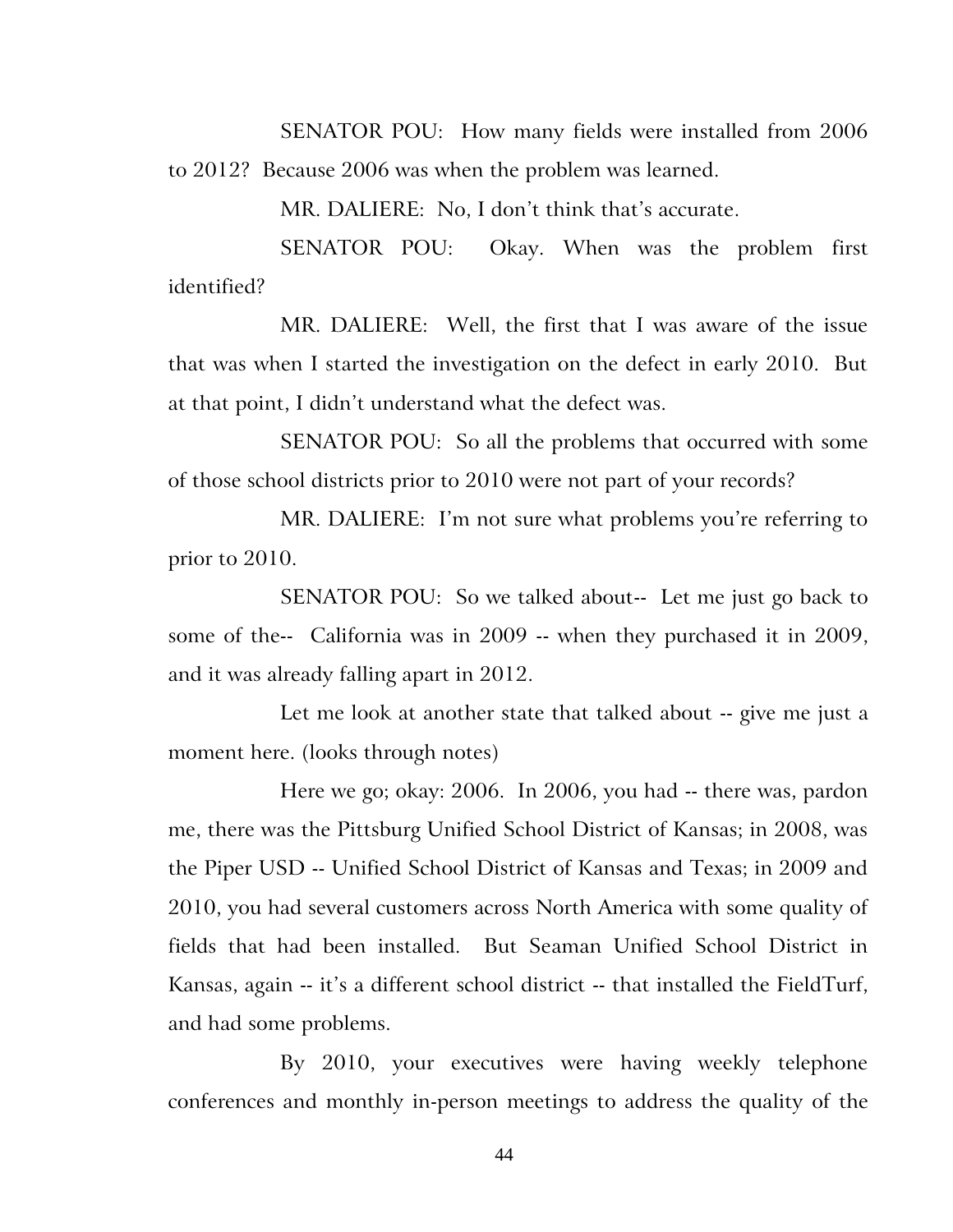production issue, which is to your point earlier. In 2011 -- that's when you sued TenCate for -- can I say the amount? -- for the \$30 million; and in 2012, FieldTurf agreed to replace the Pittsburg USD -- Unified School District -- of Kansas -- the field for free. In May, the school district (*sic*) of Texas sued FieldTurf -- 2012; in 2013, in February, FieldTurf agreed to pay Port Neches-Groves School District of Texas \$275,000; in 2014, in May, FieldTurf and TenCate settled midway through the trial; in 2016, Piper USD -- that I referred to before -- sued FieldTurf in May, and settled in May, receiving an upgraded field for \$130,000; Seaman USD of Kansas paid \$330,000 to replace its field; Ashburn and Washburn began experiencing problems with their field.

That's just one state.

The next state was Oklahoma. It took three years to get FieldTurf to replace a \$300,000 field, and it became -- and it only came after the district threatened legal action, according to the District Superintendent.

In New Jersey -- we've already talked about Newark, Carteret, and Clifton High School (*sic*). But in particular, let me just say that according to Carteret, it said that the Borough sent three additional letters to FieldTurf between October 2015 and May 2016, but the warranty did not move forward, according to the complaint. FieldTurf eventually responded 38 months after Carteret first said they were having problems, offering proposals requiring the Borough to pay thousands in repair and replacement costs. With regards to Clifton, the company-- And I'm trying to just peruse through this really quickly-- Let me go to-- Without having to repeat myself, I don't want to go back to the same thing I said earlier.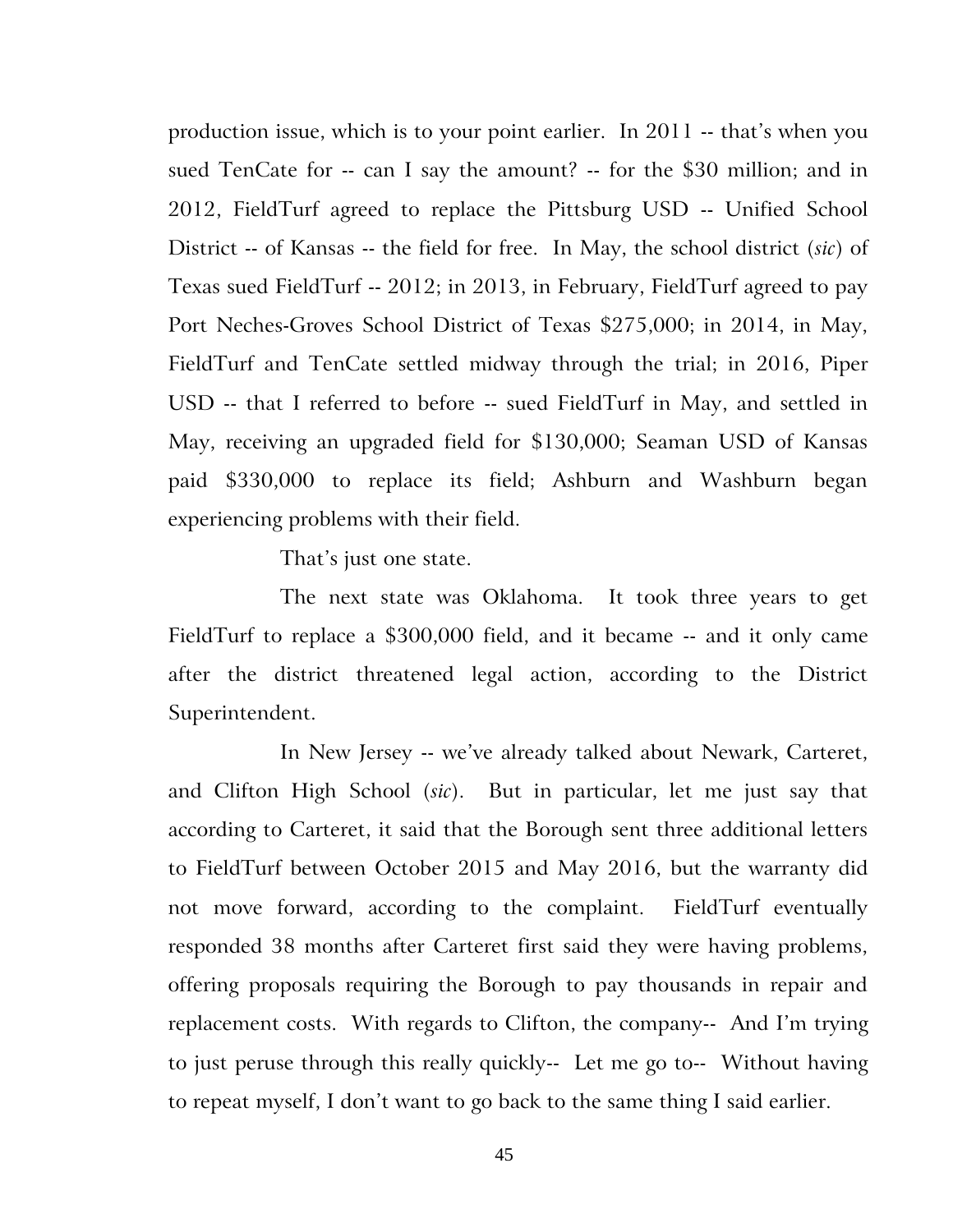Let me go to New York. Apparently Duraspine fields across New York failed prematurely; similar issues in other states happened here. Other school districts invested in FieldTurf under the belief that they would be worthy investments for a long time. Pennsylvania -- one of the colleges alleges -- Allegheny College alleges -- officials allege in a lawsuit that they made a claim in 2013; but that FieldTurf delayed their response until the school's warranty expired a year later, and then refused to provide a free replacement.

Palisades School District in Pennsylvania, while trying to replace their field still under warranty -- they received dramatically different offers. They were offered a replacement, using the FieldTurf *Revolution* - which I think talks about what you said, later on --- that was your new product. Is that correct?

MR. DALIERE: Yes.

SENATOR POU: Revolution is your new product -- for \$410,611. When they refused, the company went down to \$310,000, despite offering other customers a similar replacement for \$175,000.

Tennessee, Texas, Washington state -- I don't want to keep going on. But my point is, that it's clear that the problems started earlier on with some of the marketing end of it. And then the warranty issue was the one that -- when you had a problem in place, you had an opportunity to replace the product, and that didn't happen.

MR. DALIERE: So I think -- and I quite clearly believe -- that I respectfully disagree with your descriptions of how the company behaved. And I think the truth will come out in the litigation.

SENATOR POU: Okay.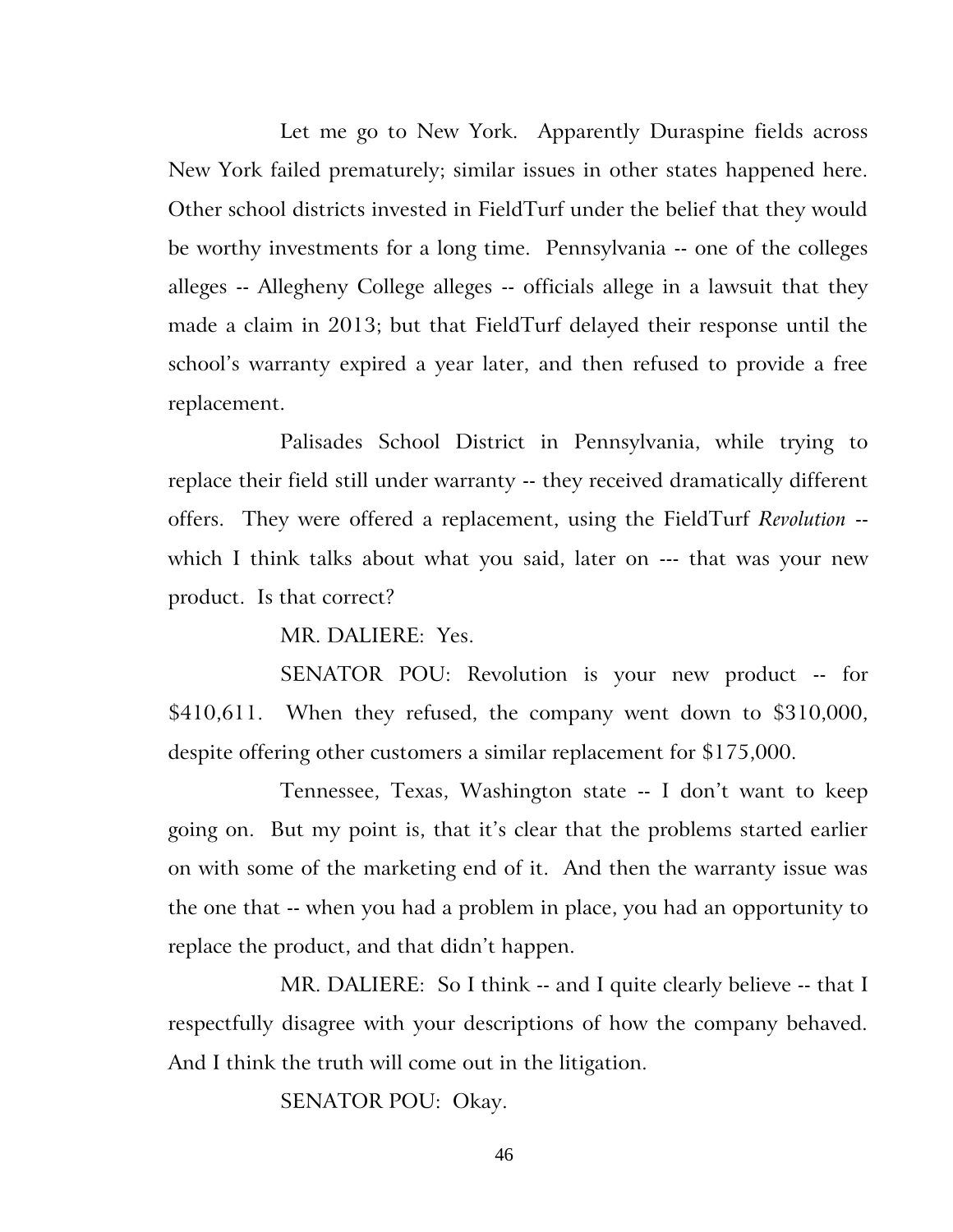Let me-- Thank you, first of all. Thank you. I recognize -- I realize the situation that you're in, and I respect that. I appreciate you being here.

I think without having to constantly repeat, and for the sake of the hearing, here's what I would say. I think I'm going to conclude my questions here, for you in particular. I think what we wanted to make sure is that we do the following: We need to make sure that we follow carefully what's happening in New Jersey, and all throughout the country. I am going to just share with you one of the things that-- I'm going to take Senator Cardinale's recommendation, with respect to making some -- asking our Attorney General to -- our AG -- to seriously take a look at this; look to see whether or not there is something that we ought to be concerned about; and have him and his office review this. I think in light of some of the cases -- that, as you well pointed out, you're refrained from being able to speak because there are active lawsuits, and I understand that. Our position here today was not so much to say, "Yes, the company did or did not--" Our decision to -- wanting to make sure to have this hearing was so that we had an opportunity to hear from you directly. It's clear that there are some questions that still remain in our mind. And as you've pointed out, the opportunity to get some of the answers more clearly will hopefully come out in the court decisions.

So with that said, I don't know if anyone has any further comments. But Senator Cardinale, let me just say that your suggestion about a resolution is something that I will seriously entertain.

SENATOR CARDINALE: I'd like to just clarify one point, if I may here, Madam Chair.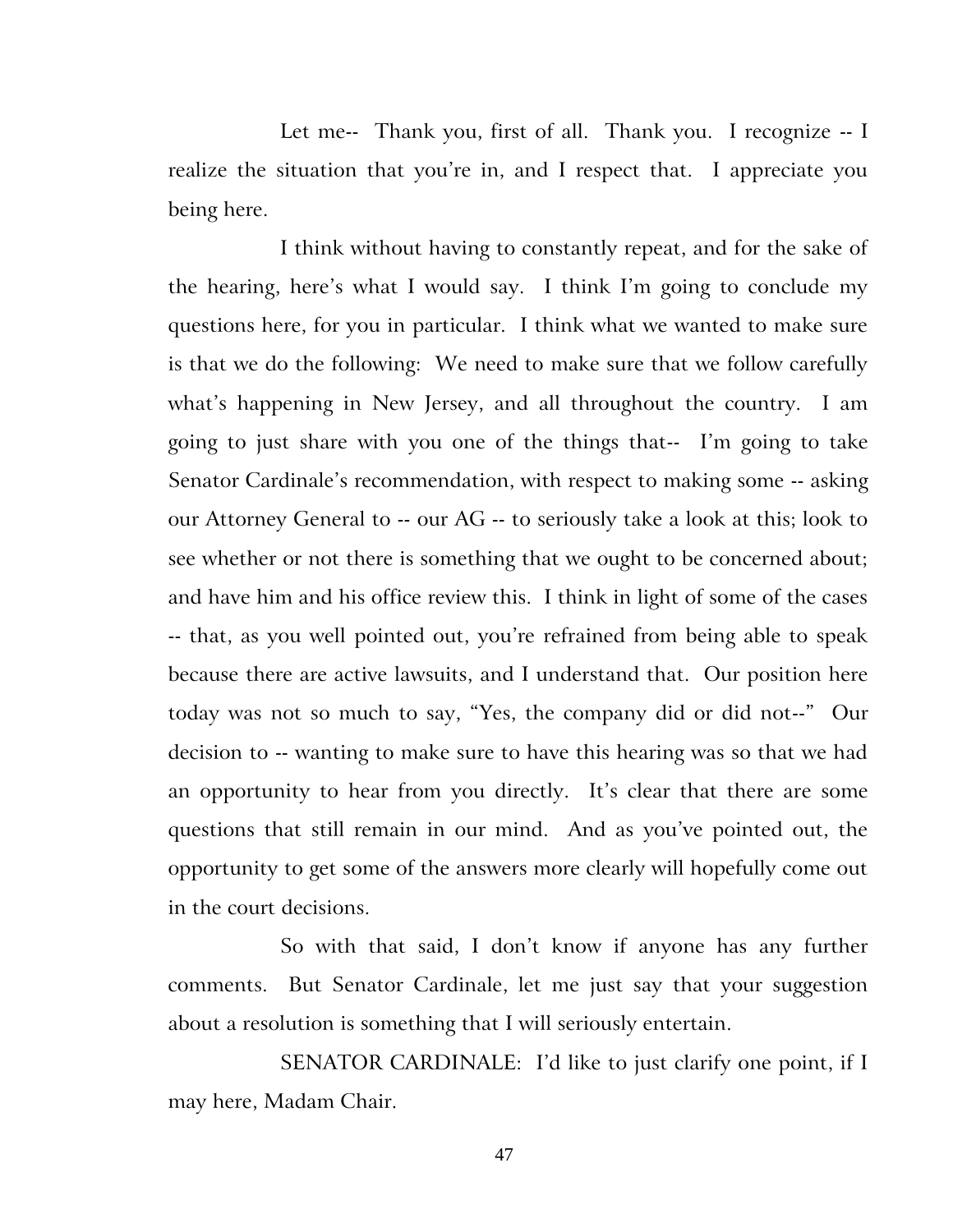SENATOR POU: Yes, please.

SENATOR CARDINALE: I think you've done a very, very thorough job of questioning the whole subject, and you have a great mastery of the subject. Thank you.

But I think I heard you say that prior to the *Star-Ledger* article, there were no complaints in New Jersey. Is that correct? Did I hear that correctly?

MR. DALIERE: There were no lawsuits filed in New Jersey, and there were no filings with the Office of Consumer Affairs.

As with any business, there were customers who reached out to us, but that's the vast minority of customers. And I know -- I think our customer retention rate that we have, and the number of customers who have repurchased from us in New Jersey, sort of gives an indication of the overall state of mind of FieldTurf customers in New Jersey

SENATOR CARDINALE: So just so I get this clear, I will risk being repetitive. Prior to the *Star-Ledger* article, there were no consumer complaints officially filed; there were no lawsuits. The three lawsuits that currently are going were all filed post the article date. Is that your testimony?

> MR. DALIERE: That is correct. SENATOR CARDINALE: Okay. That's clearly-- SENATOR POU: Can I-- Just to stay on that.

Prior to the *Star-Ledger*'s reports, were there -- are you saying that you had no complaints from any of your customers in New Jersey? Not filed a lawsuit; but did they reach out to your company and express concern about their products -- about their fields, either it not living up to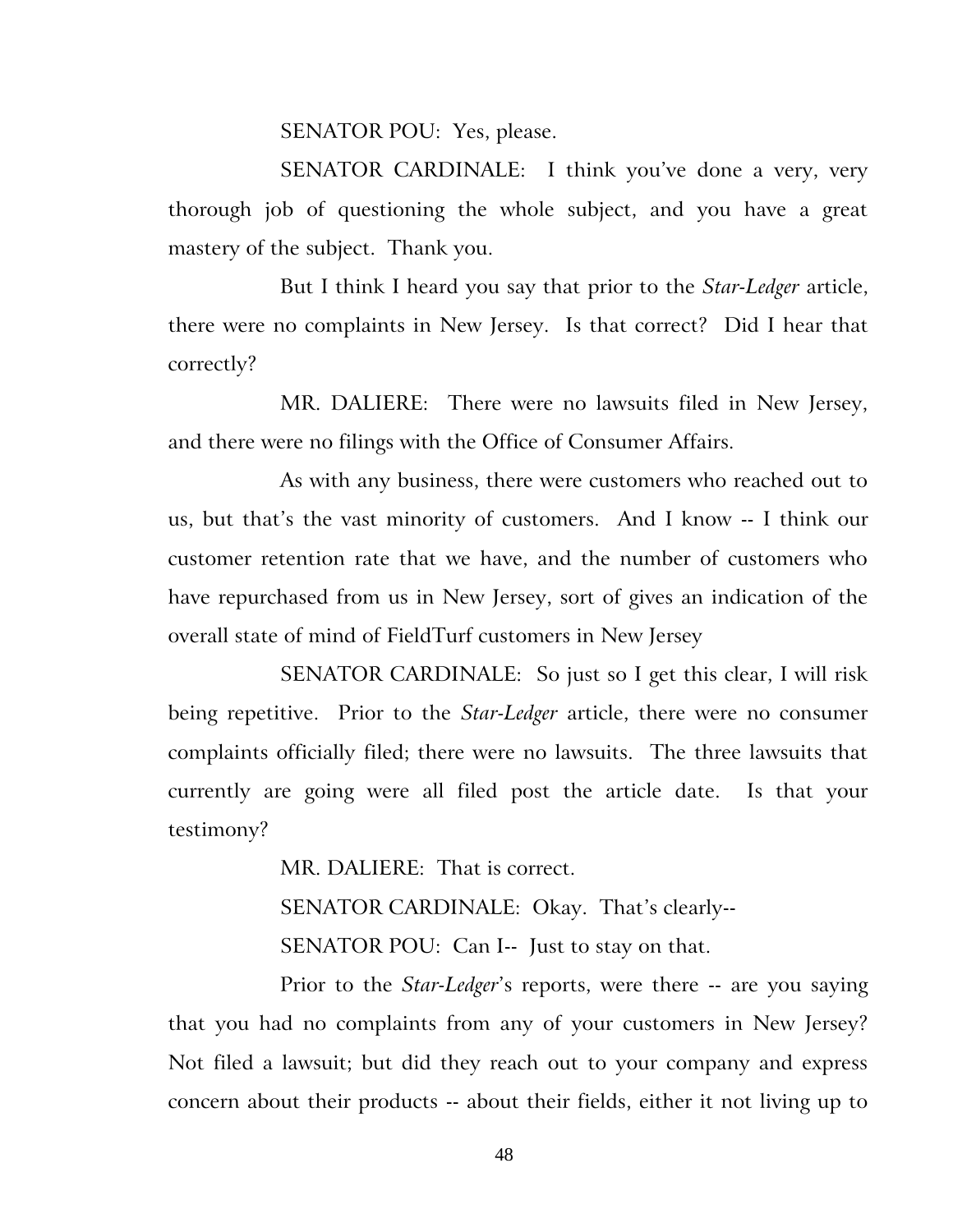its standards, or the flatness of the fibers? Was there any outreach to your company asking for the warranty to be recognized, and replaced, or corrected? Are you saying that there was no communication from any of these school facilities during that time?

MR. DALIERE: No, that's not what I said.

SENATOR POU: No, I'm asking; I'm sorry.

MR. DALIERE: No, but I didn't say that, right?

SENATOR POU: Oh, okay.

MR. DALIERE: I think there were -- I don't want to talk about specific cases--

SENATOR POU: So there may not have been lawsuits, Senator, but it appears -- I'm not putting words in your mouth; let me just say, it appears that there were, indeed, complaints and concerns that were raised by your clients -- any number of these school districts that you've provided FieldTurf to, whereby they would have reached out to your company expressing concern about the repairs or the product that you sold them.

MR. DALIERE: There were a few.

SENATOR POU: Okay.

SENATOR CARDINALE: Can I follow up on that question, Madam Chair?

SENATOR POU: Sure, absolutely.

SENATOR CARDINALE: Would you characterize your relationship with your customers, prior to this article -- as when you got a complaint, you were able to satisfy the customer's concerns; or did you just ignore the customer's concerns and they went away?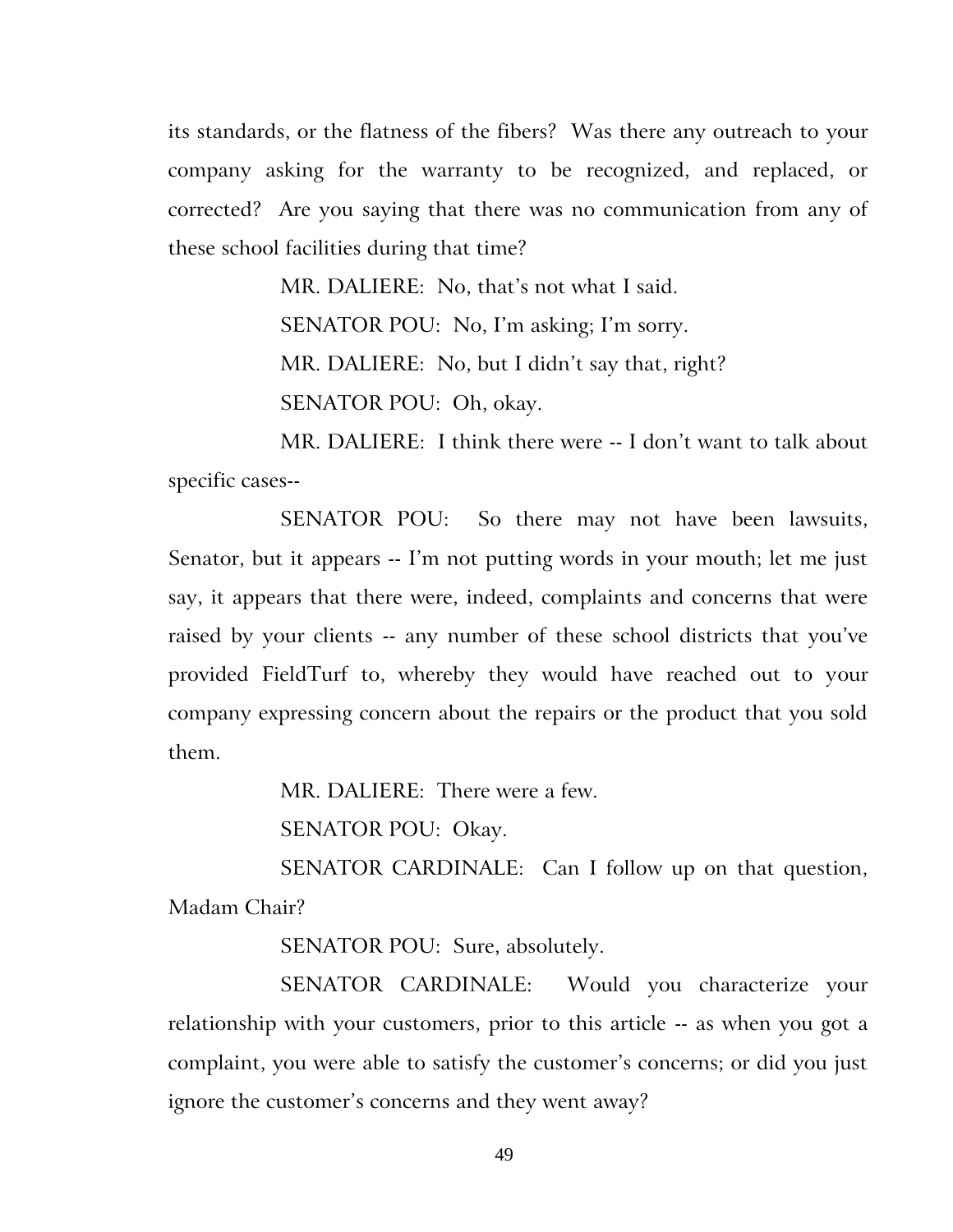MR. DALIERE: No, we worked with-- I missed the first part of your-- I'm sorry. Can you start the question over?

SENATOR CARDINALE: In every business--

MR. DALIERE: Yes.

SENATOR CARDINALE: --I mean, if you're selling refrigerators, okay? You're occasionally-- I mean, we even passed a Lemon Law because of this happening with cars. Would you characterize-- In every product, there is going to be something that goes wrong once in a while; and that's normal with material things. Prior to the *Star-Ledger* article, did you have a relationship with your customers such that when a complaint occurred, you were able to satisfy the customer's complaint; or did you simply ignore the customer's complaints? Did you have an active program where a municipality said, you know, "There's a problem with this product. We have another field down the block that's fine, but this one happens to have some problems. Would you come in and look at it, and repair it, or replace it, or do whatever is necessary to make it operate properly?"

MR. DALIERE: Yes, I would--

SENATOR CARDINALE: You had an active program to do that.

MR. DALIERE: Yes, we tried to respond, in New Jersey, to customers within 24 hours of reaching out to us on any issue and get back to them; and for common issues that you would have -- which will be inlay repairs, or seams-- Inlay repairs -- we average response within three days, and seam repairs within two weeks. If there was something more significant, our goal is to work with the customer to make them happy.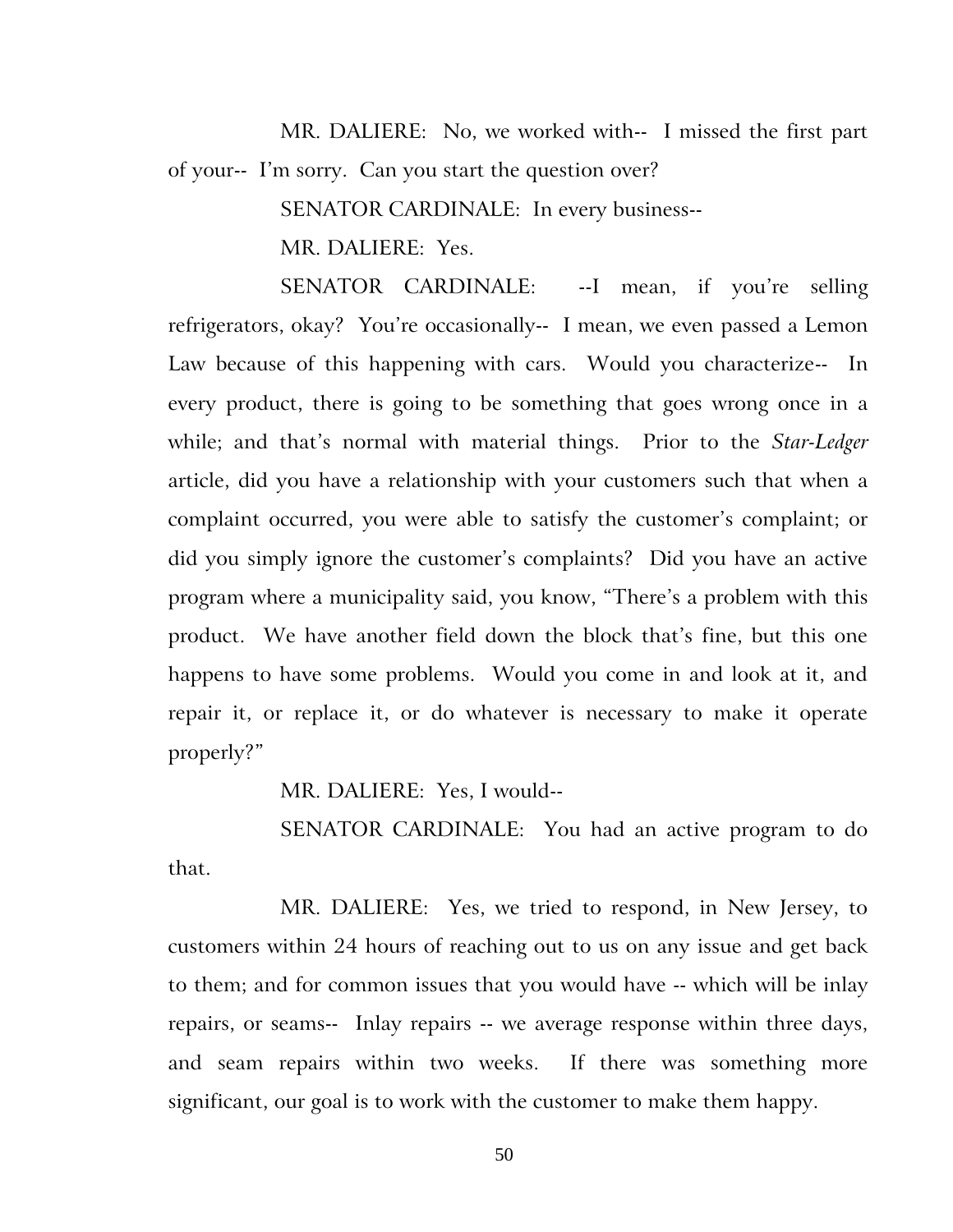So trying to answer your question -- we are very aggressive in trying to look after the customers in New Jersey; and we have not had many significant claims or complaints. And those customers who have been unhappy with our product -- the few -- we've worked very hard to try to get to an answer that's fair for them and appropriate for the circumstances.

So I think we've been very active in trying to satisfy our customers. As I said, it's really key to who we are as a company.

SENATOR CARDINALE: Thank you.

SENATOR POU: I think, Senator, one of the things -- just to go back to your earlier statement -- one of the things that I learned throughout this whole process is that like anything, whenever you buy a product, if I'm a customer, I'm thinking of -- I'm looking at my very own personal experience. I'm not looking to see whether there are -- who else was having problems out there.

So many-- What I think has happened here was, many of the districts were completely unaware of the widespread concerns that may have existed in other locations. So that was some of the feedback, or some of the information that I read.

SENATOR CARDINALE: What I'm wrestling with, Senator,  $is--$ 

SENATOR POU: Yes.

SENATOR CARDINALE: You know, all of our lawyers have left.

SENATOR POU: They have. (laughter) Except for one; we have--

SENATOR KEAN: I'm not an attorney-- (laughter)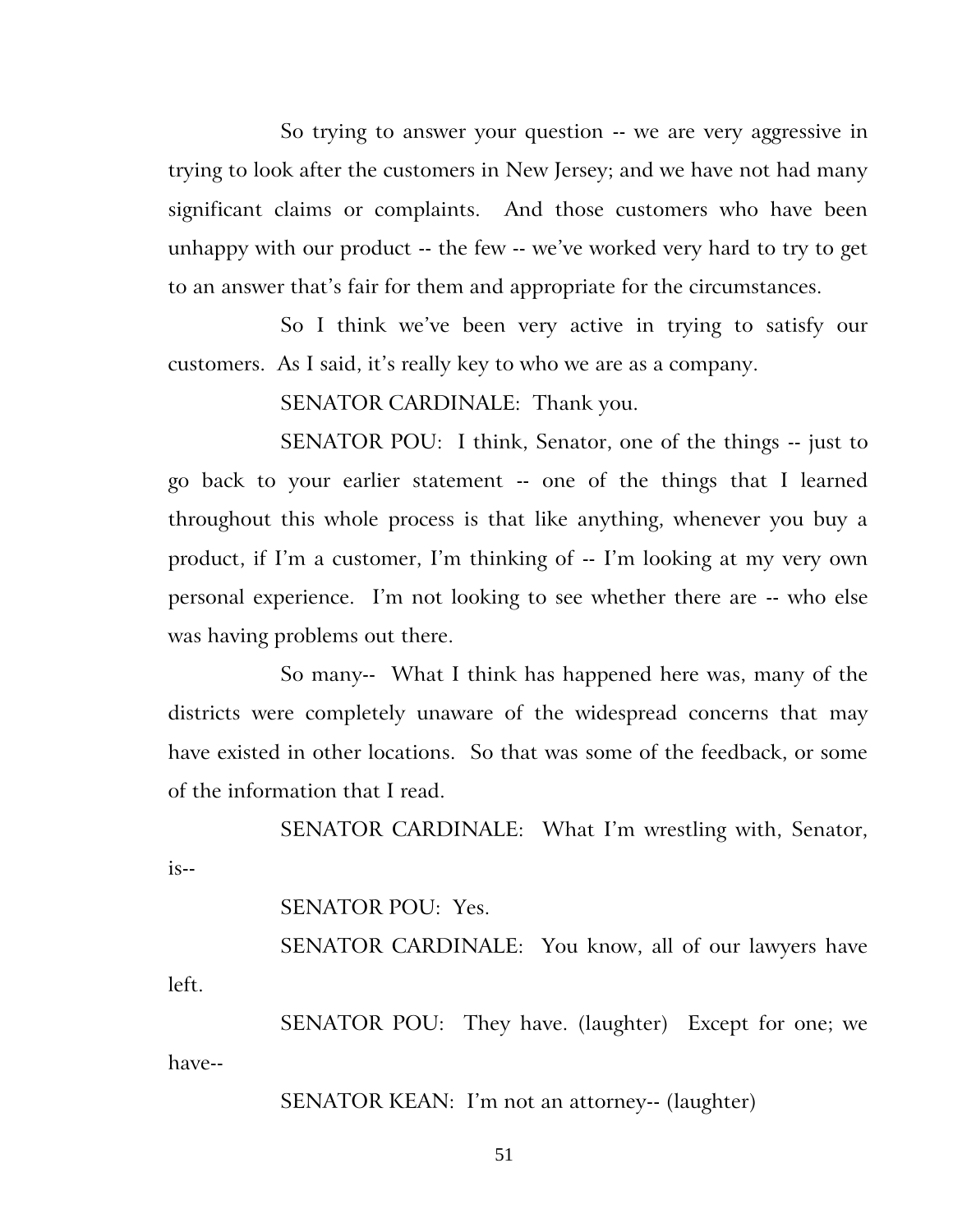SENATOR POU: Oh, there you go. Then all of us here--

SENATOR KEAN: With respect to the profession, I am not one.

SENATOR POU: We have the one attorney in the back who's--

SENATOR CARDINALE: I'm really wrestling with the fact that -- did the article stimulate attorneys to bring suits, or did the article stimulate municipalities to take a second look at the product? And that's what is the dilemma that I think we face; and I don't think that we are staffed or equipped to answer that.

SENATOR POU: Right

SENATOR CARDINALE: So I would go back to my original thought, which was -- that you know, this is a serious issue, if there is a safety issue--

SENATOR POU: Right

SENATOR CARDINALE: --and it should not be ignored. But I believe the Attorney General and Consumer Affairs are really the people who--

SENATOR POU: Right. I think you hit it right on the head - the Consumer Affairs. I think this is a Consumer Affairs issue; I think it's a question as to whether or not there was, in fact-- You know, a question with regards to -- as it allegedly claims -- the marketing tools that took place, or not -- or were not, in fact, properly changed when it was learned that there was some possible defect with the product itself.

So I agree; I think, just as you pointed out, one of the very reasons we had to -- why there was the Lemon Law passed was precisely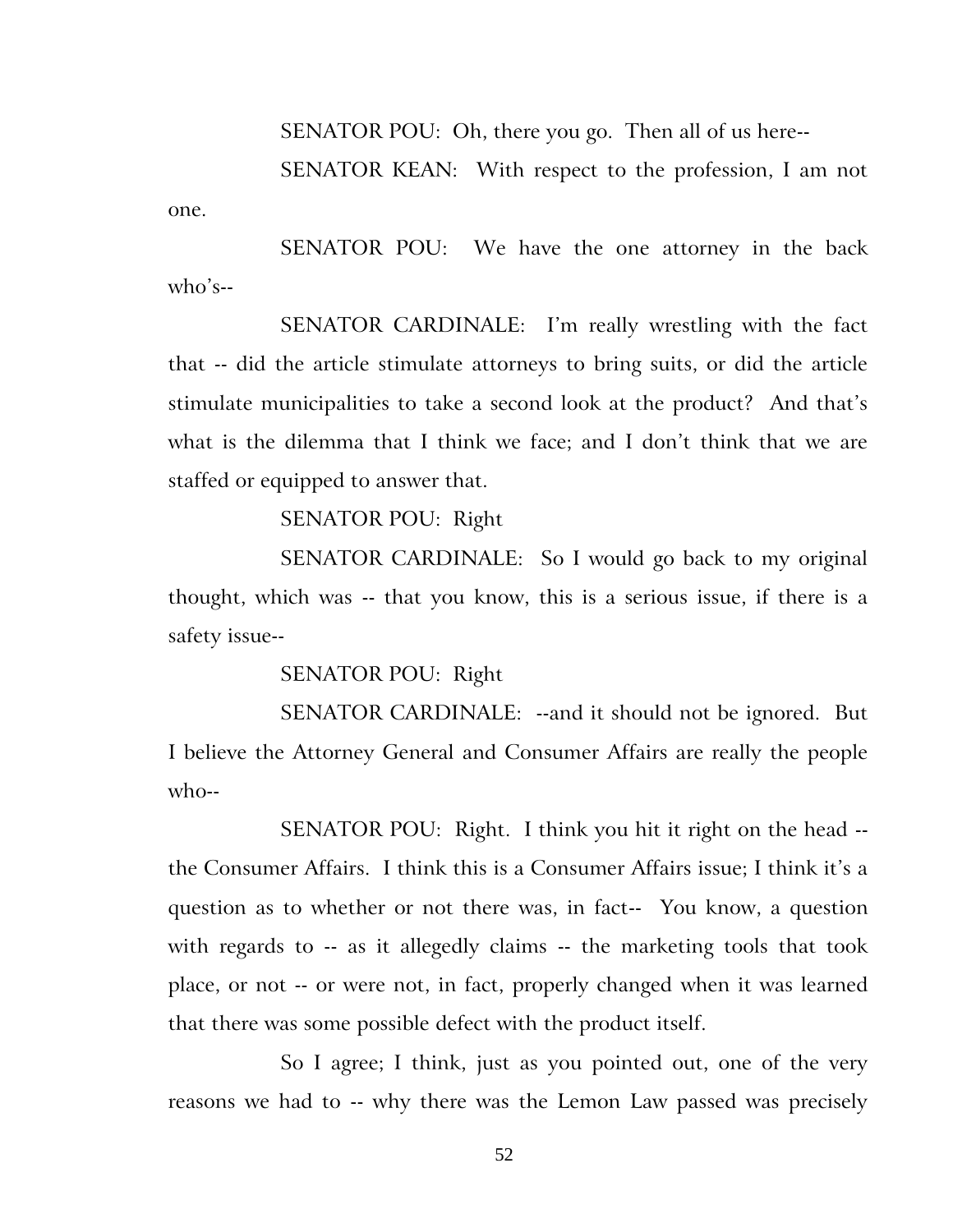that. So as elected officials, our job is to make sure that we are protecting the consumers; but most especially, or equally important here is that the consumers, in this particular case, are the taxpayers. Because the majority of those particular entities that are, in fact, purchasing and entering into this kind of purchase contract agreement are public entities, like that of school districts, municipalities, county -- so these are all taxpayer-funded programs. And so as lawmakers, our job is to ask the questions, have the opportunity to have a conversation like this, and let the -- and allow the proper setting to take place to ensure that those questions have, in fact, been properly answered.

So I think it behooves us -- and we have that responsibility as lawmakers to make sure that we're doing our job to protect them that way.

Senator Kean.

SENATOR KEAN: No, I'm--

SENATOR POU: Oh, I'm sorry; I thought I saw your hand.

Okay, well again, thank you very much. I really appreciate this again.

Let me just say, as the Chair of the Committee, as I pointed out, I am concerned about the millions of dollars that we talked about -- the taxpayers -- on this product that is now the subject of some very considerable legal action. We didn't get a lot of the specifics answered, including about why the company did not contact the clients once they learned that there were problems with the product. I know that I tried a couple of times to refer to that.

But with all due respect, I don't believe that problems developed because of the news reports. Three hundred thousand or